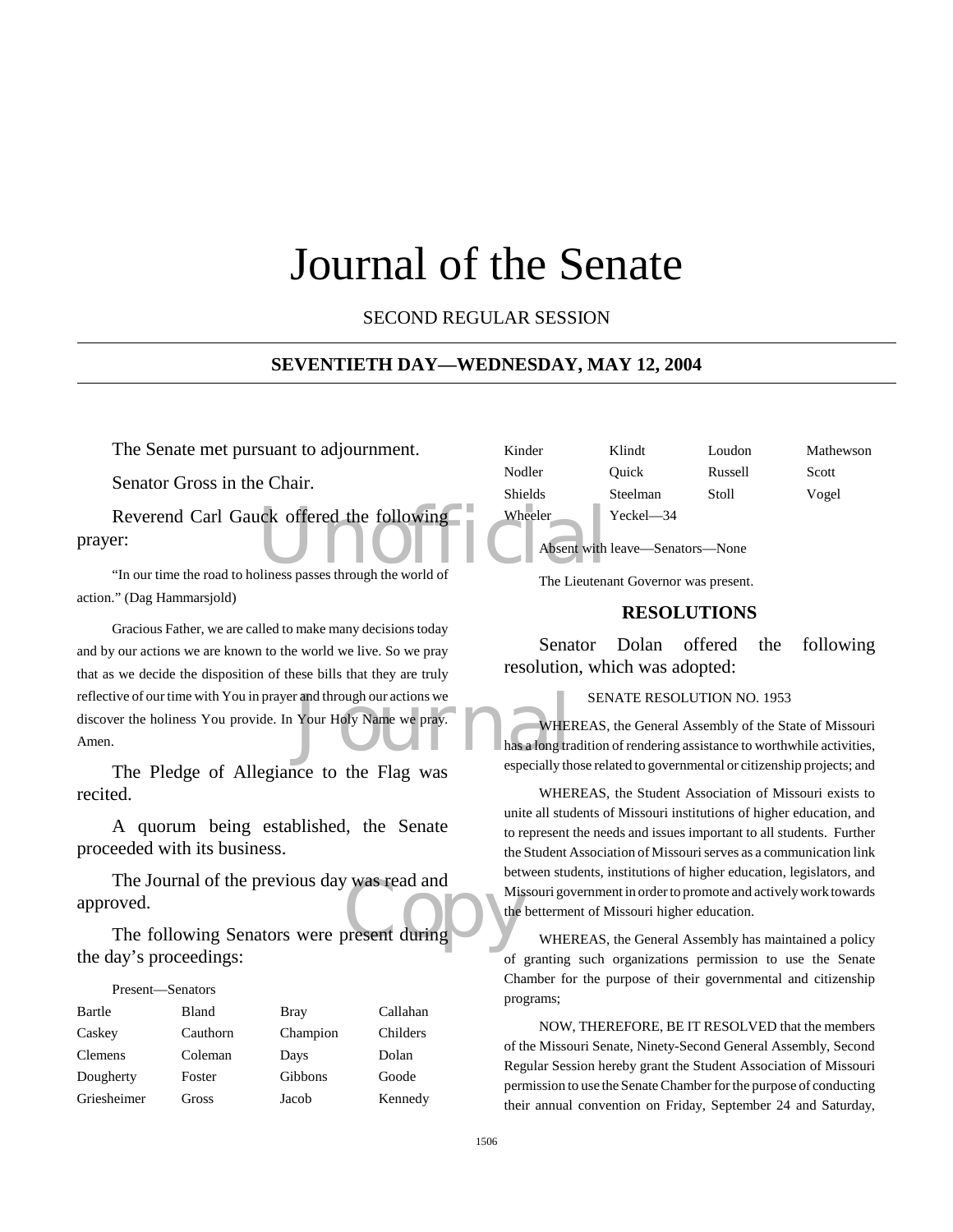September 25, 2004.

## **CONCURRENT RESOLUTIONS**

Senator Bland moved that **SCR 48**, with **SCS**, be taken up for 3rd reading and final passage, which motion prevailed.

**SCS** for **SCR 48**, entitled:

SENATE COMMITTEE SUBSTITUTE FOR SENATE CONCURRENT RESOLUTION NO. 48

An Act relating to the establishment of a Hepatitis C Task Force.

Was taken up.

Senator Bland moved that **SCS** for **SCR 48** be adopted, which motion prevailed.

On motion of Senator Bland, **SCS** for **SCR 48** was read the 3rd time and passed by the following vote:

for **HB 1487**, as amended, be allowed to exceed the differences to add an affirmative defense clause on the crime of child kidnapping, which motion prevailed.

Senator Shields moved that **SB 1274**, with **HCS**, be taken up for 3rd reading and final passage, which motion prevailed.

# **HCS** for **SB 1274**, entitled:

# HOUSE COMMITTEE SUBSTITUTE FOR SENATE BILL NO. 1274

An Act to amend chapter 191, RSMo, by adding thereto one new section relating to area health education centers.

Was taken up.

Senator Shields moved that **HCS** for **SB 1274** be adopted, which motion prevailed by the following vote:

| vote:         | YEAS—Senators |                    |             | following vote: |          | be adopted, which motion prevalied by the |           |
|---------------|---------------|--------------------|-------------|-----------------|----------|-------------------------------------------|-----------|
| Bartle        | Bland         | <b>Bray</b>        | Callahan    | YEAS-Senators   |          |                                           |           |
| Caskey        | Cauthorn      | Champion           | Childers    | Bartle          | Bland    | <b>Bray</b>                               | Callahan  |
| Clemens       | Coleman       | Days               | Dougherty   | Caskey          | Cauthorn | Champion                                  | Childers  |
| Foster        | Gibbons       | Goode              | Griesheimer | <b>Clemens</b>  | Coleman  | Days                                      | Dolan     |
| Gross         | Jacob         | Kennedy            | Kinder      | Dougherty       | Foster   | Gibbons                                   | Goode     |
| Klindt        | Loudon        | Mathewson          | Nodler      | Griesheimer     | Gross    | Jacob                                     | Kennedy   |
| Ouick         | Russell       | Scott <sup>-</sup> | Shields     | Kinder          | Klindt   | Loudon                                    | Mathewson |
| Steelman      | Stoll         | Vogel              | Wheeler     | Nodler          | Ouick    | Russell                                   | Shields   |
| $Yeckel - 33$ |               |                    |             | Steelman        | Stoll    | Vogel                                     | Wheeler   |
|               |               |                    |             | Yeckel-33       |          |                                           |           |

NAYS—Senators—None

Absent—Senator Dolan—1

Absent with leave—Senators—None

The President declared the concurrent resolution passed.

 $L$ , title to the  $\bigcirc$  SB On motion of Senator Bland, title to the concurrent resolution was agreed to.

Senator Bland moved that the vote by which the concurrent resolution passed be reconsidered.

Senator Gibbons moved that motion lay on the table, which motion prevailed.

# **PRIVILEGED MOTIONS**

Senator Scott moved that the conferees on **HS**

NAYS—Senators—None

Absent—Senator Scott—1

Absent with leave—Senators—None

On motion of Senator Shields, **HCS** for **SB 1274** was read the 3rd time and passed by the following vote:

| YEAS—Senators  |                |             |             |
|----------------|----------------|-------------|-------------|
| Bartle         | <b>Bland</b>   | <b>Bray</b> | Callahan    |
| Caskey         | Cauthorn       | Champion    | Childers    |
| <b>Clemens</b> | Days           | Dolan       | Dougherty   |
| Foster         | <b>Gibbons</b> | Goode       | Griesheimer |
| Gross          | Jacob          | Kennedy     | Kinder      |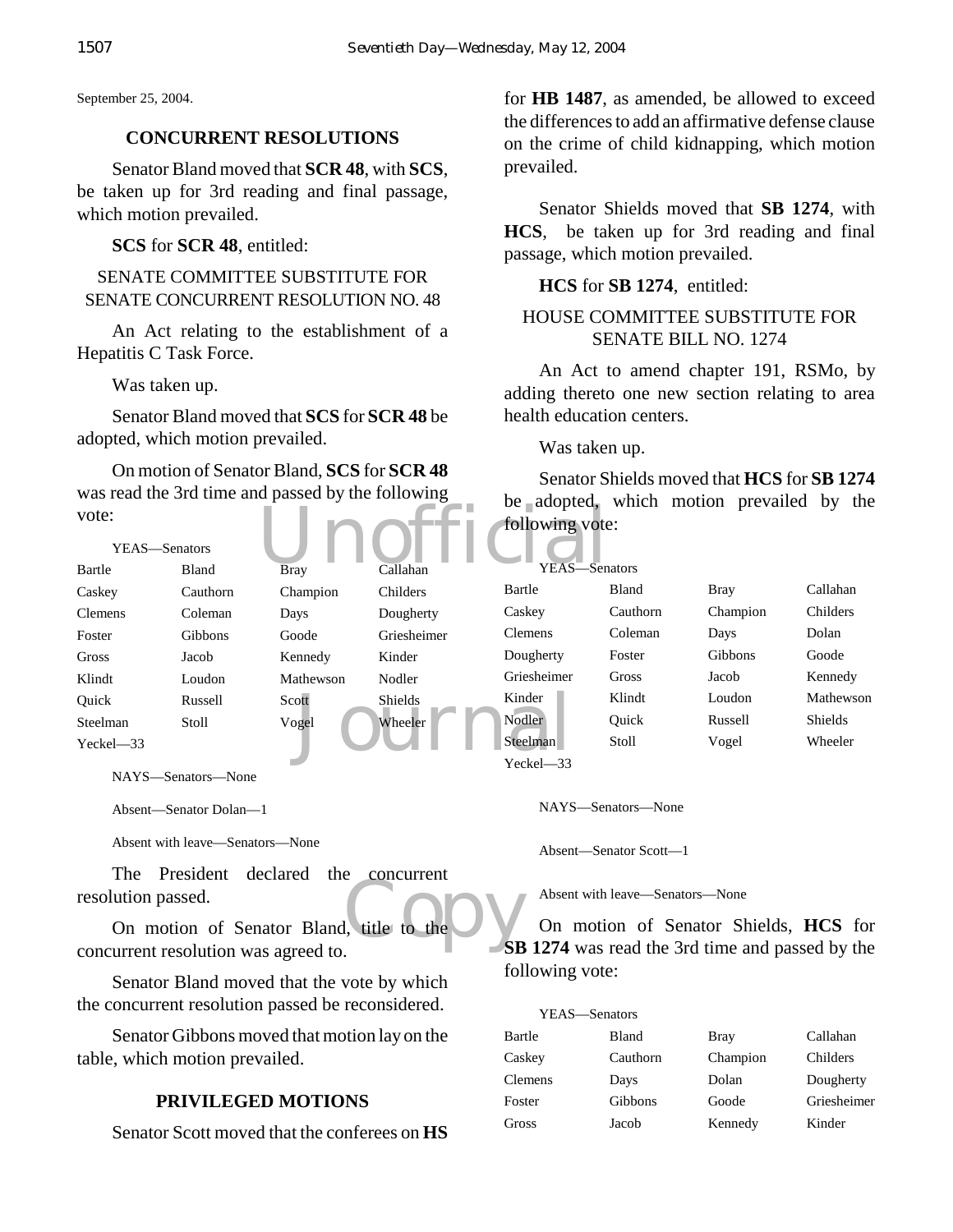| Klindt | Loudon  | Mathewson      | Nodler        |
|--------|---------|----------------|---------------|
| Ouick  | Russell | <b>Shields</b> | Steelman      |
| Stoll  | Vogel   | Wheeler        | $Yeckel - 32$ |

NAYS—Senators—None

Absent—Senators

Coleman Scott—2

Absent with leave—Senators—None

The President declared the bill passed.

On motion of Senator Shields, title to the bill was agreed to.

Senator Shields moved that the vote by which the bill passed be reconsidered.

Senator Gibbons moved that motion lay on the table, which motion prevailed.

Bill ordered enrolled.

d.<br>
ved that SCS for SB 1181.<br>
for 3rd reading and final Senator Yeckel moved that **SCS** for **SB 1181**, with **HCS**, be taken up for 3rd reading and final passage, which motion prevailed.

**HCS** for **SCS** for **SB 1181**, entitled:

# HOUSE COMMITTEE SUBSTITUTE FOR SENATE COMMITTEE SUBSTITUTE FOR SENATE BILL NO. 1181

SENATE BILL NO. 1181<br>
An Act to repeal sections 334.100, 334.506, The<br>
334.530, 334.540, 334.550, 334.655, 334.660, and On n An Act to repeal sections 334.100, 334.506, 334.665, RSMo, and to enact in lieu thereof eight new sections relating to licensing of physical therapists and physical therapist assistants.

Was taken up.

Senator Yeckel moved that **HCS** for **SCS** for<br>
181 be adopted, which motion prevailed by<br>
ollowing vote: **SB 1181** be adopted, which motion prevailed by the following vote:

#### YEAS—Senators

| Bartle         | Bland    | <b>Bray</b>    | Callahan    |
|----------------|----------|----------------|-------------|
| Caskey         | Cauthorn | Champion       | Childers    |
| <b>Clemens</b> | Days     | Dolan          | Dougherty   |
| Foster         | Gibbons  | Goode          | Griesheimer |
| Gross          | Jacob    | Kennedy        | Kinder      |
| Klindt         | Loudon   | Mathewson      | Nodler      |
| Ouick          | Russell  | <b>Shields</b> | Steelman    |

|                 | NAYS—Senators—None |
|-----------------|--------------------|
| Absent—Senators |                    |
| Coleman         | $Scott - 2$        |

Absent with leave—Senators—None

On motion of Senator Yeckel, **HCS** for **SCS** for **SB 1181** was read the 3rd time and passed by the following vote:

Stoll Vogel Wheeler Yeckel—32

| YEAS-Senators  |              |          |           |
|----------------|--------------|----------|-----------|
| Bartle         | <b>Bland</b> | Bray     | Callahan  |
| Caskey         | Cauthorn     | Champion | Childers  |
| <b>Clemens</b> | Coleman      | Days     | Dolan     |
| Dougherty      | Foster       | Gibbons  | Goode     |
| Griesheimer    | Gross        | Jacob    | Kennedy   |
| Kinder         | Klindt       | Loudon   | Mathewson |
| Nodler         | Ouick        | Russell  | Scott     |
| <b>Shields</b> | Steelman     | Stoll    | Vogel     |
| Wheeler        | Yeckel—34    |          |           |

NAYS—Senators—None

Absent—Senators—None

Absent with leave—Senators—None

The President declared the bill passed.

On motion of Senator Yeckel, title to the bill was agreed to.

Senator Yeckel moved that the vote by which the bill passed be reconsidered.

Senator Gibbons moved that motion lay on the table, which motion prevailed.

Bill ordered enrolled.

Senator Griesheimer moved that **SB 1329**, with **HCS**, as amended, be taken up for 3rd reading and final passage, which motion prevailed.

**HCS** for **SB 1329**, as amended, entitled:

## HOUSE COMMITTEE SUBSTITUTE FOR SENATE BILL NO. 1329

An Act to amend chapter 190, RSMo, by adding thereto four new sections relating to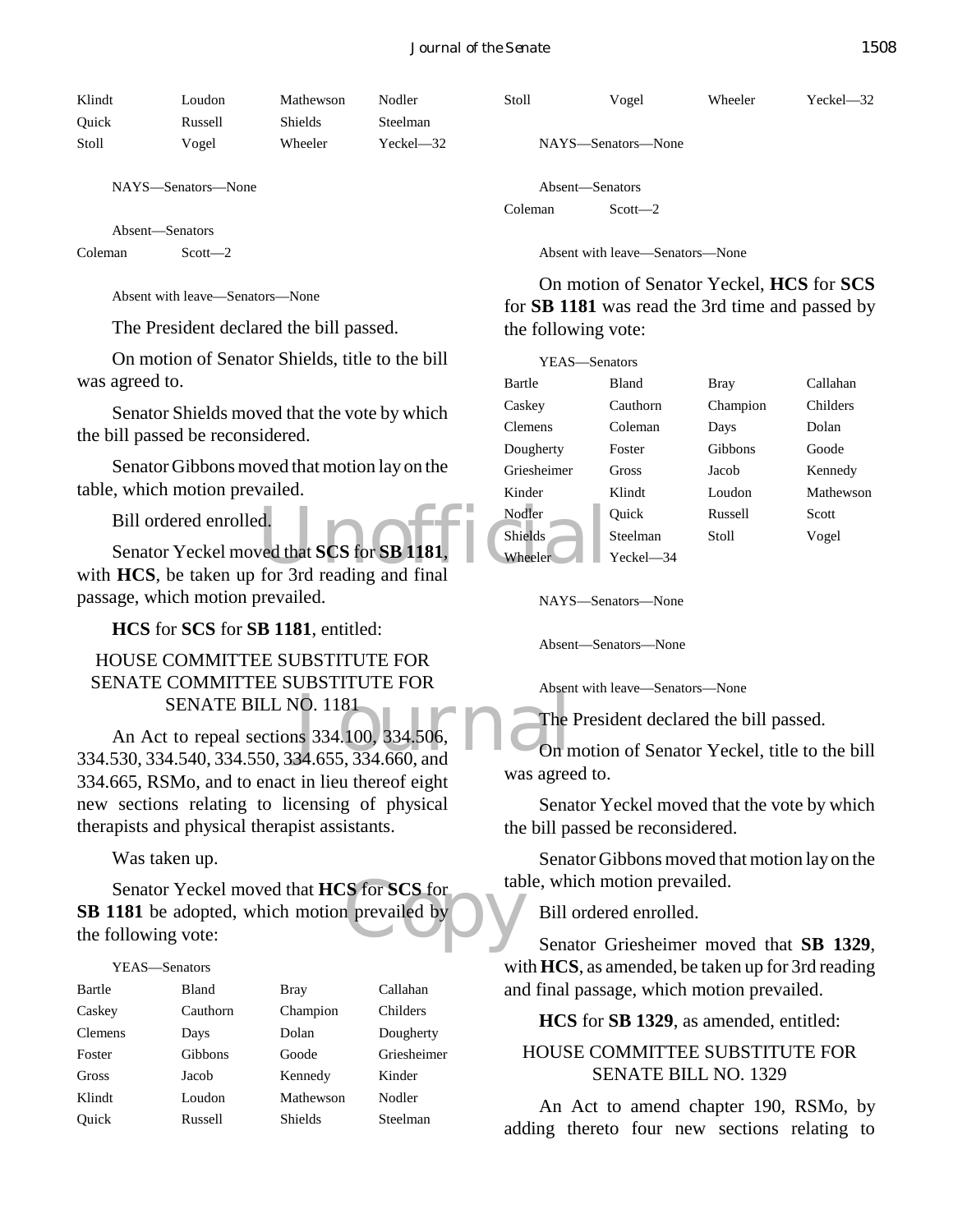emergency services.

Was taken up.

Senator Griesheimer moved that **HCS** for **SB 1329**, as amended, be adopted, which motion prevailed by the following vote:

```
YEAS—Senators
```

| <b>Bartle</b>  | Bland    | <b>Bray</b> | Callahan       |
|----------------|----------|-------------|----------------|
| Caskey         | Cauthorn | Champion    | Clemens        |
| Coleman        | Days     | Dolan       | Dougherty      |
| Foster         | Gibbons  | Goode       | Griesheimer    |
| Gross          | Jacob    | Kennedy     | Kinder         |
| Klindt         | Loudon   | Mathewson   | Nodler         |
| Ouick          | Russell  | Scott       | <b>Shields</b> |
| Steelman       | Stoll    | Vogel       | Wheeler        |
| $Yeckel$ $-33$ |          |             |                |

NAYS—Senators—None

Absent—Senator Childers—1

Absent with leave-Senators

On motion of Senator Griesheimer, **HCS** for **SB 1329**, as amended, was read the 3rd time and passed by the following vote:

> Bray Callahan Champion Childers

Gibbons Goode Jacob Kennedy Loudon Mathewson

| YEAS-Senators  |                |          |        |
|----------------|----------------|----------|--------|
| Bartle         | <b>Bland</b>   | Bray     | Callar |
| Caskey         | Cauthorn       | Champion | Childe |
| Clemens        | Coleman        | Days     | Dolan  |
| Dougherty      | Foster         | Gibbons  | Goode  |
| Griesheimer    | Gross          | Jacob    | Kenne  |
| Kinder         | Klindt         | Loudon   | Mathe  |
| Nodler         | Ouick          | Russell  | Scott  |
| <b>Shields</b> | Steelman       | Stoll    | Vogel  |
| Wheeler        | $Yeckel$ $-34$ |          |        |

NAYS—Senators—None

Absent—Senators—None

Absent with leave—Senators—None

The President declared the bill passed.

On motion of Senator Griesheimer, title to the bill was agreed to.

Senator Griesheimer moved that the vote by

which the bill passed be reconsidered.

Senator Gibbons moved that motion lay on the table, which motion prevailed.

Bill ordered enrolled.

Senator Dougherty moved that **SCS** for **SB 1247**, with **HCS**, be taken up for 3rd reading and final passage, which motion prevailed.

# **HCS** for **SCS** for **SB 1247**, entitled:

# HOUSE COMMITTEE SUBSTITUTE FOR SENATE COMMITTEE SUBSTITUTE FOR SENATE BILL NO. 1247

An Act to repeal section 105.711, RSMo, and to enact in lieu thereof one new section relating to the state legal expense fund.

Was taken up.

Senator D<br>One Door Senator D<br>by the following Senator Dougherty moved that **HCS** for **SCS** for **SB 1247** be adopted, which motion prevailed by the following vote:

|                                             |                 | YEAS—Senators |             |           |                |
|---------------------------------------------|-----------------|---------------|-------------|-----------|----------------|
| riesheimer, HCS for<br>ead the 3rd time and |                 | Bartle        | <b>Bray</b> | Callahan  | Caskey         |
|                                             |                 | Cauthorn      | Champion    | Childers  | <b>Clemens</b> |
|                                             |                 | Coleman       | Days        | Dolan     | Dougherty      |
|                                             |                 | Foster        | Gibbons     | Goode     | Griesheimer    |
| ay                                          | Callahan        | Gross         | Jacob       | Kennedy   | Kinder         |
| ampion                                      | <b>Childers</b> | Klindt        | Loudon      | Mathewson | Nodler         |
| ıys                                         | Dolan           | <b>Ouick</b>  | Russell     | Scott     | <b>Shields</b> |
| bbons                                       | Goode           | Steelman      | Stoll       | Vogel     | Wheeler        |
| roh.                                        | Kennedv         | Yeckel—33     |             |           |                |

NAYS—Senators—None

Absent—Senator Bland—1

Absent with leave—Senators—None

Copy On motion of Senator Dougherty, **HCS** for **SCS** for **SB 1247** was read the 3rd time and passed by the following vote:

| YEAS—Senators |          |             |                |
|---------------|----------|-------------|----------------|
| Bartle        | Bray     | Callahan    | Caskey         |
| Cauthorn      | Champion | Childers    | <b>Clemens</b> |
| Coleman       | Days     | Dolan       | Dougherty      |
| Foster        | Gibbons  | Griesheimer | Gross          |
| Jacob         | Kennedy  | Kinder      | Klindt         |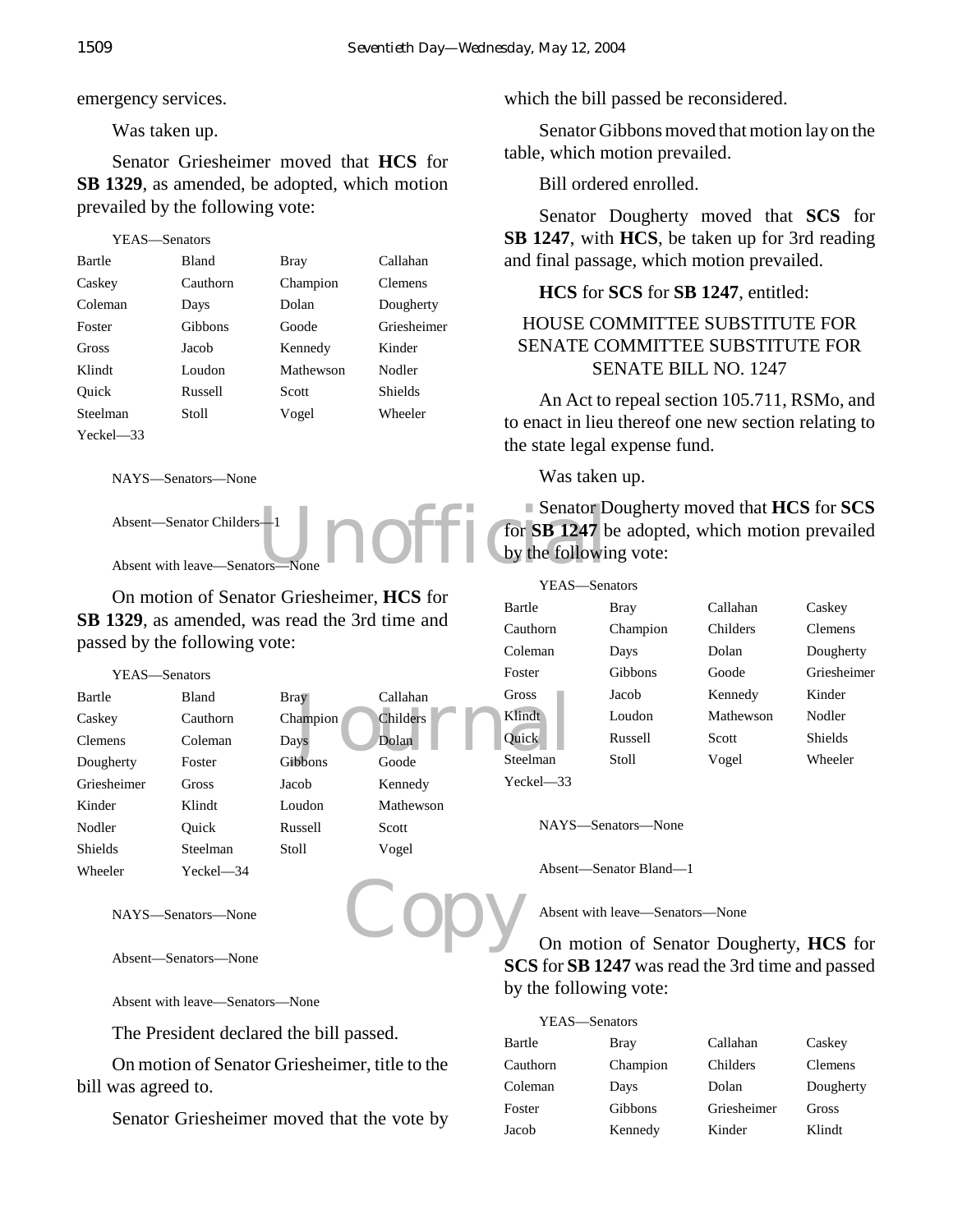| Loudon  | Mathewson | Nodler  | Ouick         |
|---------|-----------|---------|---------------|
| Russell | Scott     | Shields | Steelman      |
| Stoll   | Vogel     | Wheeler | $Yeckel - 32$ |

NAYS—Senators—None

Absent—Senators

Bland Goode—2

Absent with leave—Senators—None

The President declared the bill passed.

On motion of Senator Dougherty, title to the bill was agreed to.

Senator Dougherty moved that the vote by which the bill passed be reconsidered.

Senator Gibbons moved that motion lay on the table, which motion prevailed.

Bill ordered enrolled.

# **HOUSE BILLS ON THIRD READING**

VALUATION READING<br>
Example 1997 Senator<br>
Example 1997 Senator<br>
Senator<br>
Senator<br>
Senator<br>
Senator<br>
Senator<br>
Senator<br>
Senator<br>
Senator<br>
Senator<br>
Senator<br>
Senator<br>
Senator<br>
Senator<br>
Senator<br>
Senator<br>
Senator<br>
Senator<br>
Senato Senator Loudon moved that **HS** for **HCS** for **HBs 1268** and **1211**, with **SCS**, **SS** for **SCS** and **SS** for **SS** for **SCS** (pending), be called from the Informal Calendar and again taken up for 3rd reading and final passage, which motion prevailed.

**SS** for **SS** for **SCS** for **HS** for **HCS** for **HBs 1268** and **1211** was again taken up.

n taken up.<br>
or Foster, the above 1268 and<br>
by strikin At the request of Senator Foster, the above substitute bill was withdrawn.

**SS** for **SCS** for **HS** for **HCS** for **HBs 1268** and **1211** was taken up.

At the request of Senator Cauthorn, the above substitute bill was withdrawn.

 $\frac{268 \text{ and } 1211}{2 \text{ for } \text{SCS for}}$ **SCS** for **HS** for **HCS** for **HBs 1268** and **1211** was again taken up.

Senator Loudon offered **SS No. 2** for **SCS** for **HS** for **HCS** for **HBs 1268** and **1211**, entitled:

SENATE SUBSTITUTE NO. 2 FOR SENATE COMMITTEE SUBSTITUTE FOR HOUSE SUBSTITUTE FOR HOUSE COMMITTEE SUBSTITUTE FOR HOUSE BILLS NOS. 1268 and 1211

An Act to repeal sections 285.300, 288.030, 288.032, 288.034, 288.036, 288.038, 288.040,

288.050, 288.060, 288.090, 288.100, 288.110, 288.120, 288.121, 288.122, 288.128, 288.290, 288.310, 288.330, 288.380, and 288.500, RSMo, and to enact in lieu thereof twenty-eight new sections relating to employees, with penalty provisions and an emergency clause.

Senator Loudon moved that **SS No. 2** for **SCS** for **HS** for **HCS** for **HBs 1268** and **1211** be adopted.

Senator Loudon offered **SA 1**:

SENATE AMENDMENT NO. 1

Amend Senate Substitute No.2 for Senate Committee Substitute for House Substitute for House Committee Substitute for House Bills Nos. 1268 and 1211, Page 105, Section 288.330, Line 9, by striking the word "he" and insert in lieu thereof the following: "**The**".

Senator Loudon moved that the above amendment be adopted, which motion prevailed.

Senator Callahan offered **SA 2**, which was read:

#### SENATE AMENDMENT NO. 2

Amend Senate Substitute No. 2 for Senate Committee Substitute for House Substitute for House Committee Substitute for House Bills Nos. 1268 and 1211, Page 131, Section B, Lines 22-23, by striking all of said lines and insert in lieu thereof the following: "**meaning of the constitution, and sections 288.128, 288.310 and 288.330 of this Act shall be in full force and effect January 1, 2005.**".

Senator Callahan moved that the above amendment be adopted, which motion prevailed.

#### **PRIVILEGED MOTIONS**

Having voted on the prevailing side, Senator Callahan moved that the vote by which **SA 2** was adopted be reconsidered, which motion prevailed by the following vote:

YEAS—Senators Bartle Bland Bray Callahan Caskey Cauthorn Champion Childers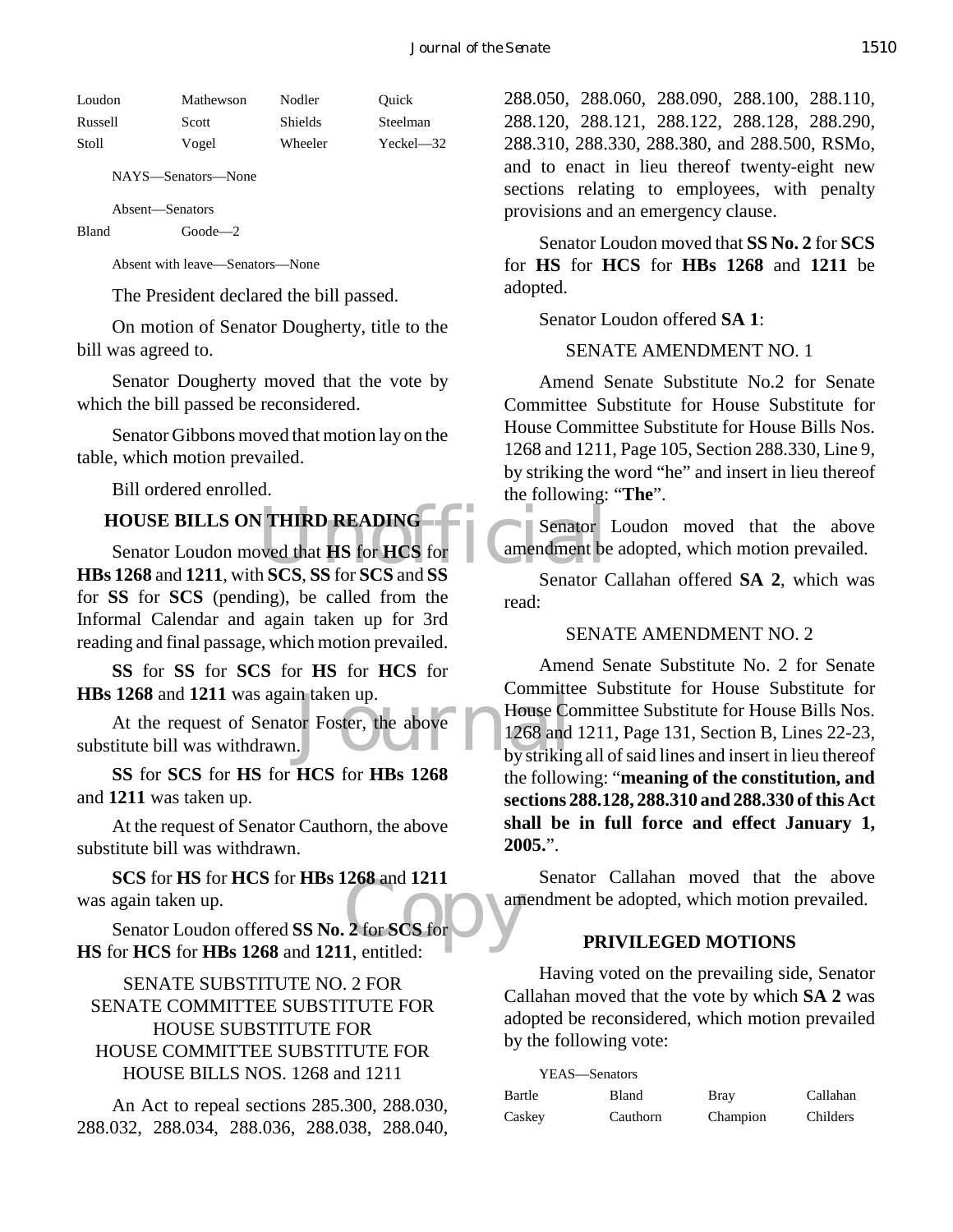| <b>Clemens</b> | Coleman   | Days           | Dolan     | Caskey         | Cauthorn          | Champion | Childers  |
|----------------|-----------|----------------|-----------|----------------|-------------------|----------|-----------|
| Dougherty      | Foster    | <b>Gibbons</b> | Goode     | Clemens        | Coleman           | Days     | Dolan     |
| Griesheimer    | Gross     | Jacob          | Kennedy   | Dougherty      | Foster            | Gibbons  | Goode     |
| Kinder         | Klindt    | Loudon         | Mathewson | Griesheimer    | Gross             | Jacob    | Kennedy   |
| Nodler         | Ouick     | Russell        | Scott     | Kinder         | Klindt            | Loudon   | Mathewson |
| Shields        | Steelman  | Stoll          | Vogel     | Nodler         | Ouick             | Russell  | Scott     |
| Wheeler        | Yeckel-34 |                |           | <b>Shields</b> | Steelman          | Stoll    | Vogel     |
|                |           |                |           | $1171 - 1 -$   | $V = -1 - 1 - 24$ |          |           |

NAYS—Senators—None

Absent—Senators—None

Absent with leave—Senators—None

**SA 2** was again taken up.

At the request of Senator Callahan, the above amendment was withdrawn.

Senator Callahan offered **SA 3**, which was read:

SENATE AMENDMENT NO. 3

d 288.330 of this Act Wheeler<br>
ect upon its passage<br>
provisions of this Act NAYS Amend Senate Substitute No. 2 for Senate Committee Substitute for House Substitute for House Committee Substitute for House Bills Nos. 1268 and 1211, Page 131, Section B, Lines 22-23, by striking all of said lines and insert in lieu thereof the following: "meaning of the constitution, and sections 288.128, 288.310 and 288.330 of this Act shall be in full force and effect upon its passage and approval. The remaining provisions of this Act shall be in full force and effect January 1, 2005.;" and

Further amend the title by adding "with an effective date for certain sections.".

Senator Callahan moved that the above

Senator Canadan Inovect that the above<br>
Senator Loudon moved that SS No. 2 for SCS<br>
for HS for HCS for HRs 1268 and 1211 as Senator Loudon moved that **SS No. 2** for **SCS** for **HS** for **HCS** for **HBs 1268** and **1211**, as amended, be adopted, which motion prevailed.

On motion of Senator Loudon, **SS No. 2** for **SCS** for **HS** for **HCS** for **HBs 1268** and **1211**, as amended, was read the 3rd time and passed by the following vote:

| YEAS—Senators |       |             |          |
|---------------|-------|-------------|----------|
| Bartle        | Bland | <b>Bray</b> | Callahan |

| Griesheimer | Gross              | Jacob   | Kennedy |
|-------------|--------------------|---------|---------|
| Kinder      | Klindt             | Loudon  | Mathews |
| Nodler      | Ouick              | Russell | Scott   |
| Shields     | Steelman           | Stoll   | Vogel   |
| Wheeler     | $Yeckel$ $-34$     |         |         |
|             |                    |         |         |
|             | NAYS—Senators—None |         |         |

Absent—Senators—None

Absent with leave—Senators—None

The President declared the bill passed.

The emergency clause was adopted by the following vote:

|                               | YEAS-Senators        |                    |             |           |
|-------------------------------|----------------------|--------------------|-------------|-----------|
| NDMENT NO. 3                  | Bartle               | <b>Bland</b>       | <b>Bray</b> | Callahan  |
|                               | Caskey               | Cauthorn           | Champion    | Childers  |
| ostitute No. 2 for Senate     | <b>Clemens</b>       | Coleman            | Days        | Dolan     |
| for House Substitute for      | Dougherty            | Foster             | Gibbons     | Goode     |
| itute for House Bills Nos.    | Griesheimer          | Gross              | Jacob       | Kennedy   |
| 1, Section B, Lines 22-23,    | Kinder               | Klindt             | Loudon      | Mathewson |
| es and insert in lieu thereof | Nodler               | Ouick              | Russell     | Scott     |
| g of the constitution, and    | <b>Shields</b>       | Steelman           | Stoll       | Vogel     |
| 0 and 288.330 of this Act     | Wheeler <sup>-</sup> | Yeckel-34          |             |           |
| d effect upon its passage     |                      |                    |             |           |
| ning provisions of this Act   |                      | NAYS-Senators-None |             |           |

Absent—Senators—None

Absent with leave—Senators—None

On motion of Senator Loudon, title to the bill was agreed to.

Senator Loudon moved that the vote by which the bill passed be reconsidered.

Senator Gibbons moved that motion lay on the table, which motion prevailed.

**HS** for **HCS** for **HB 1285**, introduced by Representative Engler, entitled:

An Act to repeal sections 226.092, 407.730 and 407.735, RSMo, and to enact in lieu thereof three new sections relating to car rental insurance,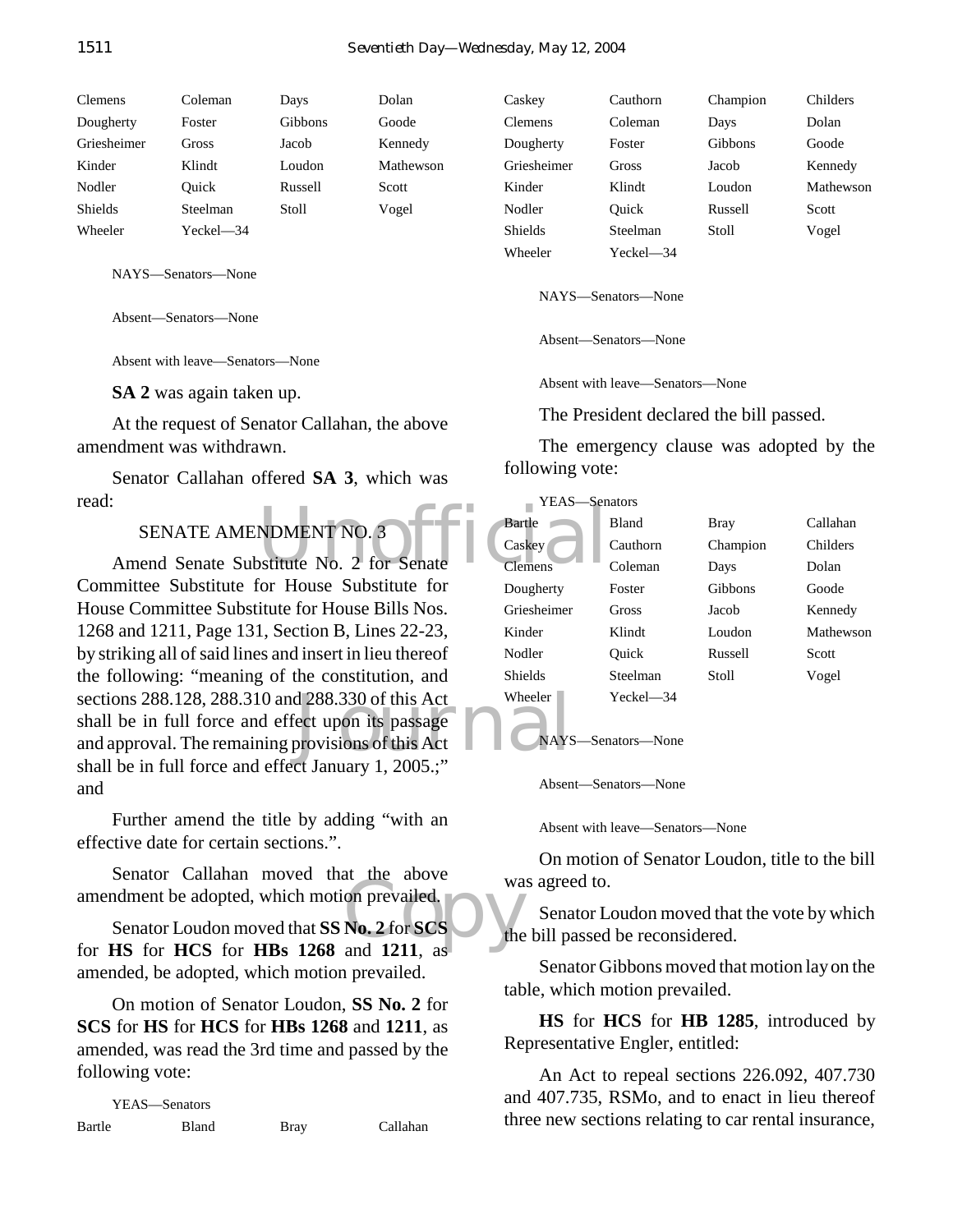with a penalty provision.

Was taken up by Senator Dolan.

Senator Dolan offered **SS** for **HS** for **HCS** for **HB 1285**, entitled:

# SENATE SUBSTITUTE FOR HOUSE SUBSTITUTE FOR HOUSE COMMITTEE SUBSTITUTE FOR HOUSE BILL NO. 1285

An Act to repeal sections 226.092, 407.730 and 407.735, RSMo, and to enact in lieu thereof three new sections relating to car rental insurance.

Senator Dolan moved that **SS** for **HS** for **HCS** for **HB 1285** be adopted.

Senator Shields assumed the Chair.

Senator Gross assumed the Chair.

nator Dolan, HS for HCS<br>ending), was placed on the Caskey At the request of Senator Dolan, **HS** for **HCS** for **HB 1285**, with **SS** (pending), was placed on the Informal Calendar.

## **REPORTS OF STANDING COMMITTEES**

Senator Cauthorn, Chairman of the Committee on Governmental Accountability and Fiscal Oversight, submitted the following report:

Mr. President: Your Committee on Govern-<br>mental Accountability and Fiscal Oversight, to<br>which was referred SS for SCS for HCS for Mr. President: Your Committee on Governmental Accountability and Fiscal Oversight, to **HB 1182,** as amended; **HCS** for **HB 1118**, with **SCS**; **HB 1548**, with **SCS**; and **HCS** for **HB 1403**, with **SCS**, begs leave to report that it has considered the same and recommends that the bills do pass.

# **HOUSE BILLS ON THIRD READING**

WE BILLS ON THIRD READING<br>
Senator Klindt moved that **SS** for **SCS** for the **HCS** for **HB 1182**, as amended, be called from the Informal Calendar and again taken up for 3rd reading and final passage, which motion prevailed.

**SS** for **SCS** for **HCS** for **HB 1182**, as amended, was read the 3rd time and passed by the following vote:

YEAS—Senators Bartle Bland Bray Callahan Caskey Cauthorn Champion Childers Clemens Coleman Days Dolan Dougherty Foster Gibbons Goode Griesheimer Gross Jacob Kennedy Kinder Klindt Loudon Mathewson Nodler Russell Scott Shields Steelman Stoll Vogel Wheeler Yeckel—33

NAYS—Senators—None

Absent—Senator Quick—1

Absent with leave—Senators—None

The President declared the bill passed.

The emergency clause was adopted by the following vote:

| YEAS-Senators  |          |          |           |  |
|----------------|----------|----------|-----------|--|
| Bartle         | Bland    | Bray     | Callahan  |  |
| Caskey         | Cauthorn | Champion | Childers  |  |
| <b>Clemens</b> | Coleman  | Days     | Dolan     |  |
| Dougherty      | Foster   | Gibbons  | Goode     |  |
| Griesheimer    | Gross    | Jacob    | Kennedy   |  |
| Kinder         | Klindt   | Loudon   | Mathewson |  |
| Nodler         | Russell  | Scott    | Shields   |  |
| Steelman       | Stoll    | Vogel    | Wheeler   |  |
| $Yeckel$ $-33$ |          |          |           |  |

# NAYS—Senators—None

Absent—Senator Quick—1

Absent with leave—Senators—None

On motion of Senator Klindt, title to the bill was agreed to.

Senator Klindt moved that the vote by which the bill passed be reconsidered.

Senator Gibbons moved that motion lay on the table, which motion prevailed.

#### **PRIVILEGED MOTIONS**

Senator Steelman moved that **SCS** for **SB 799**, with **HCS**, be taken up for 3rd reading and final passage, which motion prevailed.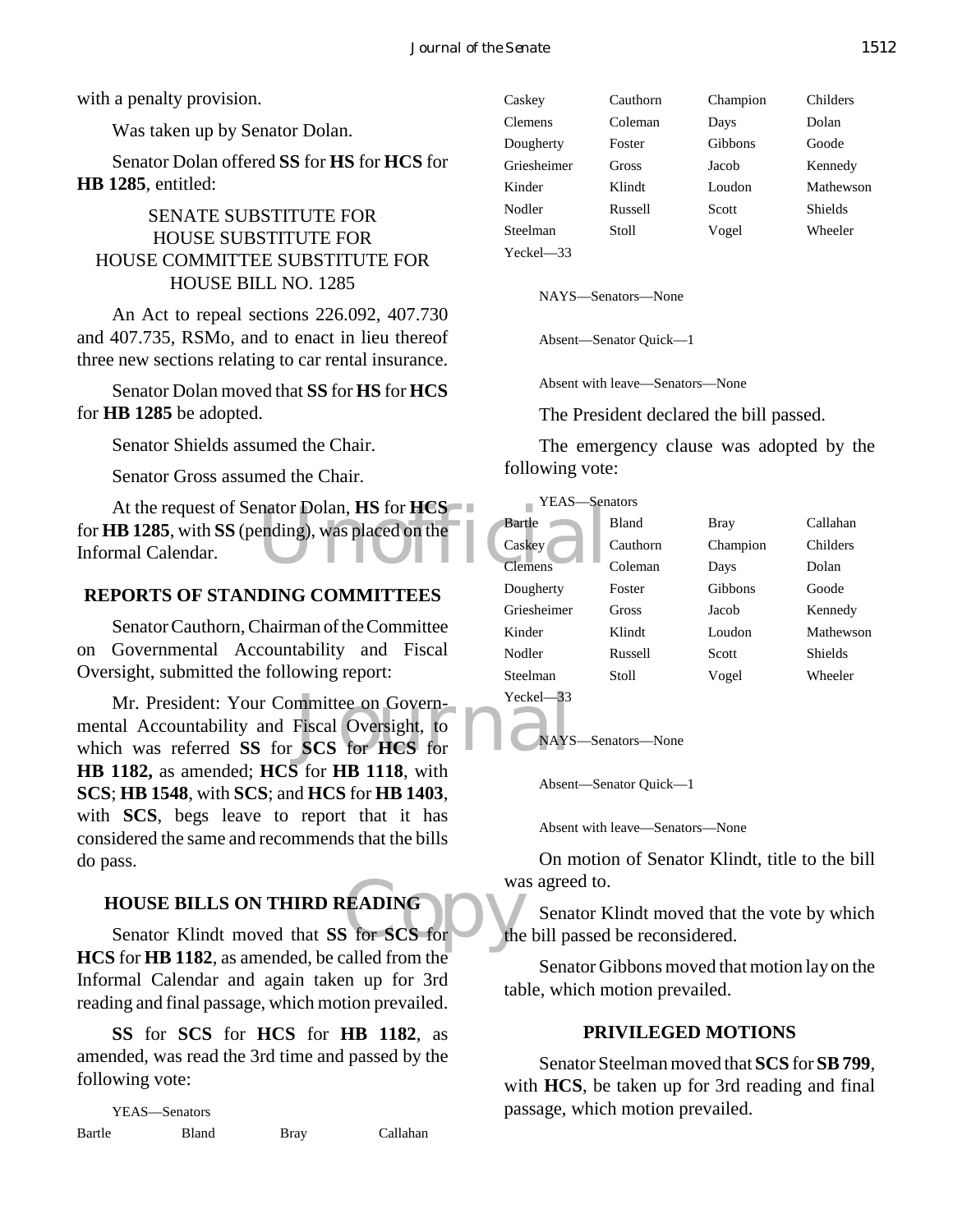#### **HCS** for **SCS** for **SB 799**, entitled:

# HOUSE COMMITTEE SUBSTITUTE FOR SENATE COMMITTEE SUBSTITUTE FOR SENATE BILL NO. 799

An Act to repeal sections 193.165 and 193.255, RSMo, and to enact in lieu thereof eight new sections relating to miscarriages and stillbirths.

Was taken up.

Senator Steelman moved that **HCS** for **SCS** for **SB 799** be adopted, which motion prevailed by the following vote:



NAYS—Senators—None





On motion of Senator Steelman, **HCS** for **SCS** for **SB 799** was read the 3rd time and passed by the following vote:

#### YEAS—Senators

| Bartle         | Bland    | <b>Bray</b> | Callahan       | ⊥ບບ             |
|----------------|----------|-------------|----------------|-----------------|
| Caskey         | Cauthorn | Champion    | Childers       |                 |
| <b>Clemens</b> | Coleman  | Days        | Dolan          |                 |
| Dougherty      | Foster   | Gibbons     | Goode          | Re              |
| Griesheimer    | Gross    | Jacob       | Kennedy        | Ho              |
| Kinder         | Klindt   | Loudon      | Mathewson      | for             |
| Nodler         | Russell  | Scott       | <b>Shields</b> | CO <sub>1</sub> |
| Steelman       | Stoll    | Vogel       | Wheeler        |                 |
| $Yeckel - 33$  |          |             |                |                 |

NAYS—Senators—None

Absent—Senator Quick—1

Absent with leave—Senators—None

The President declared the bill passed.

On motion of Senator Steelman, title to the bill was agreed to.

Senator Steelman moved that the vote by which the bill passed be reconsidered.

Senator Gibbons moved that motion lay on the table, which motion prevailed.

Bill ordered enrolled.

## **MESSAGES FROM THE HOUSE**

The following messages were received from the House of Representatives through its Chief Clerk:

Mr. President: I am instructed by the House of Representatives to inform the Senate that the conferees on **HS** for **HB 1487**, with **SA 1** to **SA 1**, **SA 2** to **SA 1**, **SA 1**, as amended, and **SA 2** be allowed to exceed the differences by allowing them to add affirmative defense language to the kidnapping provision in the bill.

Also,

Mr. President: I am instructed by the House of Representatives to inform the Senate that the House has taken up and passed **HCS** for **SCS** for **SB 1365**, entitled:

An Act to amend chapter 42, RSMo, by adding thereto two new sections relating to veterans.

In which the concurrence of the Senate is respectfully requested.

Also,

Mr. President: I am instructed by the House of Representatives to inform the Senate that the House refuses to recede from its position on **HCS** for **SCS** for **SB 758** and grants the Senate a conference thereon.

Also,

Mr. President: I am instructed by the House of Representatives to inform the Senate that the House refuses to recede from its position on **HS** for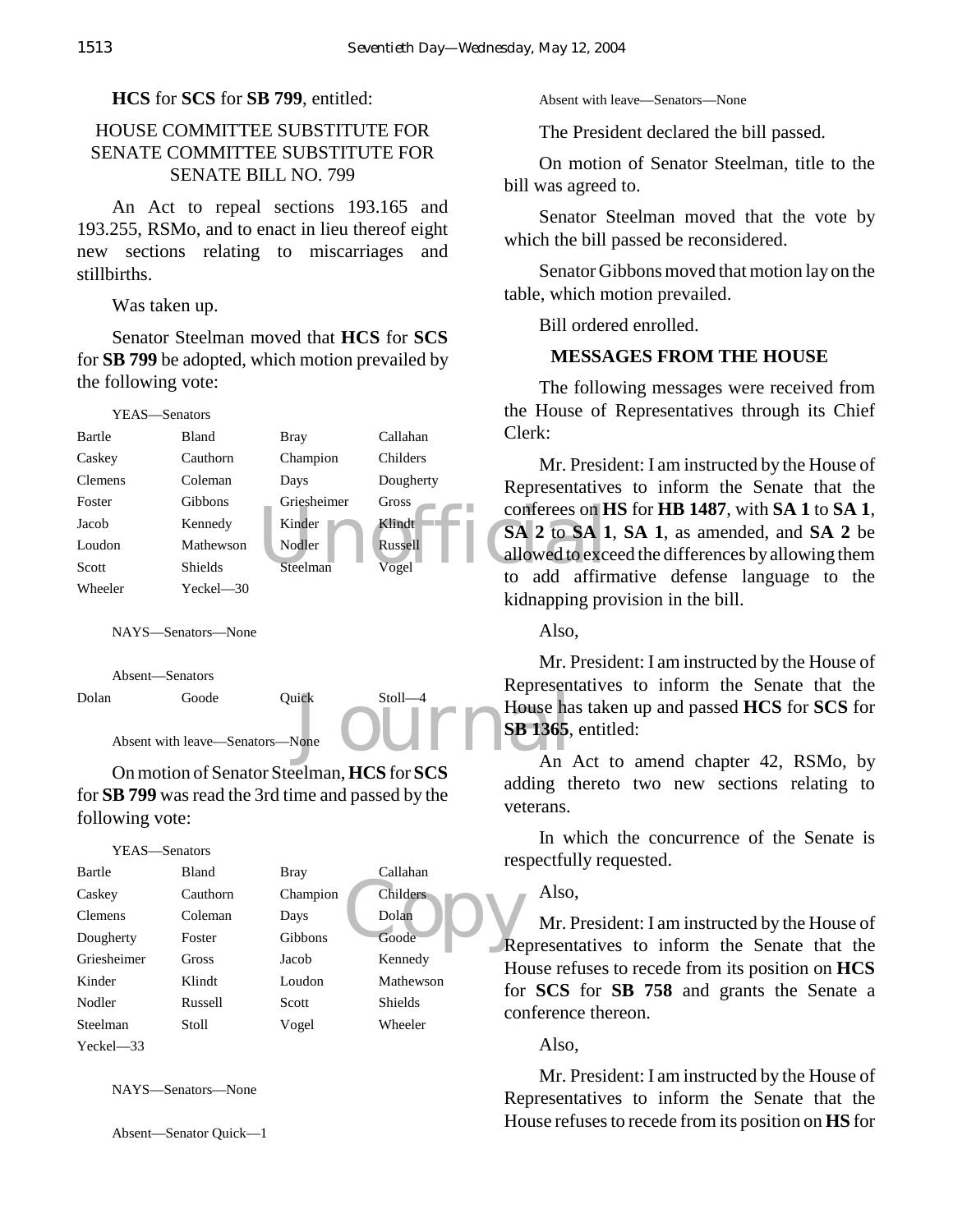**HCS** for **SS** for **SCS** for **SB 968** and **SCS** for **SB 969**, as amended, and grants the Senate a conference thereon.

#### Also,

Mr. President: I am instructed by the House of Representatives to inform the Senate that the House refuses to recede from its position on **HS** for **HCS** for **SCS** for **SBs 1020**, **889** and **869**, as amended, and grants the Senate a conference thereon.

#### Also,

Mr. President: I am instructed by the House of Representatives to inform the Senate that the House has taken up and passed **HCS** for **SS** for **SCR 26**.

# HOUSE COMMITTEE SUBSTITUTE FOR SENATE SUBSTITUTE FOR SENATE CONCURRENT RESOLUTION NO. 26

Relating to the Forestry Utilization Committee.

lion dollars of revenue, and<br>any more billions of dollars<br>shall serve u<br>and secretary<br>bly wishes to maintain and<br>to conduct the WHEREAS, the forestry industry is a vital industry to Missouri, representing over fourteen million acres of Missouri timberland, which ranks our state seventh out of the twenty northeastern timber states, supports the bulk of Missouri recreation and tourism, directly provides thousands of jobs and supports tens of thousands of jobs where forest land and products are a vital component, directly generates three billion dollars of revenue, and indirectly supports the generation of many more billions of dollars in revenue; and

WHEREAS, the General Assembly wishes to maintain and enhance the positive economic contribution of this industry while making every attempt to minimize environmental harm and other negative aspects of the industry; and

value-added products, limits the potential economic contribution to<br>
industry participants and to the state; and<br>
WHEREAS, there exists a need for a study of the potential for WHEREAS, the industries' current practice of harvesting sixty percent of the tree, and its predominant production of low industry participants and to the state; and

WHEREAS, there exists a need for a study of the potential for increased industrial strength and rural economic gains to be realized by forestry adopting modern industrial business models and valueadded techniques:

NOW THEREFORE BE IT RESOLVED that the members of the Missouri Senate, Ninety-Second General Assembly, Second Regular Session, the House of Representatives concurring therein, hereby authorize the creation of a "Forestry Utilization Committee", which shall review and evaluate both the industrial and economic impact of forestry utilization and make recommendations on further action or legislative remedies, if any, to be taken as necessary; and

FORT RESOLUTION NO. 26<br>
TRESOLUTION NO. 26<br>
tilization Committee.<br>
The Missouridinal Structure of the Missouridinal Process of the Missouridinal Process of the Missouridinal Process of the Missouridinal Process of the Miss BE IT FURTHER RESOLVED that such committee shall be composed of twenty-seven members, one member to be a member of the Missouri Senate to be appointed by the President Pro Tem of the Senate, two members to be members of the Missouri House of Representatives to be appointed by the Speaker of the House, two county commissioners appointed by the Missouri Association of Counties, two forest landowners representing small forestry holdings with owners of less than two hundred acres of timber and two representatives of large forestry holdings with greater than two hundred acres of timber, to be appointed by the Missouri Farm Bureau, two forest landowners to be appointed by the Missouri Conservation Federation, a representative from the Resource Conservation and Development Councils, a representative from the Missouri Department of Natural Resources' Energy Center, a representative from the Missouri Enterprise Business Assistance Center, a representative of the United States Department of Agriculture Forest Service's North Central Forest Experimental Station, a representative of the University of Missouri's School of Natural Resources, a representative of Value Missouri, a representative of the Society of American Foresters, a representative from the Missouri Department of Conservation's Division of Forestry, a representative of the Missouri Forest Products Association, a representative of the Missouri Department of Agriculture's Business Development Division, two representatives of a large-volume active sawmill and two representatives of a smallvolume active sawmill appointed by the Missouri Forest Products Association, a representative of the School of Agricultural Sciences at Southwest Missouri State University and a representative of the Department of Agriculture, School of Polytechnic Studies at Southeast Missouri State University. Each member of the committee shall serve until December 31, 2005. A chairman, vice-chairman, and secretary shall be elected by the membership of the committee to conduct the business of the committee; and

> BE IT FURTHER RESOLVED that the committee may conduct its business by various means but shall meet no less than twice each year as a full committee; and

> BE IT FURTHER RESOLVED that all state agencies shall cooperate with the committee in carrying out its duties, including allowing access to closed records, as permitted by law, provided that the committee shall not disclose any identifying information contained in such records closed pursuant to statute or general order, and any such information in the custody of the committee shall not be discoverable to the same extent as when in the custody of the parent agency; and

> BE IT FURTHER RESOLVED that all members shall serve without compensation; and

> BE IT FURTHER RESOLVED that the Office of Administration shall provide minimal funding, administrative support, and staff for the effective operation of the committee; and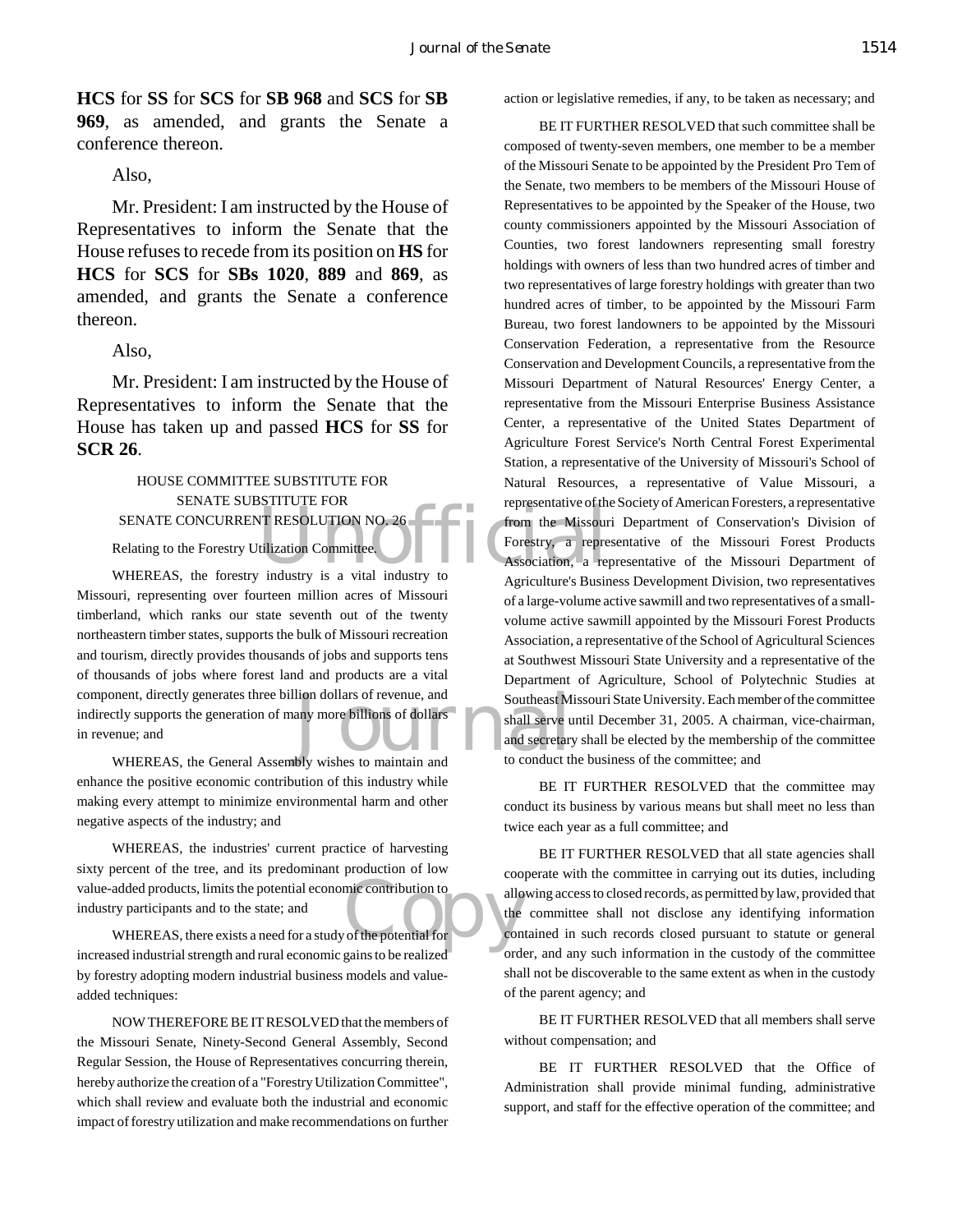BE IT FURTHER RESOLVED that the committee shall study problems and solutions, collect information, and provide recommendations in a report to the General Assembly before July 30, 2005; and

BE IT FURTHER RESOLVED that the committee shall submit its final report to the General Assembly no later than December 31, 2005; and

BE IT FURTHER RESOLVED that the Forestry Utilization Committee shall terminate December 31, 2005; and

BE IT FURTHER RESOLVED that the Secretary of the Missouri Senate be instructed to prepare properly inscribed copies of this resolution for the Governor for his approval or rejection pursuant to the Missouri Constitution.

In which the concurrence of the Senate is respectfully requested.

Also,

House has taken up and adopted the Conference<br>
Committee Report on SCS for HCS for HB 1305,<br>
as amended, and has taken up and passed CCS for<br>
SCS for SBs Mr. President: I am instructed by the House of Representatives to inform the Senate that the Committee Report on **SCS** for **HCS** for **HB 1305**, as amended, and has taken up and passed **CCS** for **SCS** for **HCS** for **HB 1305**.

#### **HOUSE BILLS ON THIRD READING**

m taken up for 3rd<br>
ich motion prevailed.<br> **HB 1285** was again Senator Dolan moved that **HS** for **HCS** for **HB 1285**, with **SS** (pending), be called from the Informal Calendar and again taken up for 3rd reading and final passage, which motion prevailed.

**SS** for **HS** for **HCS** for **HB 1285** was again taken up.

Senator Dolan moved that **SS** for **HS** for **HCS** for **HB 1285** be adopted, which motion prevailed.

**HCS** for **HB 1285** was read the 3rd time and passed by the following vote:<br>YEAS—Senators On motion of Senator Dolan, **SS** for **HS** for passed by the following vote:

#### YEAS—Senators

| Bartle      | Callahan | Caskey         | Cauthorn       |
|-------------|----------|----------------|----------------|
| Champion    | Childers | <b>Clemens</b> | Coleman        |
| Dolan       | Foster   | Gibbons        | Goode          |
| Griesheimer | Gross    | Jacob          | Kennedy        |
| Kinder      | Klindt   | Loudon         | Mathewson      |
| Nodler      | Russell  | Scott          | <b>Shields</b> |
| Steelman    | Stoll    | Vogel          | Wheeler        |
| Yeckel—29   |          |                |                |

NAYS—Senators

Bland Bray Days Dougherty—4

Absent—Senator Quick—1

Absent with leave—Senators—None

The President declared the bill passed.

On motion of Senator Dolan, title to the bill was agreed to.

Senator Dolan moved that the vote by which the bill passed be reconsidered.

Senator Gibbons moved that motion lay on the table, which motion prevailed.

## **CONFERENCE COMMITTEE APPOINTMENTS**

President Pro Tem Kinder appointed the following conference committee to act with a like committee from the House on **HS** for **HCS** for **SCS** for **SBs 1020**, **889** and **869**, as amended: Senators Steelman, Champion, Griesheimer, Goode and Quick.

President Pro Tem Kinder appointed the following conference committee to act with a like committee from the House on **HCS** for **SCS** for **SB 758**: Senators Griesheimer, Kinder, Childers, Days and Stoll.

President Pro Tem Kinder appointed the following conference committee to act with a like committee from the House on **HS** for **HCS** for **SS** for **SCS** for **SB 968** and **SCS** for **SB 969**, as amended: Senators Shields, Foster, Bartle, Caskey and Stoll.

#### **RESOLUTIONS**

Senator Klindt offered Senate Resolution No. 1954, regarding the Sixtieth Wedding Anniversary of Mr. and Mrs. Judson Baugher, Trenton, which was adopted.

Senator Klindt offered Senate Resolution No. 1955, regarding Ashlee Karguth, Helena, which was adopted.

Senator Klindt offered Senate Resolution No.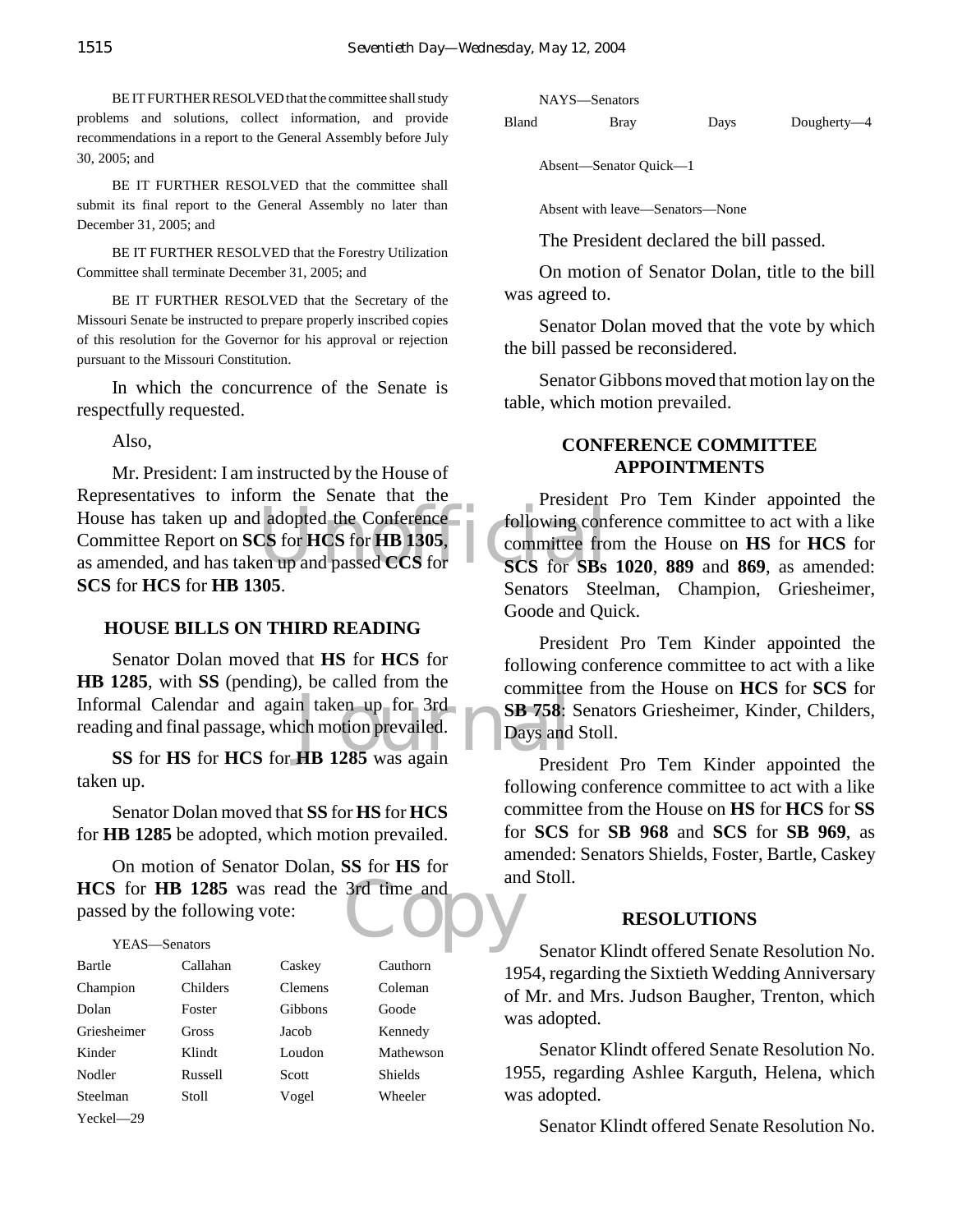1956, regarding Kathleen Gallagher, Helena, which was adopted.

Senator Klindt offered Senate Resolution No. 1957, regarding the Fiftieth Wedding Anniversary of Mr. and Mrs. Claude Eckert, Trenton, which was adopted.

Senator Vogel offered Senate Resolution No. 1958, regarding Patricia Ann Steck Libbert, Jefferson City, which was adopted.

Senator Vogel offered Senate Resolution No. 1959, regarding the Cole County Fire Protection District, which was adopted.

Senator Vogel offered Senate Resolution No. 1960, regarding Fire Chief Donnie Braun, Jefferson City, which was adopted.

SCR 26 be add<br>ator Gibbons, the Senate Theory Teas-Sen Senator Mathewson offered Senate Resolution No. 1961, regarding Jack McCush, Sr., Boonville, which was adopted.

On motion of Senator Gibbons, the recessed until 2:00 p.m.

#### **RECESS**

The time of recess having expired, the Senate was called to order by Senator Shields.

# **CONCURRENT RESOLUTIONS**

Klindt<br>
Senator Nodler moved that **SCR 49** be taken<br>
Teckel—33 up for adoption, which motion prevailed.

President Maxwell assumed the Chair.

On motion of Senator Nodler, **SCR 49** was adopted by the following vote:

## Caskey<br>Clemens Courthe YEAS—Senators Bartle Bland Callahan Caskey Cauthorn Champion Childers Clemen Coleman Days Foster Gibbons Goode Griesheimer Gross Jacob Kennedy Kinder Klindt Loudon Mathewson Nodler Russell Scott Shields Steelman Stoll Vogel Wheeler Yeckel—30

NAYS—Senator Bray—1

Absent—Senators

Dolan Dougherty Quick—3

Absent with leave—Senators—None

#### **PRIVILEGED MOTIONS**

Senator Childers moved that **SS** for **SCR 26**, with **HCS**, be taken up for 3rd reading and final passage, which motion prevailed.

#### **HCS** for **SS** for **SCR 26**, entitled:

#### HOUSE COMMITTEE SUBSTITUTE FOR SENATE SUBSTITUTE FOR SENATE CONCURRENT RESOLUTION NO. 26

An Act relating to the Forestry Utilization Committee.

Was taken up.

Senator Childers moved that **HCS** for **SS** for **SCR 26** be adopted, which motion prevailed by the following vote:

| YEAS-Senators |          |           |                |
|---------------|----------|-----------|----------------|
| Bartle        | Bland    | Bray      | Callahan       |
| Caskey        | Cauthorn | Champion  | Childers       |
| Clemens       | Coleman  | Days      | Dougherty      |
| Foster        | Gibbons  | Goode     | Griesheimer    |
| Gross         | Jacob    | Kennedy   | Kinder         |
| Klindt        | Loudon   | Mathewson | Nodler         |
| Ouick         | Russell  | Scott     | <b>Shields</b> |
| Steelman      | Stoll    | Vogel     | Wheeler        |

Yeckel—33

NAYS—Senators—None

Absent—Senator Dolan—1

Absent with leave—Senators—None

On motion of Senator Childers, **HCS** for **SS** for **SCR 26** was read the 3rd time and passed by the following vote:

| YEAS—Senators |           |             |          |
|---------------|-----------|-------------|----------|
| Bartle        | Bray      | Callahan    | Caskey   |
| Cauthorn      | Champion  | Childers    | Clemens  |
| Coleman       | Days      | Dougherty   | Foster   |
| Gibbons       | Goode     | Griesheimer | Gross    |
| Jacob         | Kennedy   | Kinder      | Klindt   |
| Loudon        | Mathewson | Nodler      | Ouick    |
| Russell       | Scott     | Shields     | Steelman |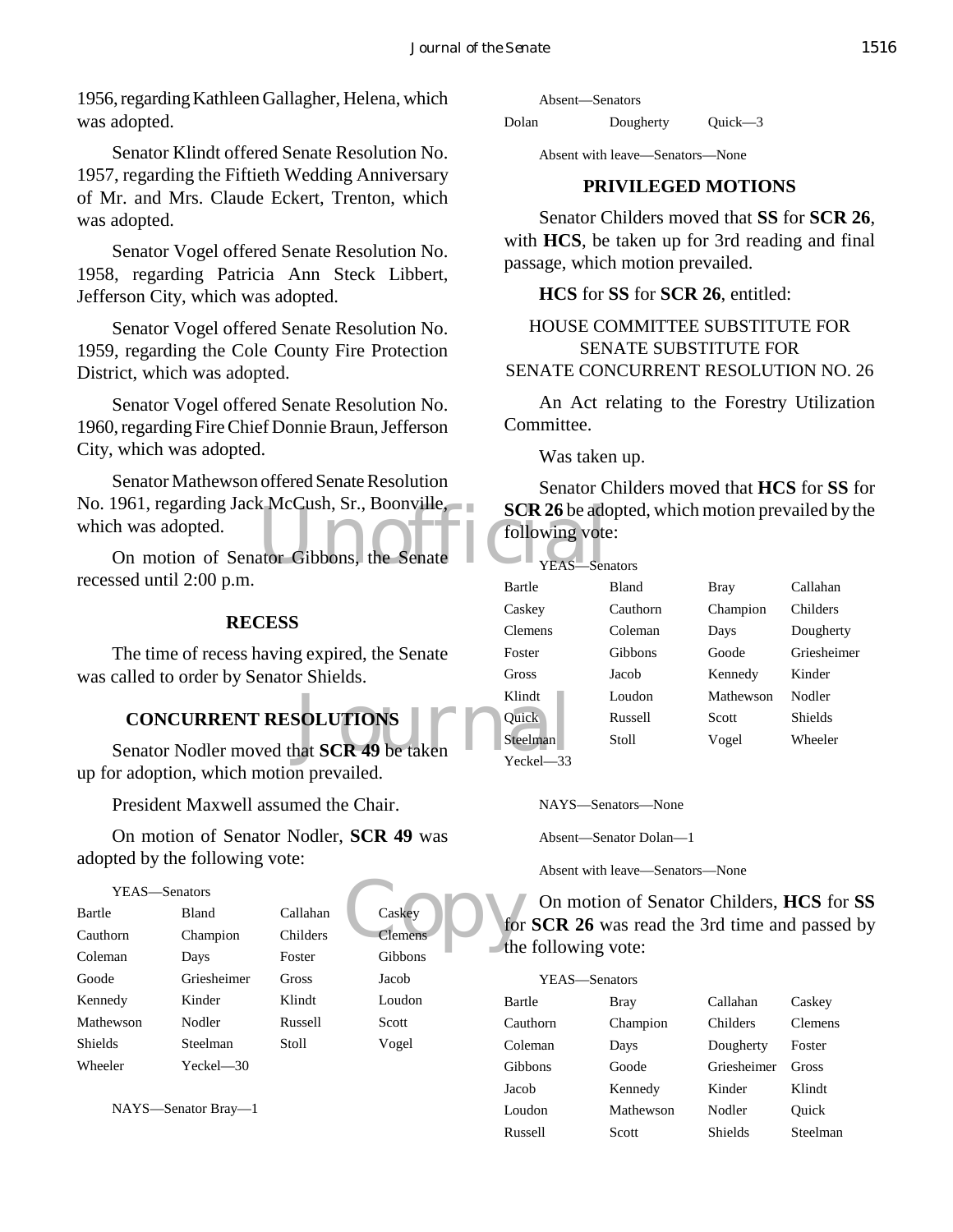Stoll Vogel Wheeler Yeckel—32

NAYS—Senators—None

Absent—Senators Bland Dolan—2

Absent with leave—Senators—None

The President declared the concurrent resolution passed.

On motion of Senator Childers, title to the concurrent resolution was agreed to.

Senator Childers moved that the vote by which the concurrent resolution passed be reconsidered.

Senator Gibbons moved that motion lay on the table, which motion prevailed.

HCS, be taken up for 3rd reading and final<br>passage, which motion prevailed.<br>HCS for SR 1114 entitled: Senator Loudon moved that **SB 1114**, with passage, which motion prevailed.

**HCS** for **SB 1114**, entitled:

HOUSE COMMITTEE SUBSTITUTE FOR SENATE BILL NO. 1114

Mas agreed<br>of nuisances.<br>Journal of the bill past of the bill past of the bill past of the bill past of the bill past of the bill past An Act to repeal sections 67.402 and 82.291, RSMo, and to enact in lieu thereof two new sections relating to removal of nuisances.

Was taken up.

Senator Loudon moved that **HCS** for **SB 1114** be adopted, which motion prevailed by the following vote:

#### YEAS—Senators

| Bartle   | <b>Bray</b> | Callahan       | Caskey         |  |
|----------|-------------|----------------|----------------|--|
| Cauthorn | Champion    | Childers       | Clemens        |  |
| Coleman  | Days        | Dougherty      | Foster         |  |
| Gibbons  | Goode       | Griesheimer    | Re<br>Gross    |  |
| Jacob    | Kennedy     | Kinder         | Klindt         |  |
| Loudon   | Mathewson   | Nodler         | Ouick<br>ad    |  |
| Russell  | Scott       | <b>Shields</b> | Steelman<br>em |  |
| Stoll    | Vogel       | Wheeler        | $Yeckel - 32$  |  |
|          |             |                |                |  |

NAYS—Senators—None

|       | Absent—Senators |
|-------|-----------------|
| Bland | $Dolan - 2$     |

Absent with leave—Senators—None

On motion of Senator Loudon, **HCS** for **SB 1114** was read the 3rd time and passed by the following vote:

| YEAS—Senators |           |          |             |
|---------------|-----------|----------|-------------|
| Bartle        | Bland     | Bray     | Callahan    |
| Caskey        | Cauthorn  | Champion | Childers    |
| Clemens       | Coleman   | Days     | Dougherty   |
| Foster        | Gibbons   | Goode    | Griesheimer |
| Gross         | Kennedy   | Kinder   | Klindt      |
| Loudon        | Mathewson | Nodler   | Ouick       |
| Russell       | Scott     | Shields  | Steelman    |
| Stoll         | Vogel     | Wheeler  | Yeckel—32   |
|               |           |          |             |



Absent—Senators  $Jacob-2$ 

Absent with leave—Senators—None

The President declared the bill passed.

On motion of Senator Loudon, title to the bill was agreed to.

Senator Loudon moved that the vote by which the bill passed be reconsidered.

Senator Gibbons moved that motion lay on the table, which motion prevailed.

Bill ordered enrolled.

## **HOUSE BILLS ON THIRD READING**

**HB 1548**, with **SCS**, introduced by Representative Crawford, et al, entitled:

An Act to amend chapter 105, RSMo, by adding thereto one new section relating to state employees' pay.

Was taken up by Senator Cauthorn.

**SCS** for **HB 1548**, entitled: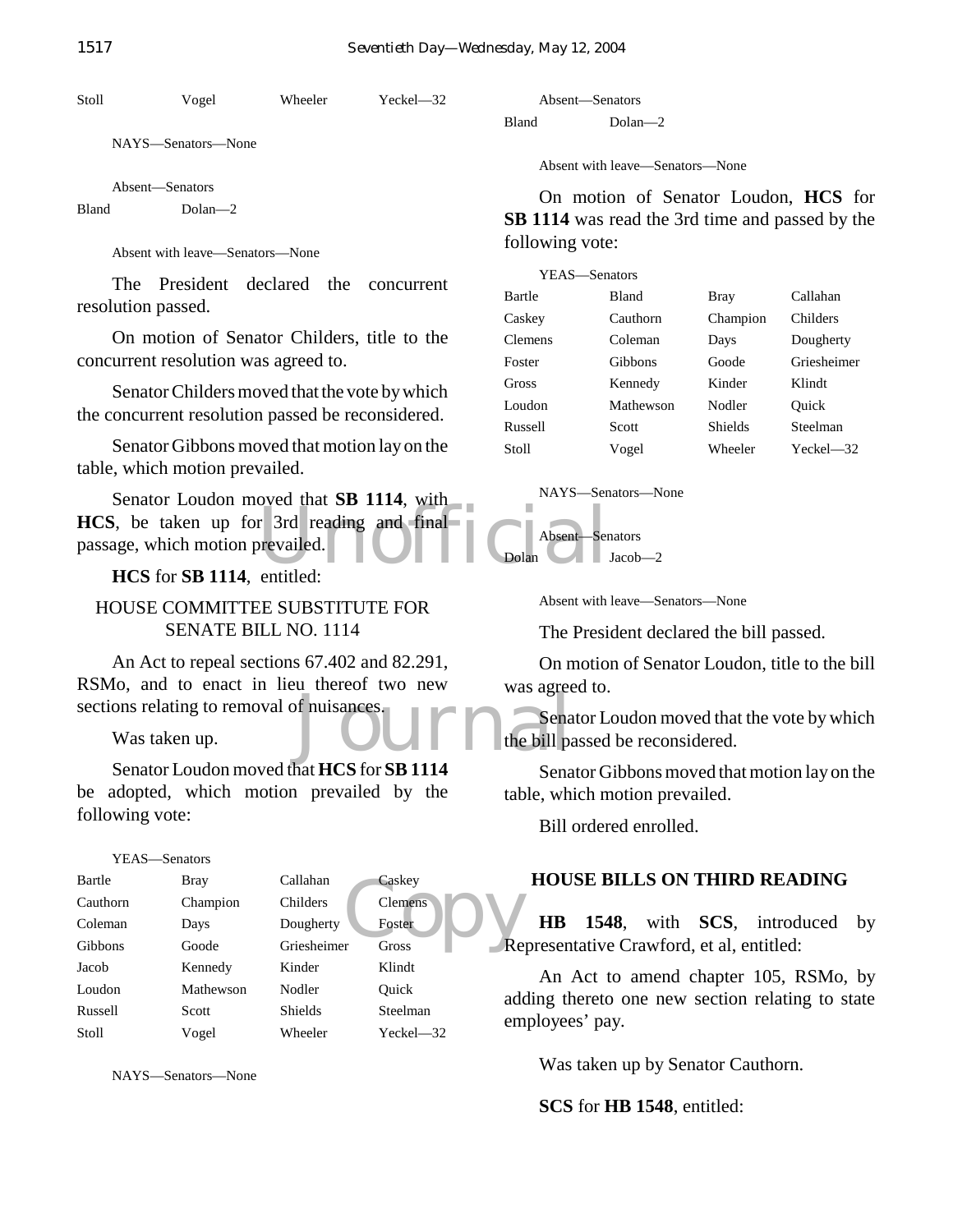## SENATE COMMITTEE SUBSTITUTE FOR HOUSE BILL NO. 1548

An Act to amend chapter 105, RSMo, by adding thereto one new section relating to state employees' pay.

Was taken up.

Senator Cauthorn moved that **SCS** for **HB 1548** be adopted.

Senator Cauthorn offered **SA 1**:

SENATE AMENDMENT NO. 1

Amend Senate Committee Substitute for House Bill No. 1548, Page 1, Section 105.935, Line 7, by striking "subsection 3" and inserting in lieu thereof the following: "**subsection 4**".

Senator Cauthorn moved that the above amendment be adopted, which motion prevailed.

Senator Caskey offered **SA 2**:

SENATE AMENDMENT NO. 2

Amend Senate Committee Substitute for House Bill No. 1548, Page 2, Section 105.935, Line 53, by inserting immediately after said line the following:

d or person seventeen<br>
court to come within<br>
f subdivision (1) of<br>
31, the court shall so<br>
The vears of "211.181. 1. When a child or person seventeen years of age is found by the court to come within the applicable provisions of subdivision (1) of subsection 1 of section 211.031, the court shall so decree and make a finding of fact upon which it exercises its jurisdiction over the child or person seventeen years of age, and the court may, by order duly entered, proceed as follows:

Exercise or in the the person after the the person after the theorem and the theorem in the theorem and the theorem and the theorem and the theorem and the theorem and the theorem and the theorem and the theorem and the th (1) Place the child or person seventeen years of age under supervision in his own home or in the custody of a relative or other suitable person after the court or a public agency or institution designated by the court conducts an investigation of the home, relative or person and finds such home, relative or person to be suitable and upon such conditions as the court may require;

(2) Commit the child or person seventeen years of age to the custody of:

(a) A public agency or institution authorized

by law to care for children or to place them in family homes; except that, such child or person seventeen years of age may not be committed to the department of social services, division of youth services;

(b) Any other institution or agency which is authorized or licensed by law to care for children or to place them in family homes;

(c) An association, school or institution willing to receive the child or person seventeen years of age in another state if the approval of the agency in that state which administers the laws relating to importation of children into the state has been secured; or

(d) The juvenile officer;

(3) Place the child or person seventeen years of age in a family home;

ered SA 2:<br>NDMENT NO. 2 (4) Cause the child or person seventeen years of age to be examined and treated by a physician, psychiatrist or psychologist and when the health or condition of the child or person seventeen years of age requires it, cause the child or person seventeen years of age to be placed in a public or private hospital, clinic or institution for treatment and care; except that, nothing contained herein authorizes any form of compulsory medical, surgical, or psychiatric treatment of a child or person seventeen years of age whose parents or guardian in good faith are providing other remedial treatment recognized or permitted under the laws of this state;

> (5) The court may order, pursuant to subsection 2 of section 211.081, that the child receive the necessary services in the least restrictive appropriate environment including home and community-based services, treatment and support, based on a coordinated, individualized treatment plan. The individualized treatment plan shall be approved by the court and developed by the applicable state agencies responsible for providing or paying for any and all appropriate and necessary services, subject to appropriation, and shall include which agencies are going to pay for and provide such services. Such plan must be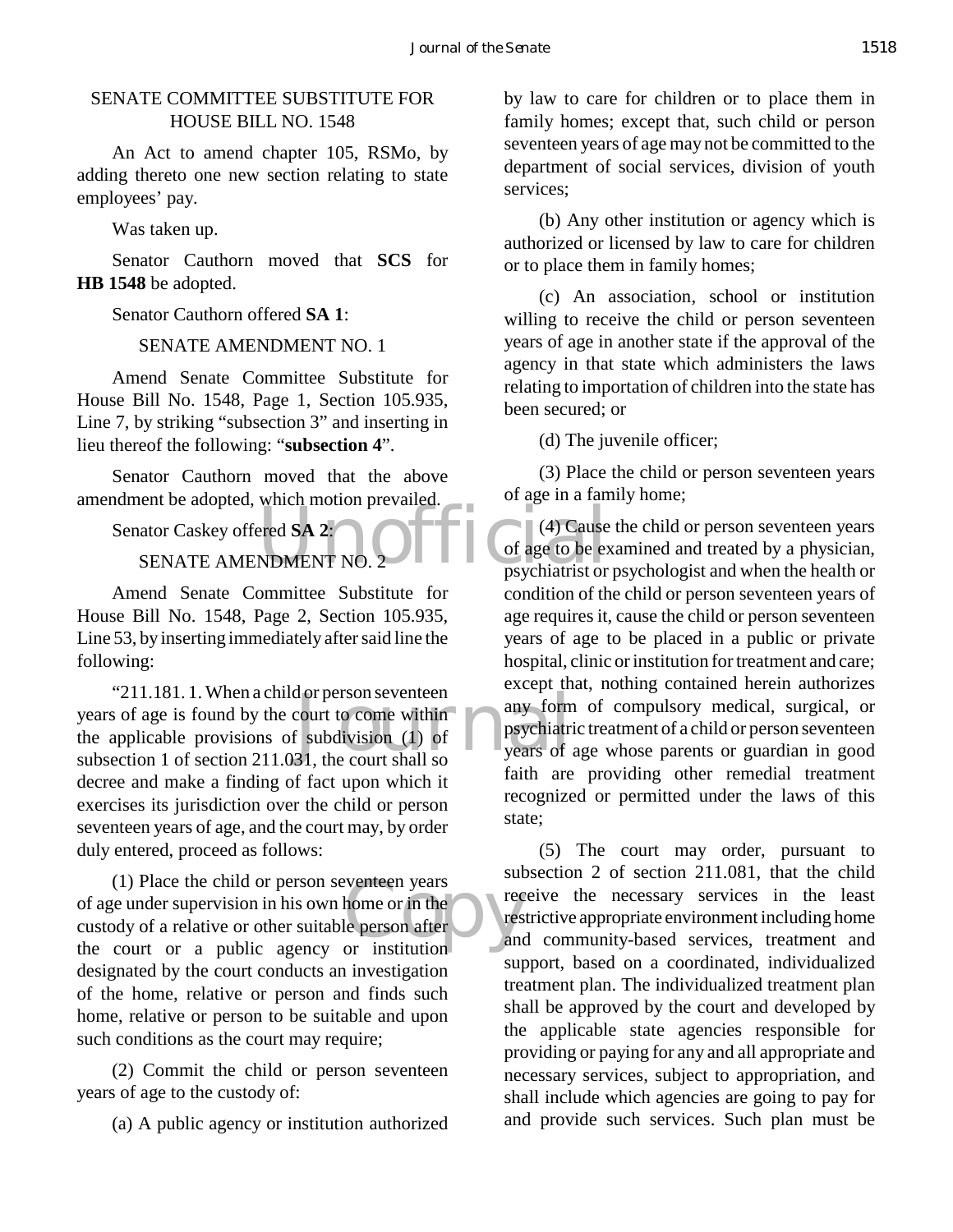submitted to the court within thirty days and the child's family shall actively participate in designing the service plan for the child or person seventeen years of age.

2. When a child is found by the court to come within the provisions of subdivision (2) of subsection 1 of section 211.031, the court shall so decree and upon making a finding of fact upon which it exercises its jurisdiction over the child, the court may, by order duly entered, proceed as follows:

(1) Place the child under supervision in his own home or in custody of a relative or other suitable person after the court or a public agency or institution designated by the court conducts an investigation of the home, relative or person and finds such home, relative or person to be suitable and upon such conditions as the court may require;

(2) Commit the child to the custody of:

(2) Commit the child to the custody of:<br>
(a) A public agency or institution authorized follows: isions of subdivision (2) or (3) of subsection 1<br>
ction 211.031;<br>
(b) Any other institution or agency which is by law to care for children or place them in family homes; except that, a child may be committed to the department of social services, division of youth services, only if he is presently under the court's supervision after an adjudication under the provisions of subdivision (2) or (3) of subsection 1 of section 211.031;

authorized or licensed by law to care for children or to place them in family homes;

For the agency in that state which dammissers the<br>
laws relating to importation of children into the<br>
state has been secured; or<br>
(d) The invenile officer: (c) An association, school or institution willing to receive it in another state if the approval of the agency in that state which administers the state has been secured; or

(d) The juvenile officer;

(3) Place the child in a family home;

(4) Cause the child to be examined and treated by a physician, psychiatrist or psychologist and when the health or condition of the child requires it, cause the child to be placed in a public or private hospital, clinic or institution for treatment and care; except that, nothing contained herein

authorizes any form of compulsory medical, surgical, or psychiatric treatment of a child whose parents or guardian in good faith are providing other remedial treatment recognized or permitted under the laws of this state;

(5) Assess an amount of up to ten dollars to be paid by the child to the clerk of the court. Execution of any order entered by the court pursuant to this subsection, including a commitment to any state agency, may be suspended and the child placed on probation subject to such conditions as the court deems reasonable. After a hearing, probation may be revoked and the suspended order executed.

3. When a child is found by the court to come within the provisions of subdivision (3) of subsection 1 of section 211.031, the court shall so decree and make a finding of fact upon which it exercises its jurisdiction over the child, and the court may, by order duly entered, proceed as follows:

(1) Place the child under supervision in his own home or in custody of a relative or other suitable person after the court or a public agency or institution designated by the court conducts an investigation of the home, relative or person and finds such home, relative or person to be suitable and upon such conditions as the court may require;

(2) Commit the child to the custody of:

(a) A public agency or institution authorized by law to care for children or to place them in family homes;

(b) Any other institution or agency which is authorized or licensed by law to care for children or to place them in family homes;

(c) An association, school or institution willing to receive it in another state if the approval of the agency in that state which administers the laws relating to importation of children into the state has been secured; or

(d) The juvenile officer;

(3) Beginning January 1, 1996, the court may make further directions as to **[**placement with**] the**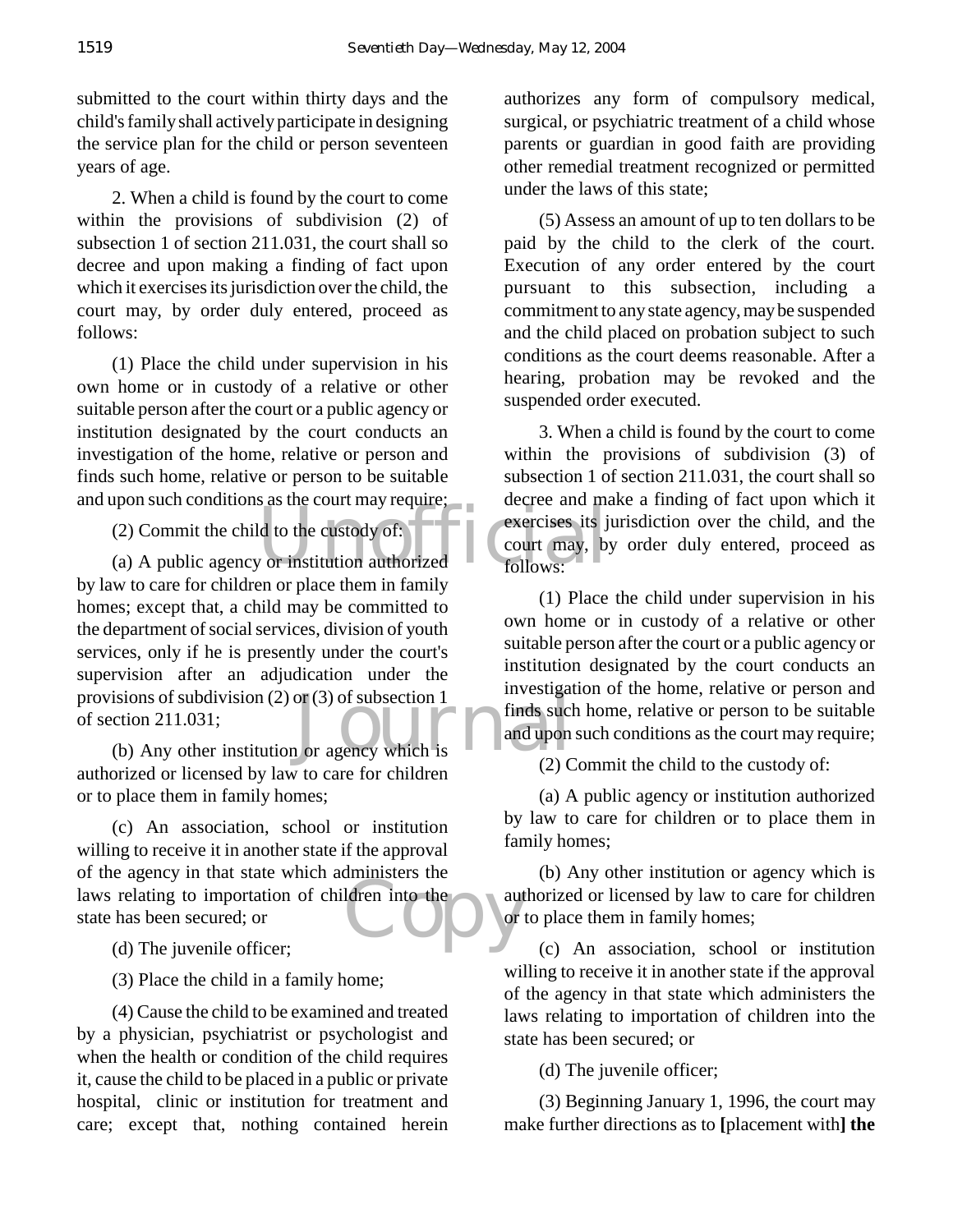**commitment to** the division of youth services concerning the child's length of stay **in the custody of the division of youth services**. The length of stay order may set forth a minimum review date;

(4) Place the child in a family home;

(5) Cause the child to be examined and treated by a physician, psychiatrist or psychologist and when the health or condition of the child requires it, cause the child to be placed in a public or private hospital, clinic or institution for treatment and care; except that, nothing contained herein authorizes any form of compulsory medical, surgical, or psychiatric treatment of a child whose parents or guardian in good faith are providing other remedial treatment recognized or permitted under the laws of this state;

(6) Suspend or revoke a state or local license or authority of a child to operate a motor vehicle;

or authority of a child to operate a motor vehicle;<br>
(7) Order the child to make restitution or<br>
reparation for the damage or loss caused by his the right to present<br>
led to ascertain the period du<br>
titution or reparation<br>
m view of the child's (7) Order the child to make restitution or offense. In determining the amount or extent of the damage, the court may order the juvenile officer to prepare a report and may receive other evidence necessary for such determination. The child and his attorney shall have access to any reports which may be prepared, and shall have the right to present evidence at any hearing held to ascertain the amount of damages. Any restitution or reparation ordered shall be reasonable in view of the child's ability to make payment or to perform the reparation. The court may require the clerk of the circuit court to act as receiving and disbursing agent for any payment ordered;

of community<br>
court or of an<br>
Every person,<br>
est employee volumes (8) Order the child to a term of community service under the supervision of the court or of an organization selected by the court. Every person, organization, and agency, and each employee thereof, charged with the supervision of a child under this subdivision, or who benefits from any services performed as a result of an order issued under this subdivision, shall be immune from any suit by the child ordered to perform services under this subdivision, or any person deriving a cause of action from such child, if such cause of action

arises from the supervision of the child's performance of services under this subdivision and if such cause of action does not arise from an intentional tort. A child ordered to perform services under this subdivision shall not be deemed an employee within the meaning of the provisions of chapter 287, RSMo, nor shall the services of such child be deemed employment within the meaning of the provisions of chapter 288, RSMo. Execution of any order entered by the court, including a commitment to any state agency, may be suspended and the child placed on probation subject to such conditions as the court deems reasonable. After a hearing, probation may be revoked and the suspended order executed;

(9) When a child has been adjudicated to have violated a municipal ordinance or to have committed an act that would be a misdemeanor if committed by an adult, assess an amount of up to twenty-five dollars to be paid by the child to the clerk of the court; when a child has been adjudicated to have committed an act that would be a felony if committed by an adult, assess an amount of up to fifty dollars to be paid by the child to the clerk of the court.

4. Beginning January 1, 1996, the court may set forth in the order of commitment the minimum period during which the child shall remain in the custody of the division of youth services. **The division of youth services shall determine the type, level, and location of placement, as well as the length of stay, in either a residential or nonresidential program, to comply with the determinate length of stay in the custody of the division of youth services as set forth in the order of commitment.** No court order shall require a child to remain in the custody of the division of youth services for a period which exceeds the child's eighteenth birth date except upon petition filed by the division of youth services pursuant to subsection 1 of section 219.021, RSMo. In any order of commitment of a child to the custody of the division of youth services, the division shall determine the appropriate **length of stay in a** program or placement pursuant to subsection 3 of section 219.021, RSMo. Beginning January 1,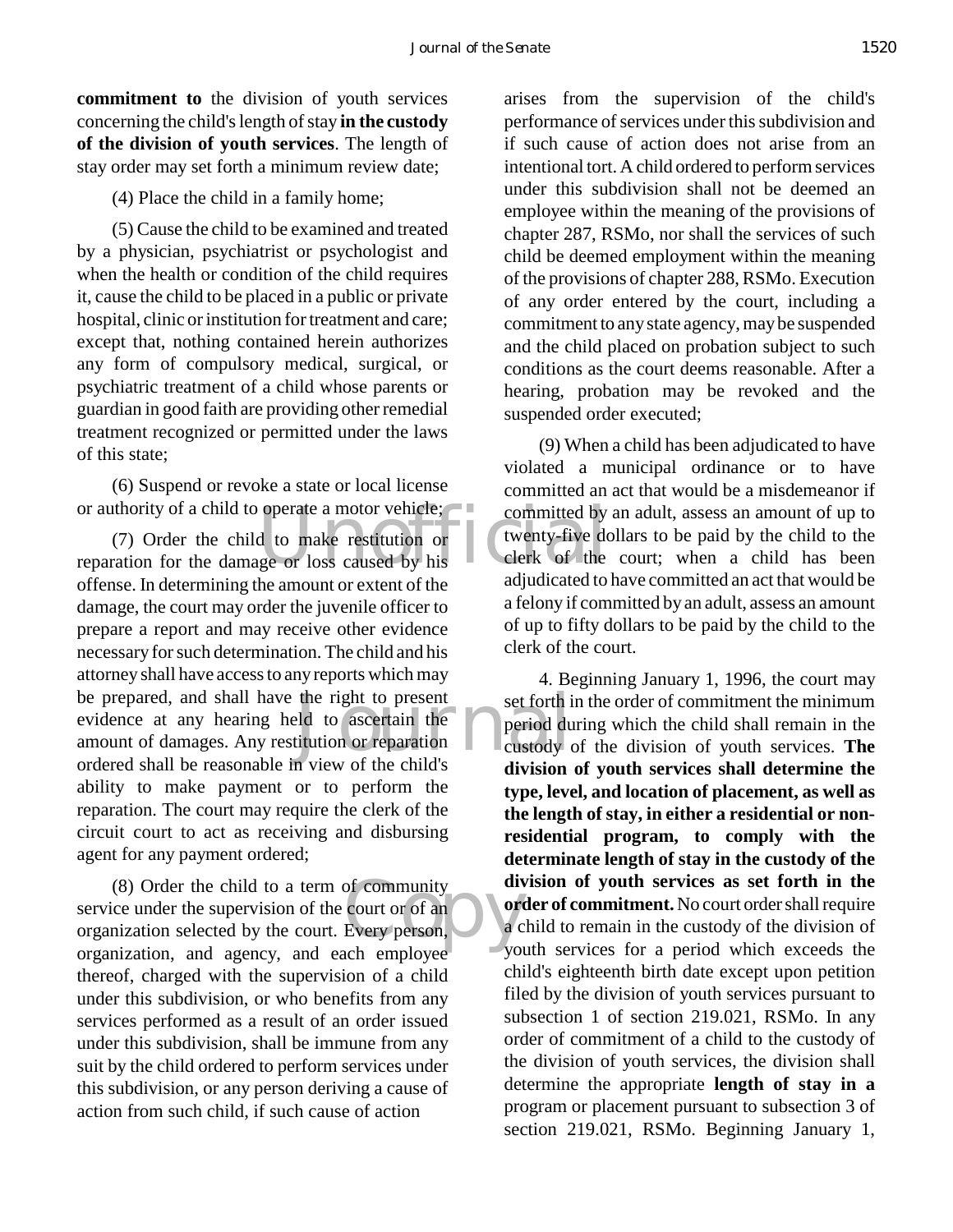1996, the department shall not discharge a child from the custody of the division of youth services before the child completes the length of stay **in the custody of the division of youth services as** determined by the court in the commitment order unless the committing court orders otherwise. The director of the division of youth services may at any time petition the court for a review of a child's length of stay commitment order, and the court may, upon a showing of good cause, order the early discharge of the child from the custody of the division of youth services. The division may discharge the child from the division of youth services without a further court order after the child completes the length of stay **in the custody of the division of youth services as** determined by the court or may retain the child for any period after the completion of the length of stay in accordance with the law.

With the law.<br>
5. When an assessment has been imposed<br>
under the provisions of subsection 2 or 3 of this<br>
section the essessment shall be neid to the elector for a subsective from 5. When an assessment has been imposed section, the assessment shall be paid to the clerk of the court in the circuit where the assessment is imposed by court order, to be deposited in a fund established for the sole purpose of payment of judgments entered against children in accordance with section 211.185."

employee<br>and enacting clause (2)<br>employee Further amend the title and enacting clause accordingly.

Senator Caskey moved that the above amendment be adopted, which motion prevailed.

Senator Dougherty offered **SA 3**:

## SENATE AMENDMENT NO. 3

Amend Senate Committee Substitute for<br>
House Bill No. 1548, Page 1, Section A, Line 2, by<br>
inserting immediately after said line the following: Amend Senate Committee Substitute for House Bill No. 1548, Page 1, Section A, Line 2, by

"105.055. 1. No supervisor or appointing authority of any state agency shall prohibit any employee of the agency from discussing the operations of the agency, either specifically or generally, with any member of the legislature **[**or the**],** state auditor**, attorney general, or any state official or body charged with investigating such alleged misconduct**.

2. No supervisor or appointing authority of any state agency shall:

(1) Prohibit a state employee from or take any disciplinary action whatsoever against a state employee for the disclosure of any alleged prohibited activity under investigation or any related activity, or for the disclosure of information which the employee reasonably believes evidences:

(a) A violation of any law, rule or regulation; or

(b) Mismanagement, a gross waste of funds or abuse of authority, or a substantial and specific danger to public health or safety, if the disclosure is not specifically prohibited by law; or

(2) Require any such employee to give notice to the supervisor or appointing authority prior to making any such report.

3. This section shall not be construed as:

(1) Prohibiting a supervisor or appointing authority from requiring that an employee inform the supervisor or appointing authority as to legislative requests for information to the agency or the substance of testimony made, or to be made, by the employee to legislators on behalf of the employee to legislators on behalf of the agency;

(2) Permitting an employee to leave the employee's assigned work areas during normal work hours without following applicable rules and regulations and policies pertaining to leaves, unless the employee is requested by a legislator or legislative committee to appear before a legislative committee;

(3) Authorizing an employee to represent the employee's personal opinions as the opinions of a state agency; or

(4) Restricting or precluding disciplinary action taken against a state employee if: the employee knew that the information was false; the information is closed or is confidential under the provisions of the open meetings law or any other law; or the disclosure relates to the employee's own violations, mismanagement, gross waste of funds,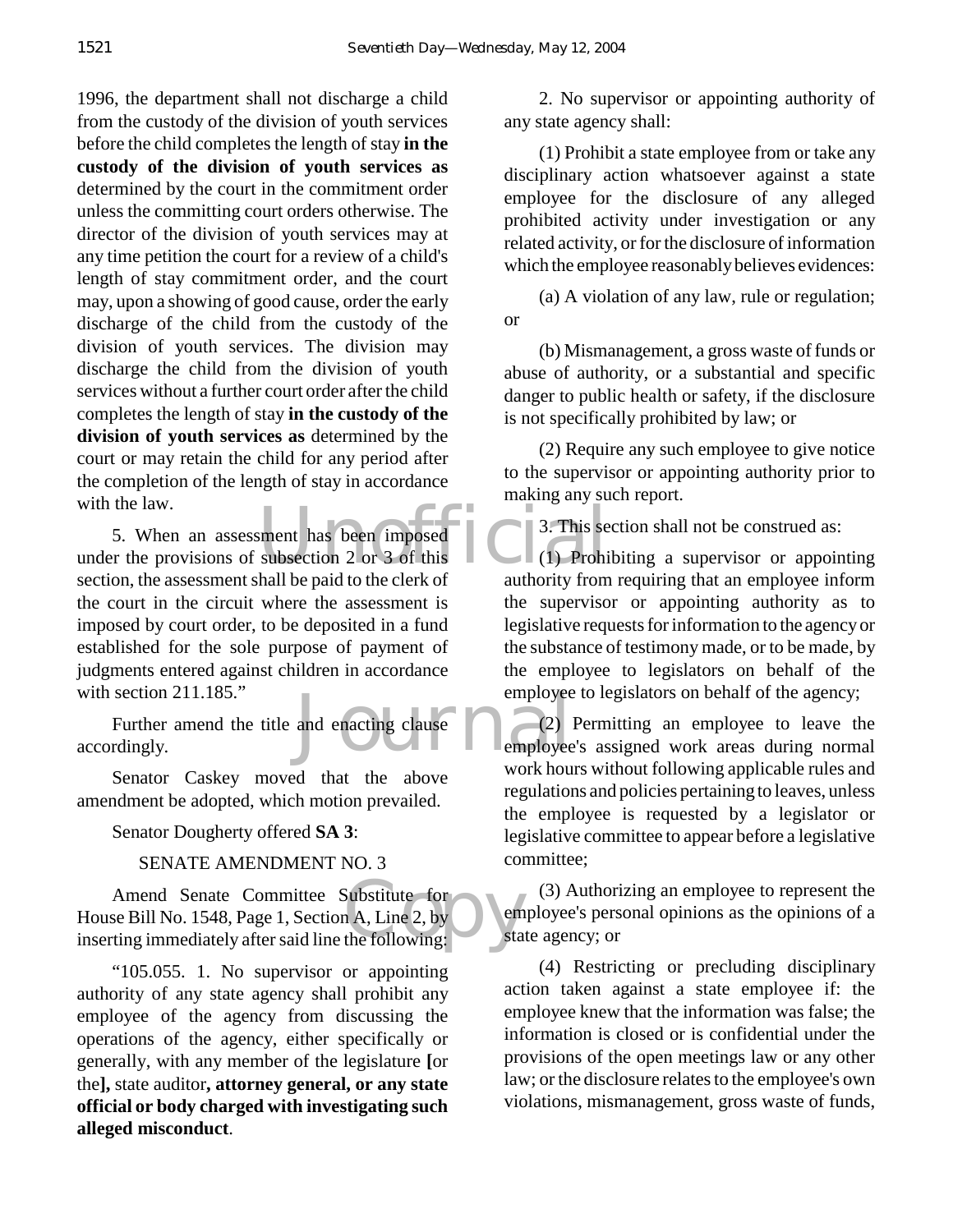abuse of authority or endangerment of the public health or safety.

4. As used in this section, "disciplinary action" means any dismissal, demotion, transfer, reassignment, suspension, reprimand, warning of possible dismissal or withholding of work, whether or not the withholding of work has affected or will affect the employee's compensation.

provided for merit employees in subsection 3 or action brough<br>section 36.390, RSMo. The appeal shall be filed order, as the c<br>within thirty days of the alleged disciplinary action.<br>Procedures governing the appeal shall be ers appropriate. If the "610"<br>this section, it may may prove<br>appointing authority charged  $\begin{array}{c}\n\text{independent to or} \\
\text{implyve for a} \\
\text{the decision of} \\
\downarrow \text{in such cases}\n\end{array}$ 5. Any employee may file an administrative appeal whenever the employee alleges that disciplinary action was taken against the employee in violation of this section. The appeal shall be filed with the state personnel advisory board; provided that the appeal shall be filed with the appropriate agency review board or body of nonmerit agency employers which have established appeal procedures substantially similar to those provided for merit employees in subsection 5 of section 36.390, RSMo. The appeal shall be filed within thirty days of the alleged disciplinary action. accordance with chapter 36, RSMo. If the board or appropriate review body finds that disciplinary action taken was unreasonable, the board or appropriate review body shall modify or reverse the agency's action and order such relief for the employee as the board considers appropriate. If the board finds a violation of this section, it may review and recommend to the appointing authority that the violator be suspended on leave without pay for not more than thirty days or, in cases of willful or repeated violations, may review and recommend to the appointing authority that the violator forfeit the violator's position as a state officer or employee and disqualify the violator for appointment to or employment as a state officer or employee for a period of not more than two years. The decision of the board or appropriate review body in such cases may be appealed by any party pursuant to law.

6. Each state agency shall prominently post a copy of this section in locations where it can reasonably be expected to come to the attention of all employees of the agency.

#### **7. (1) In addition to the remedies in**

**subsection 6 of this section, a person who alleges a violation of this section may bring a civil action for damages within ninety days after the occurrence of the alleged violation.**

**(2) A civil action commenced pursuant to this subsection may be brought in the circuit court for the county where the alleged violation occurred, the county where the complainant resides, or the county where the person against whom the civil complaint is filed resides.**

**(3) An employee must show by clear and convincing evidence that he or she or a person acting on his or her behalf has reported or was about to report, verbally or in writing, a prohibited activity or a suspected prohibited activity.**

**(4) A court, in rendering a judgment in an action brought pursuant to this section, shall order, as the court considers appropriate, actual damages, and may also award the complainant all or a portion of the costs of litigation, including reasonable attorney fees.**"; and

Further amend said bill, page 2, section 105.935, line 53, by inserting immediately after said line the following:

"610.028. 1. Any public governmental body may provide for the legal defense of any member charged with a violation of sections 610.010 to 610.030.

2. Each public governmental body shall provide a reasonable written policy in compliance with sections 610.010 to 610.030, open to public inspection, regarding the release of information on any meeting, record or vote and any member or employee of the public governmental body who complies with the written policy is not guilty of a violation of the provisions of sections 610.010 to 610.030 or subject to civil liability for any act arising out of his adherence to the written policy of the agency.

3. No person who in good faith reports a violation of the provisions of sections 610.010 to 610.030 is civilly liable for making such report, nor, if such person is an officer or employee of a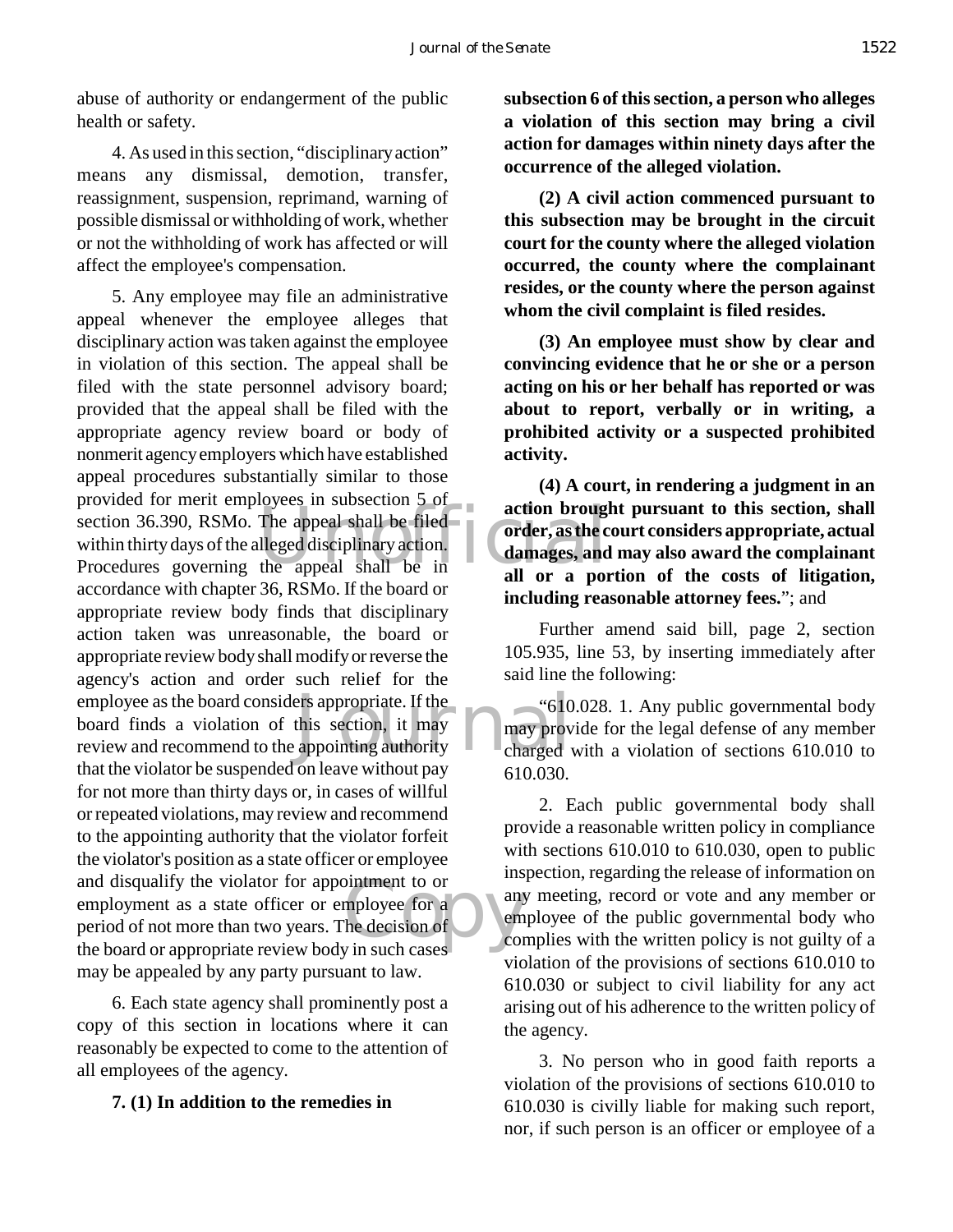public governmental body, may such person be demoted, fired, **harassed,** suspended**,** or otherwise disciplined for making such report."; and

Further amend the title and enacting clause accordingly.

Senator Dougherty moved that the above amendment be adopted, which motion prevailed.

Senator Loudon offered **SA 4**:

# SENATE AMENDMENT NO. 4

Amend Senate Committee Substitute for House Bill No. 1548, Page 2, Section 105.935, Line 53, by inserting after all of said line the following:

expertise in accounting, economics, finance, 7. No employee of the policy. "386.135. 1. The commission shall have an independent technical advisory staff of up to six full-time employees. The advisory staff shall have engineering/utility operations, law, or public policy.

expertise in one or<br>fields: accounting, years for<br>ng/utility operations, employm 2. In addition, each commissioner shall also have the authority to retain one personal advisor, who shall be deemed a member of the technical advisory staff. The personal advisors will serve at the pleasure of the individual commissioner whom they serve and shall possess expertise in one or more of the following fields: accounting, economics, finance, engineering/utility operations, law, or public policy.

to offset the hiring of such technical advisory staff<br>
on a cost-neutral basis. Such technical advisory<br>
staff shall be hired on or before July 1, 2005. 3. The commission shall only hire technical advisory staff pursuant to subsections 1 and 2 of this section if there is a corresponding elimination in comparable staff positions for commission staff on a cost-neutral basis. Such technical advisory staff shall be hired on or before July 1, 2005.

4. It shall be the duty of the technical advisory staff to render advice and assistance to the commissioners and the commission's **[**hearing officers**] administrative law judges** on technical matters within their respective areas of expertise that may arise during the course of proceedings before the commission.

5. The technical advisory staff shall also

update the commission and the commission's **[**hearing officers**] administrative law judges** periodically on developments and trends in public utility regulation, including updates comparing the use, nature, and effect of various regulatory practices and procedures as employed by the commission and public utility commissions in other jurisdictions.

6. Each member of the technical advisory staff shall be subject to any applicable ex parte or conflict of interest requirements in the same manner and to the same degree as any commissioner, provided that neither any person regulated by, appearing before, or employed by the commission shall be permitted to offer such member a different appointment or position during that member's tenure on the technical advisory staff.

 $\degree$ 7. No employee of a company or corporation regulated by the public service commission, no employee of the office of public counsel or the public counsel, and no staff members of either the utility operations division or utility services division who were an employee or staff member on, during the two years immediately preceding, or anytime after August 28, 2003, may be a member of the commission's technical advisory staff for two years following the termination of their employment with the corporation, office of public counsel or commission staff member.

8. The technical advisory staff shall never be a party to any case before the commission."; and

Further amend the title and enacting clause accordingly.

Senator Loudon moved that the above amendment be adopted, which motion prevailed.

Senator Cauthorn moved that **SCS** for **HB 1548**, as amended, be adopted, which motion prevailed.

On motion of Senator Cauthorn, **SCS** for **HB 1548**, as amended, was read the 3rd time and passed by the following vote:

|        | YEAS—Senators |          |        |
|--------|---------------|----------|--------|
| Bartle | Bray          | Callahan | Caskey |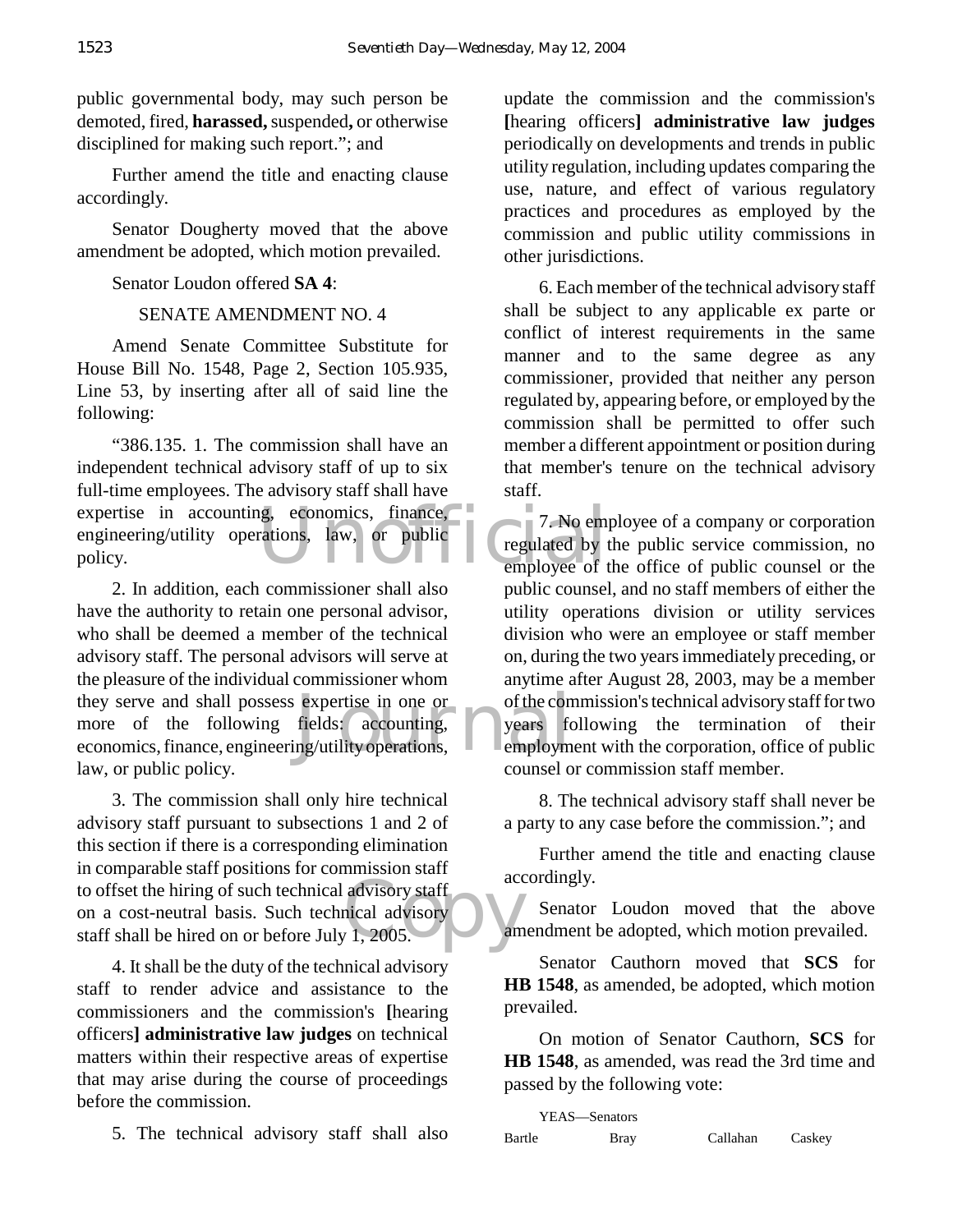| Cauthorn | Champion       | Childers    | Clemens |
|----------|----------------|-------------|---------|
| Coleman  | Days           | Dougherty   | Foster  |
| Gibbons  | Goode          | Griesheimer | Gross   |
| Jacob    | Kennedy        | Kinder      | Klindt  |
| Loudon   | Mathewson      | Nodler      | Russell |
| Scott    | <b>Shields</b> | Steelman    | Stoll   |
| Vogel    | Wheeler        | $Yech = 31$ |         |

NAYS—Senators—None

Absent—Senators Bland Dolan Quick—3

Absent with leave—Senators—None

The President declared the bill passed.

On motion of Senator Cauthorn, title to the bill was agreed to.

Senator Cauthorn moved that the vote by which the bill passed be reconsidered.

moved that the vote by<br>reconsidered.<br>we that motion lay on the laws on motion on motion Senator Gibbons moved that motion lay on the table, which motion prevailed.

**HCS** for **HB** 1403, with **SCS**, entitled:

table, which with penalty<br>ns and an effective introduce An Act to repeal sections 316.203, 316.204, 316.210, 316.218, 316.230, 316.233, and 701.377, RSMo, and to enact in lieu thereof ten new sections relating to amusement rides, with penalty provisions for certain sections and an effective date.

Was taken up by Senator Vogel.

**SCS** for **HCS** for **HB 1403**, entitled:

## SENATE COMMITTEE SUBSTITUTE FOR HOUSE COMMITTEE SUBSTITUTE FOR HOUSE BILL NO. 1403

HOUSE BILL NO. 1403<br>
An Act to repeal sections 316.203, 316.204,<br>
316.210, 316.218, 316.230, 316.233, and 701.377, An Act to repeal sections 316.203, 316.204, RSMo, and to enact in lieu thereof nine new sections relating to amusement rides, with penalty provisions for certain sections, and an effective date.

Was taken up.

Senator Vogel moved that **SCS** for **HCS** for **HB 1403** be adopted, which motion prevailed.

On motion of Senator Vogel, **SCS** for **HCS** for **HB 1403** was read the 3rd time and passed by the following vote:

| YEAS—Senators  |                |           |             |
|----------------|----------------|-----------|-------------|
| Bartle         | <b>Bland</b>   | Bray      | Callahan    |
| Caskey         | Cauthorn       | Champion  | Childers    |
| <b>Clemens</b> | Coleman        | Days      | Dougherty   |
| Foster         | Gibbons        | Goode     | Griesheimer |
| Gross          | Jacob          | Kennedy   | Klindt      |
| Loudon         | Nodler         | Ouick     | Russell     |
| Scott          | <b>Shields</b> | Steelman  | Stoll       |
| Vogel          | Wheeler        | Yeckel—31 |             |

NAYS—Senator Mathewson—1

Absent—Senators Dolan Kinder—2

Absent with leave—Senators—None

The President declared the bill passed.

On motion of Senator Vogel, title to the bill was agreed to.

Senator Vogel moved that the vote by which the bill passed be reconsidered.

Senator Gibbons moved that motion lay on the table, which motion prevailed.

**HS** for **HCS** for **HB 1150**, with **SCS**, introduced by Representative May, entitled:

An Act to repeal sections 105.466, 105.473, 105.485, 105.487, 105.489, 105.492, 105.957, 105.961, 105.963, 105.973, 130.011, 130.021, 130.036, 130.041, 130.046, 130.049, 130.050, 130.054, and 130.057, RSMo, and to enact in lieu thereof twenty-two new sections relating to ethics, with penalty provisions.

Was called from the Informal Calendar and taken up by Senator Scott.

#### **SCS** for **HS** for **HCS** for **HB 1150**, entitled:

# SENATE COMMITTEE SUBSTITUTE FOR HOUSE SUBSTITUTE FOR HOUSE COMMITTEE SUBSTITUTE FOR HOUSE BILL NO. 1150

An Act to repeal sections 105.466, 105.473,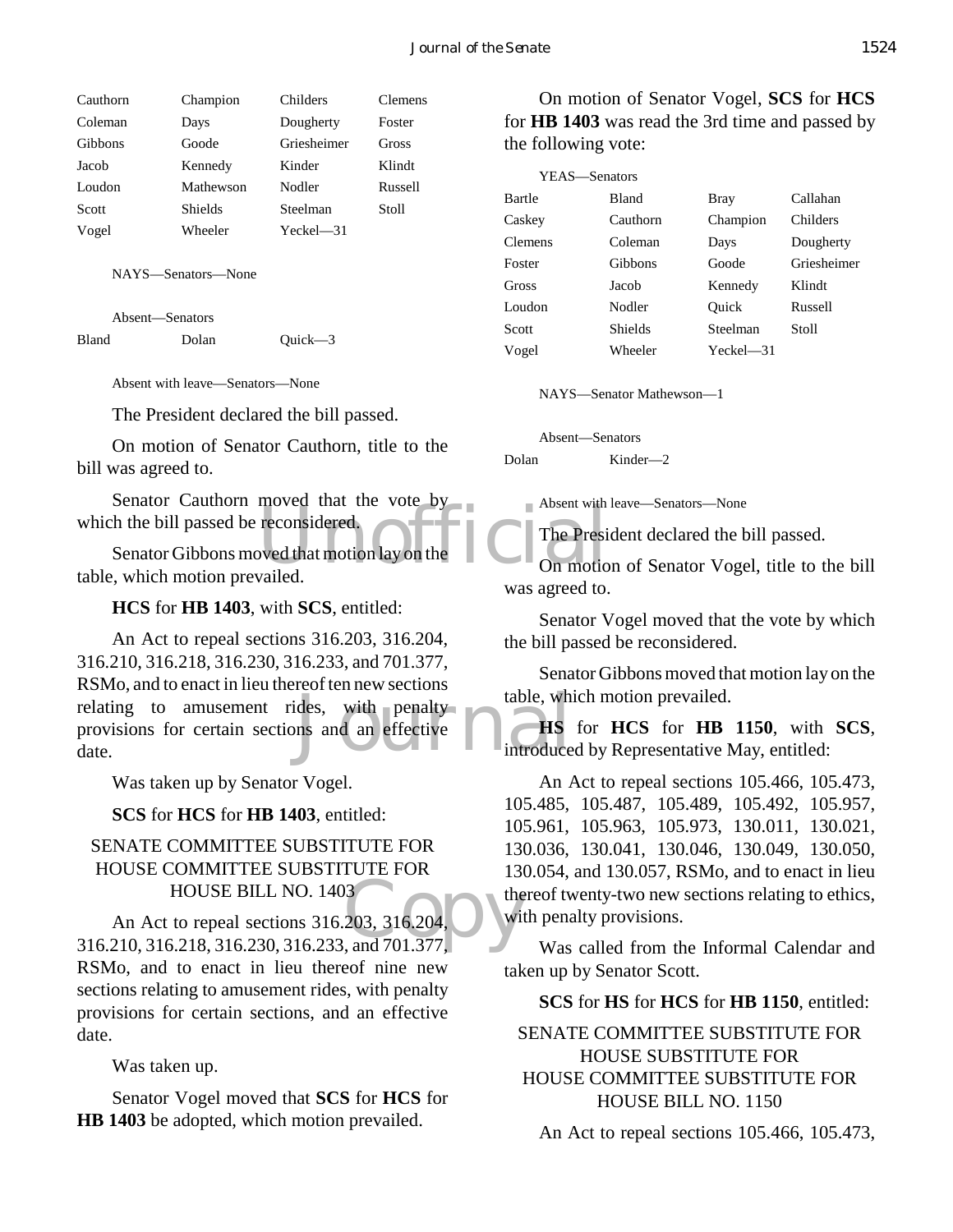105.485, 105.487, 105.489, 105.492, 105.957, 105.961, 105.963, 105.971, 105.973, 130.011, 130.021, 130.031, 130.036, 130.041, 130.046, 130.049, 130.050, 130.054, and 130.057, RSMo, and to enact in lieu thereof twenty-three new sections relating to ethics, with penalty provisions.

Was taken up.

Senator Scott moved that **SCS** for **HS** for **HCS** for **HB 1150** be adopted.

Senator Scott offered **SS** for **SCS** for **HS** for **HCS** for **HB 1150**, entitled:

# SENATE SUBSTITUTE FOR SENATE COMMITTEE SUBSTITUTE FOR HOUSE SUBSTITUTE FOR HOUSE COMMITTEE SUBSTITUTE FOR HOUSE BILL NO. 1150

ections 105.466, 105.473,<br>
.489, 105.492, 105.955,<br>
.963, 105.971, 105.973,<br>
.031, 130.036, 130.041, inserting after An Act to repeal sections 105.466, 105.473, 105.485, 105.487, 105.489, 105.492, 105.955, 105.957, 105.961, 105.963, 105.971, 105.973, 130.011, 130.021, 130.031, 130.036, 130.041, 130.046, 130.049, 130.050, 130.054, and 130.057, RSMo, and to enact in lieu thereof twenty-five new sections relating to ethics, with penalty provisions.

EX S for SCS for HS<br>pted.<br>SA 1: COMPUTER Said page<br>direct n Senator Scott moved that **SS** for **SCS** for **HS** for **HCS** for **HB 1150** be adopted.

Senator Loudon offered **SA 1**:

## SENATE AMENDMENT NO. 1

Filou, Page 87, Section 150.046, Line 7, by<br>
inserting after the word "quarter" the following:<br>
"except that any report due on April 15th shall<br>
be considered filed timely up to the 22nd day of Amend Senate Substitute for Senate Committee Substitute for House Substitute for House Committee Substitute for House Bill No. 1150, Page 87, Section 130.046, Line 7, by inserting after the word "quarter" the following: "**except that any report due on April 15th shall April**".

Senator Loudon moved that the above amendment be adopted, which motion prevailed.

Senator Quick offered **SA 2**:

## SENATE AMENDMENT NO. 2

Amend Senate Substitute for Senate

Committee Substitute for House Substitute for House Committee Substitute for House Bill No. 1150, Pages 19-31, Section 105.955, by deleting all of said section; and

Further amend title and enacting clause accordingly.

Senator Quick moved that the above amendment be adopted, which motion prevailed.

Senator Clemens offered **SA 3**, which was read:

## SENATE AMENDMENT NO. 3

Amend Senate Substitute for Senate Committee Substitute for House Substitute for House Committee Substitute for House Bill No. 1150, Page 75, Section 130.031, Line 5, by inserting after "office," the following: "**hires a professional direct mail company to mail documents regarding any candidate for public office,**"; and further amend line 9 of said page, by inserting after the word "station," the following: "**direct mail company,**"; and further amend line 12 of said page, by inserting after "run" the following: "**or the direct mail documents are being mailed**"; and further amend line 15 of said page, by inserting after "the" the following: "**direct** mail company or"; and further amend line 16 of said page, by inserting after "time," the following: "**direct mail,**"; and further amend line 25 of said page, by inserting after "time," the following: "**direct mail service,**"; and further amend line 28 of said page, by inserting after "broadcaster," the following: "**direct mail company,**"; and

Further amend said bill, page 76, line 26 by inserting after all of said line the following:

"**16. Notwithstanding the provisions of section 130.081, RSMo to the contrary, any individual who violates the provisions of subsections 10 to 12 of this section within seventy-two hours before either a primary or general election day shall be guilty of a class A misdemeanor.**"; and further renumber the remaining subdivisions accordingly.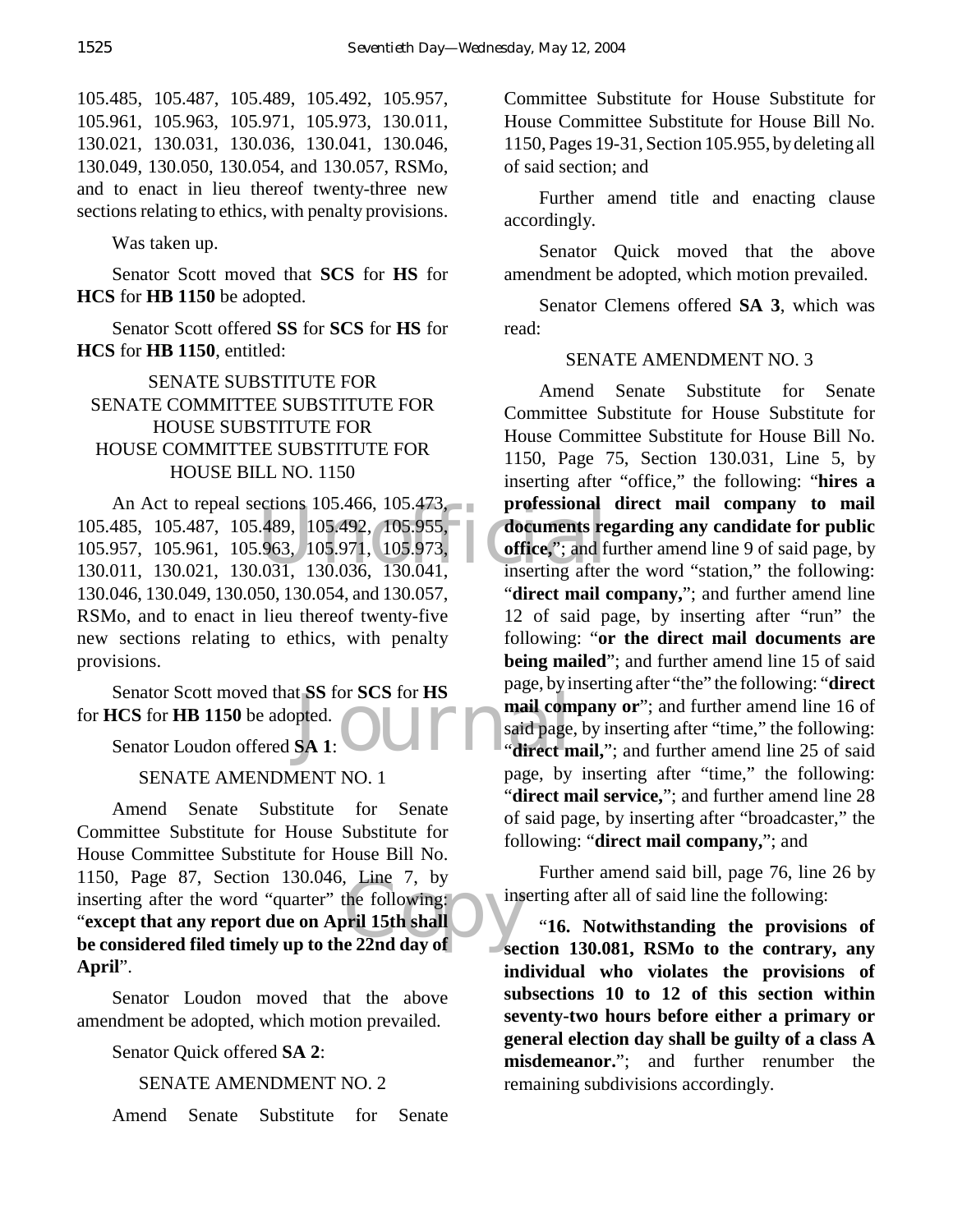Senator Clemens moved that the above amendment be adopted.

At the request of Senator Clemens, **SA 3** was withdrawn.

Senator Shields assumed the Chair.

Senator Caskey offered **SA 4**:

SENATE AMENDMENT NO. 4

Amend Senate Substitute for Senate Committee Substitute for House Substitute for House Committee Substitute for House Bill No. 1150, Page 33, Section 105.957, Line 10, by inserting after the word "requirements." the following: "**For any complaint filed within fourteen days of a primary or general election,**"; and

said lines and inserting in lieu thereof the<br>
following: "Complaint was based, filed without<br>
just cause, shall be reported to appropriate law<br>
amendment be Further amend lines 19 to 24, by striking all of following: "**Complaint was based, filed without just cause, shall be reported to appropriate law enforcement authorities for further proceedings.**"; and

lines 20-21, by striking the words "or a term of<br>
imprisonment not to exceed one year, or both the<br>
fine and imprisonment"; and further renumber the<br>
The Further amend said section, page 34, lines 7-8, by striking the words "or a term of imprisonment not to exceed one year, or both"; and further amend lines 20-21, by striking the words "or a term of imprisonment not to exceed one year, or both the remaining subdivisions accordingly; and

prds "or a term<br>year, or both";<br> Further amend page 43, section 105.961, lines 3-8, by striking all of said lines and inserting in lieu thereof the following: "complaint without just cause, this finding shall be reported to"; and further amend lines 13-14, by striking the words "or a term of imprisonment not to exceed one year, or both"; and

Further amend page 98, section 130.054, line 19, by inserting after the word "complaint" the following: "**is filed within fourteen days of a primary or general election and**"; and further amend page 100, line 4, by inserting after the word "requirements." the following: "**For any complaint filed within fourteen days of a** 

**primary or general election,**"; and further amend lines 12 to 17, by striking all of said lines and inserting in lieu thereof the following: "**Such complaint was based, filed without just cause, shall be reported to appropriate law enforcement authorities for further proceedings.**"; and further amend line 29, by striking the words "or a term of imprisonment not"; and

Further amend said section, page 101, line 1, by striking the words "to exceed one year, or both"; and further amend lines 13-14, by striking the words "or a term of imprisonment not to exceed one year, or both the fine and imprisonment"; and further renumber the remaining subdivisions accordingly; and

Further amend the title and enacting clause accordingly.

Senator Caskey moved that the above amendment be adopted, which motion prevailed.

At the request of Senator Scott, **HS** for **HCS** for **HB 1150**, with **SCS** and **SS** for **SCS**, as amended (pending), was placed on the Informal Calendar.

President Maxwell assumed the Chair.

# **MESSAGES FROM THE HOUSE**

The following messages were received from the House of Representatives through its Chief Clerk:

Mr. President: I am instructed by the House of Representatives to inform the Senate that the House has taken up and passed **HS** for **HCS** for **SB 1394**, entitled:

An Act to repeal sections 32.087, 94.270, 100.710, 135.481, 135.750, 137.100, 137.101, 137.115, 137.298, 137.505, 143.081, 143.121, 143.431, 143.782, 144.025, 144.030, 144.083, 144.615, 301.025, and 644.032, RSMo, section 100.850, RSMo, as enacted by conference committee substitute for senate substitute for senate committee substitute for house committee substitute for house bill no. 289, ninety-second general assembly, first regular session, and section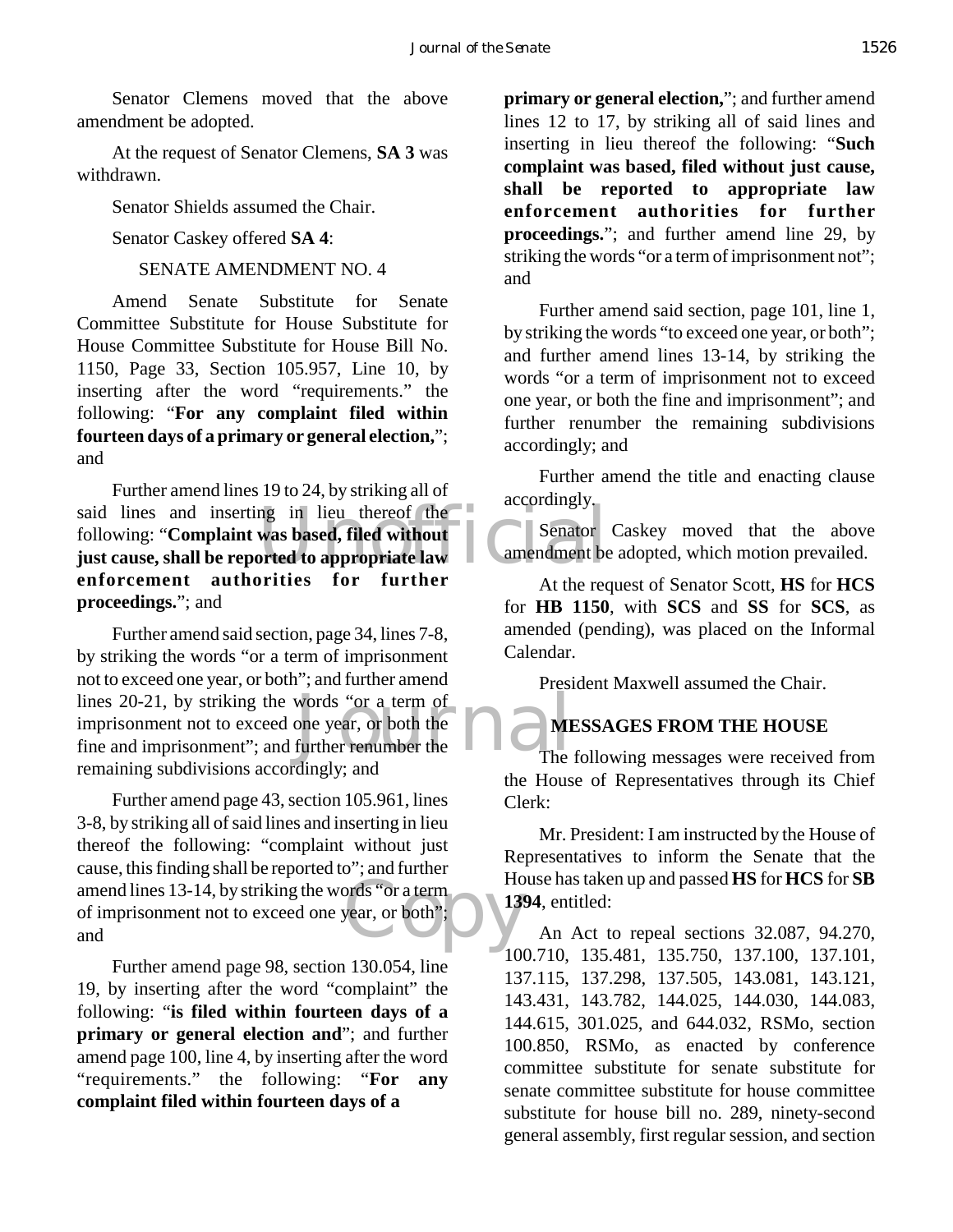100.850, RSMo, as enacted by senate committee substitute for senate bill no. 620, ninety-second general assembly, first regular session, and to enact in lieu thereof twenty-four new sections relating to taxation, with an effective date for certain sections and with an emergency clause.

With House Amendments Nos. 1, 2, 3, 4, 5, 6, 8 and 9.

## HOUSE AMENDMENT NO. 1

Amend House Substitute for House Committee Substitute for Senate Bill No. 1394, Page 10, Section 32.087, Line 8, by inserting after all of said line the following:

of the county commission by a majority vote thousand dollar<br>
thereof shall submit a panel of nine names to the<br>
governor who shall select with the advice and<br>
incurred in the ate of Missouri shall<br>hty sports complex<br>construct. "64.930. 1. The county sports complex authority shall consist of five commissioners who shall be qualified voters of the state of Missouri, and residents of such county. The commissioners thereof shall submit a panel of nine names to the governor who shall select with the advice and consent of the senate five commissioners from such panel, no more than three of which shall be of any one political party, who shall constitute the members of such authority; provided, however, that no elective or appointed official of any political subdivision of the state of Missouri shall be a member of the county sports complex authority.

en at a meeting<br>
re present and<br>
resent at such<br>
eith<br>
eith 2. The authority shall elect from its number a chairman and may appoint such officers and employees as it may require for the performance of its duties and fix and determine their qualifications, duties and compensation. No action of the authority shall be binding unless taken at a meeting at which at least three members are present and unless a majority of the members present at such meeting shall vote in favor thereof.

3. Such sports complex commissioners shall serve in the following manner: One for two years, one for three years, one for four years, one for five years, and one for six years. Successors shall hold office for terms of five years, or for the unexpired terms of their predecessors. **[**Each sports complex commissioner shall hold office until his successor has been appointed and qualified.**]**

4. In the event a vacancy exists a new panel of three names shall be submitted by majority vote of the county commission to the governor for appointment. All such vacancies shall be filled within thirty days from the date thereof. **If the county commission has not submitted a panel of three names to the governor within thirty days of the expiration of a commissioner's term, the governor shall immediately make an appointment to the commission with the advice and consent of the senate. In the event the governor does not appoint a replacement, no commissioner shall continue to serve beyond the expiration of that commissioner's term.**

5. The compensation of the sports complex commissioners to be paid by the authority shall be determined by the sports complex commissioners, but in no event shall exceed the sum of three thousand dollars per annum. In addition, the sports complex commissioners shall be reimbursed by the authority for the actual and necessary expenses incurred in the performance of their duties. **No commissioner shall continue to serve beyond the expiration of that commissioner's term.**

64.940. 1. The authority shall have the following powers:

(1) To acquire by gift, bequest, purchase or lease from public or private sources and to plan, construct, operate and maintain, or to lease to others for construction, operation and maintenance a sports stadium, field house, indoor and outdoor recreational facilities, centers, playing fields, parking facilities and other suitable concessions, and all things incidental or necessary to a complex suitable for all types of sports and recreation, either professional or amateur, commercial or private, either upon, above or below the ground;

(2) To charge and collect fees and rents for use of the facilities owned or operated by it or leased from or to others;

(3) To adopt a common seal, to contract and to be contracted with, including, but without limitation, the authority to enter into contracts with counties and other political subdivisions under sections 70.210 to 70.320, RSMo, and to sue and to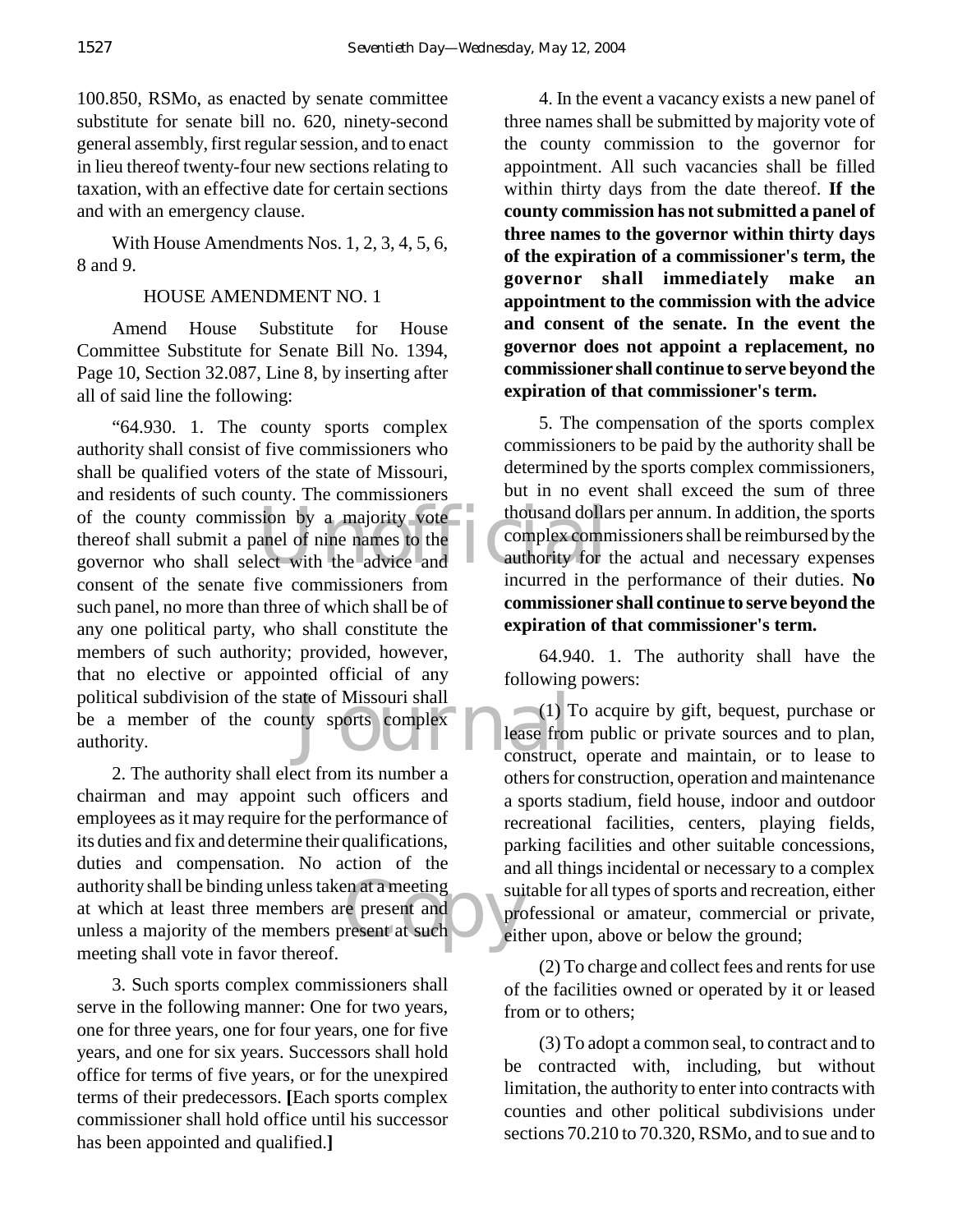be sued;

(4) To receive for its lawful activities any contributions or moneys appropriated by municipalities, counties, state or other political subdivisions or agencies or by the federal government or any agency or officer thereof or from any other source;

(5) To disburse funds for its lawful activities and fix salaries and wages of its officers and employees;

(6) To borrow money for the acquisition, planning, construction, equipping, operation, maintenance, repair, extension and improvement of any facility, or any part or parts thereof, which it has the power to own or to operate, and to issue negotiable notes, bonds, or other instruments in writing as evidence of sums borrowed, as hereinafter provided in this section:

hereinafter provided in this section:<br>
(a) Bonds or notes issued hereunder shall be<br>
issued pursuant to a resolution adopted by the<br>
from funds data ons, rate or rates of<br>
ent, both of principal<br>
Section skeptched and all<br>
therewith Any such authority (a) Bonds or notes issued hereunder shall be commissioners of the authority which shall set out the estimated cost to the authority of the proposed facility or facilities, and shall further set out the amount of bonds or notes to be issued, their purpose or purposes, their date or dates, denomination or denominations, rate or rates of interest, time or times of payment, both of principal and of interest, place or places of payment and all other details in connection therewith. Any such bonds or notes may be subject to such provision for redemption prior to maturity, with or without premium, and at such times and upon such conditions as may be provided by the resolution.

(b) Such bonds or notes shall bear interest at a<br>
rate not exceeding eight percent per annum and<br>
shall mature within a period not exceeding fifty (b) Such bonds or notes shall bear interest at a rate not exceeding eight percent per annum and years and may be sold at public or private sale for not less than ninety-five percent of the principal amount thereof. Bonds or notes issued by an authority shall possess all of the qualities of negotiable instruments under the laws of this state.

(c) Such bonds or notes may be payable to bearer, may be registered or coupon bonds or notes and if payable to bearer, may contain such registration provisions as to either principal and

interest, or principal only, as may be provided in the resolution authorizing the same which resolution may also provide for the exchange of registered and coupon bonds or notes. Such bonds or notes and any coupons attached thereto shall be signed in such manner and by such officers of the authority as may be provided for by the resolution authorizing the same. The authority may provide for the replacement of any bond or note which shall become mutilated, destroyed or lost.

(d) Bonds or notes issued by an authority shall be payable as to principal, interest and redemption premium, if any, out of the general funds of the authority, including **any contributed funds and any** rents, revenues, receipts and income derived and to be derived for the use of any facility or combination of facilities, or any part or parts thereof, acquired, constructed, improved or extended in whole or in part from the proceeds of such bonds or notes, including but not limited to stadium rentals, concessions, parking facilities and from funds derived from any other facilities or part or parts thereof, owned or operated by the authority, all or any part of which **contributed funds,** rents, revenues, receipts and income the authority is authorized to pledge for the payment of said principal, interest, and redemption premium, if any. Bonds or notes issued pursuant to this section shall not constitute an indebtedness of the authority within the meaning of any constitutional or statutory restriction, limitation or provision, and such bonds or notes shall not be payable out of any funds raised or to be raised by taxation **by the authority**. Bonds or notes issued pursuant to this section may be further secured by a mortgage or deed of trust upon the rents, revenues, receipts and income herein referred to or any part thereof or upon any leasehold interest or other property owned by the authority, or any part thereof, whether then owned or thereafter acquired. The proceeds of such bonds or notes shall be disbursed in such manner and under such restrictions as the authority may provide in the resolution authorizing the issuance of such bonds or notes or in any such mortgage or deed of trust.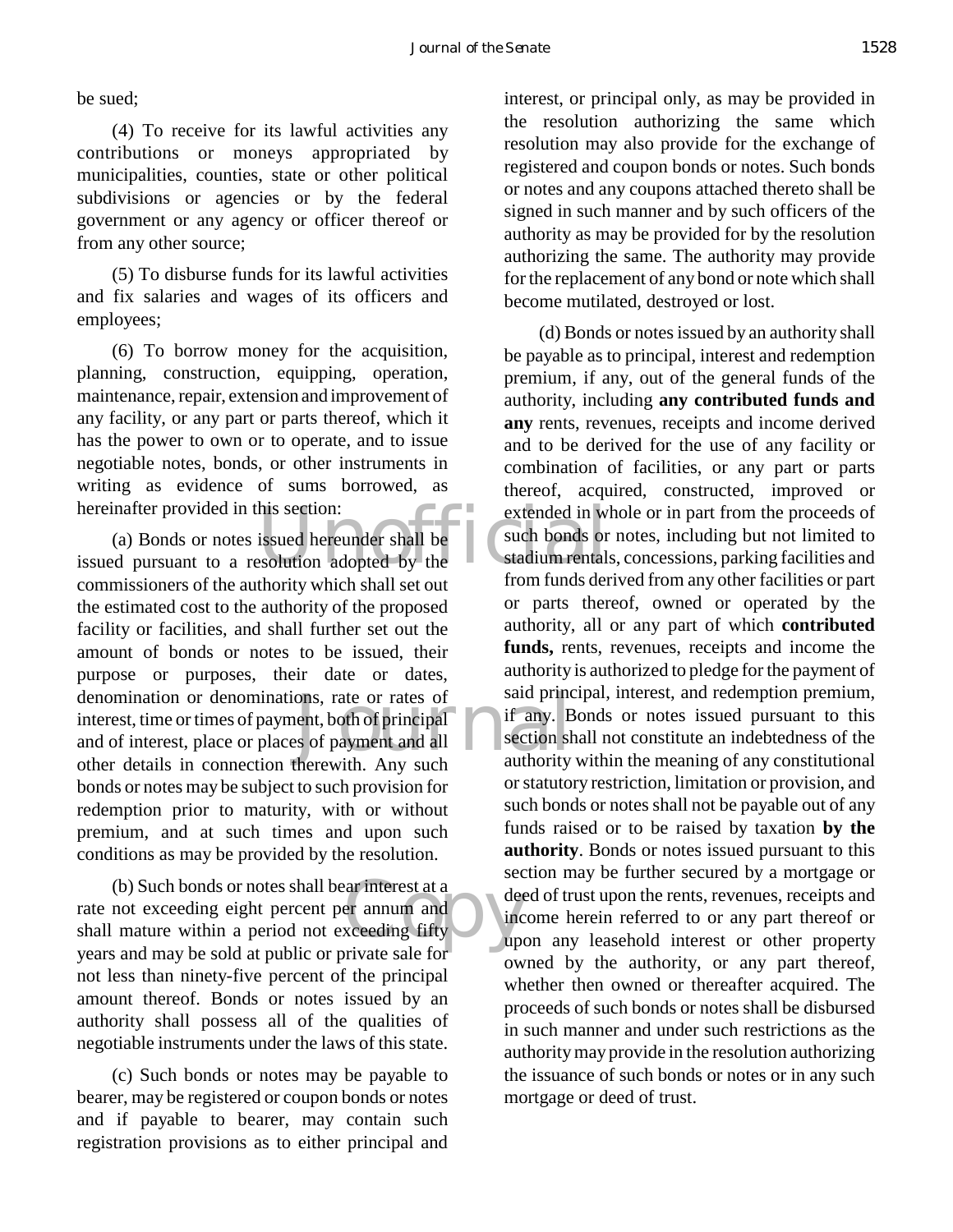(e) It shall be the duty of the authority to fix and maintain rates and make and collect charges for the use and services of its interest in the facility or facilities or any part thereof operated by the authority which shall be sufficient to pay the cost of operation and maintenance thereof, to pay the principal of and interest on any such bonds or notes and to provide funds sufficient to meet all requirements of the resolution by which such bonds or notes have been issued.

thereof and the prompt payment of any bonds or<br>
notes issued to finance all or any part of the costs<br>
thereof. Such accounts may include reserve **Metropolitan** ment are advisable or necessary properly to<br>
The payment of such bonds or notes.<br>
(g) The authority may issue negotiable (f) The resolution authorizing the issuance of any such bonds or notes may provide for the allocation of **contributions and of** rents, revenues, receipts and income derived and to be derived by the authority from the use of any facility or part thereof into such separate accounts as shall be deemed to be advisable to assure the proper operation and maintenance of any facility or part notes issued to finance all or any part of the costs thereof. Such accounts may include reserve accounts necessary for the proper operation and maintenance of any such facility or any part thereof, and for the payment of any such bonds or notes. Such resolution may include such other covenants and agreements by the authority as in its judgment are advisable or necessary properly to secure the payment of such bonds or notes.

date of such<br>
premium The<br>
ent of interest<br>
prate in excess refunding bonds or notes for the purpose of refunding, extending or unifying the whole or any part of such bonds or notes then outstanding, which bonds or notes shall not exceed the principal of the outstanding bonds or notes to be refunded and the accrued interest thereon to the date of such refunding, including any redemption premium. The authority may provide for the payment of interest on such refunding bonds or notes at a rate in excess of the bonds or notes to be refunded but such interest rate shall not exceed the maximum rate of interest hereinbefore provided.

(7) To condemn any and all rights or property, of any kind or character, necessary for the purposes of the authority, subject, however, to the provisions of sections 64.920 to 64.950 and in the manner provided in chapter 523, RSMo; provided, however, that no property now or hereafter vested in or held by the state or by any county, city, village, township or other political subdivisions shall be taken by the authority without the authority or consent of such political subdivisions;

(8) To perform all other necessary and incidental functions; and to exercise such additional powers as shall be conferred by the general assembly or by act of congress.

2. The authority is authorized and directed to proceed to carry out its duties, functions and powers in accordance with sections 64.920 to 64.950 as rapidly as may be economically practicable and is vested with all necessary and appropriate powers not inconsistent with the constitution or the laws of the United States to effectuate the same, except the power to levy taxes or assessments.

**64.952. The Kansas and Missouri Metropolitan Kansas City Sports Complex Authority Compact is hereby enacted into law and entered into by the state of Missouri with the state of Kansas legally joining therein, in the form substantially as follows:**

## **KANSAS AND MISSOURI METROPOLITAN KANSAS CITY SPORTS COMPLEX AUTHORITY COMPACT ARTICLE I. AGREEMENT AND PLEDGE**

**The states of Kansas and Missouri agree to and pledge, each to the other, faithful cooperation in the conversion of the Jackson County Sports Complex Authority into the Metropolitan Kansas City Sports Complex Authority should the former become a recipient of contributions from a bistate retail sales tax levied by the Metropolitan Culture District heretofore established pursuant to a compact of said states.**

#### **ARTICLE II. PURPOSE**

**The party states, having heretofore entered into a compact authorizing the creation of a Metropolitan Culture District that may make contributions from a bistate retail sales tax levied by the District for or in aid of cultural**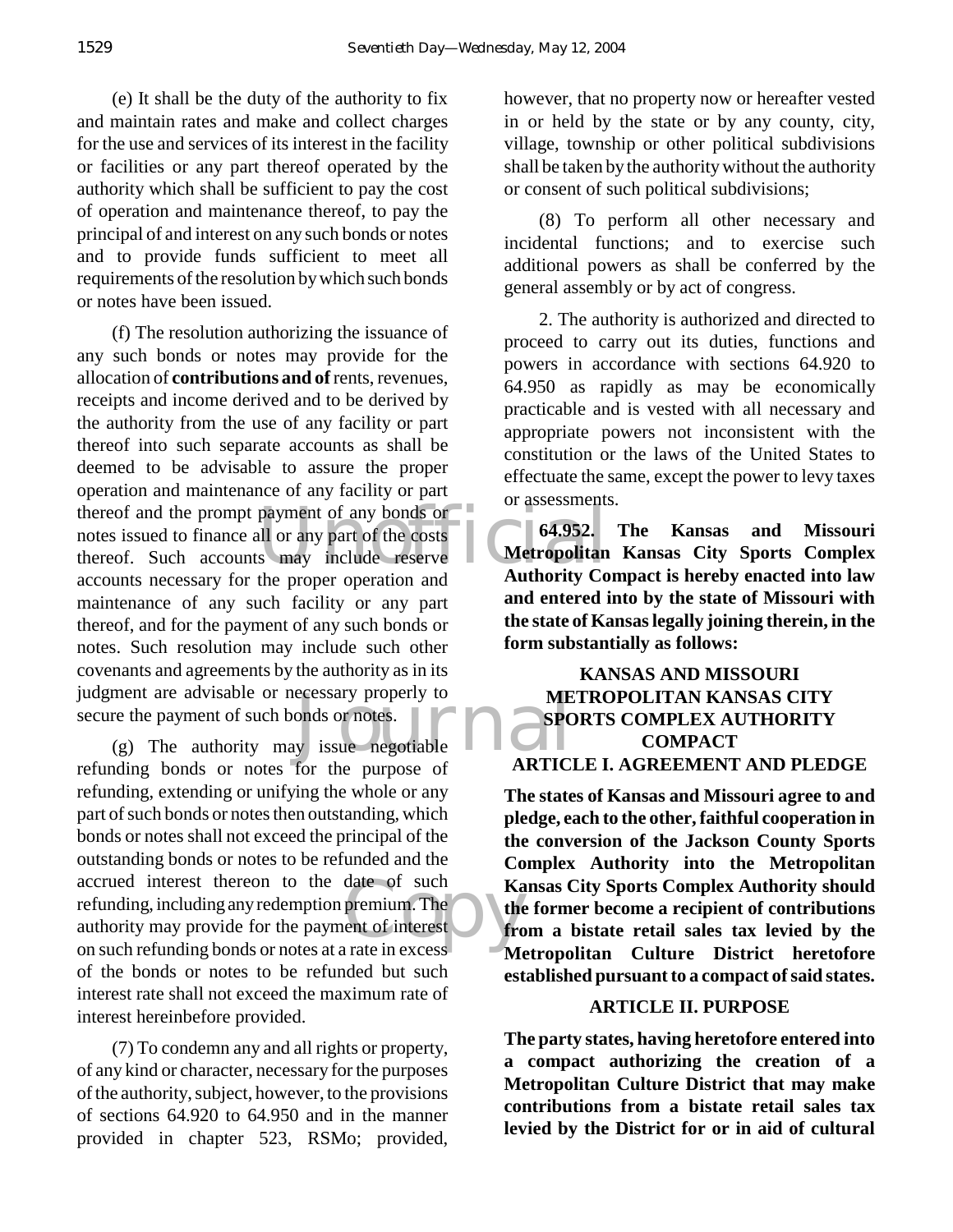**facilities, including those operated or used for sports, in counties which are part of the District, and desiring to provide Kansas counties in which such tax is levied a governance and oversight role should contributions from such tax be made for or in aid of the sports stadium facilities owned and operated by the Jackson County Sports Complex Authority, the purpose of this compact is to provide such a governance and oversight role.**

#### **ARTICLE III. CONVERSION**

Missouri for the purposes of planning,<br>
constructing, equipping, repairing, extending or<br>
improving sports stadium facilities then owned<br>
such county of the levy of such<br>unty, Kansas and<br>or (ii) the effective<br>commissi ry of state of<br>
e necessary or subseted and<br>
monaction of the shape of the shape and<br>
the shape of the shape of the shape of the shape of the shape of the shape of the shape of the shape of the shape of the shape of the sh **If the Jackson County Sports Complex Authority becomes a recipient of contributions to be made by the Kansas and Missouri Metropolitan Culture District created pursuant to section 70.500, RSMo, from a bistate retail sales tax levied by such District in at least Johnson County, Kansas and Jackson County, constructing, equipping, repairing, extending or improving sports stadium facilities then owned and operated by the Authority or for the payment of principal of or interest on bonds or notes to be issued by the Authority for such purposes, the Authority shall, effective upon the later of (i) the first day of the calendar quarter following the authorization of the levy of such tax in both Johnson County, Kansas and Jackson County, Missouri or (ii) the effective date of this compact pursuant to Article VI, become the Metropolitan Kansas City Sports Complex Authority, and the Jackson County Legislature and Executive shall issue such orders and make such filings in the offices of the governor of Missouri, the secretary of state of Missouri and elsewhere as may be necessary or appropriate to evidence such name change and the other changes made by this compact.**

## **ARTICLE IV. THE AUTHORITY; POWERS; COMMISSIONERS**

**The Metropolitan Kansas City Sports Complex Authority shall continue to be a body corporate and politic and a political subdivision of the state of Missouri and shall be governed by, have all the powers provided in, and be subject to all**

**of the provisions of sections 64.920 to 64.950, and other applicable Missouri law in effect upon the effective date of this compact that are not inconsistent with this compact. Those individuals currently serving unexpired terms as a commissioner of the County Sports Complex Authority at the enactment of this compact shall serve as a Missouri commissioner of the Kansas and Missouri Metropolitan Kansas City Sports Complex Authority for the full duration of his or her term as established by 64.930, RSMo. Thereafter, the five Missouri commissioners to the authority pursuant to 64.930, RSMo, shall be chosen as provided therein. In addition, however, to those commissioners, there shall be appointed to the Metropolitan Kansas City Sports Complex Authority one commissioner from each county in which such bistate retail sales tax is levied having a population less than three hundred thousand and two commissioners from each such county (other than Jackson County, Missouri) having a population greater than three hundred thousand, provided that there shall be three commissioners from Johnson County, Kansas if such bistate retail sales tax is not levied in any other county in Kansas. Each additional commissioner shall be appointed by the governing body of the county for which such commissioner is appointed, shall be a qualified voter and a resident of such county, shall not be an elected or appointed official of such county, any political subdivision or state, shall hold office for a term of five years or the unexpired term of any predecessor, and shall be compensated and reimbursed as provided in subsection 5 of section 64.930. No commissioner shall continue to serve beyond the expiration of that commissioner's term. Any vacancy that exists with respect to an additional commissioner shall be filled in the same manner and within thirty days from the date thereof. No action of the Metropolitan Kansas City Sports Complex Authority shall be binding unless taken at a meeting of which at least a majority of commissioners are present and unless a majority of the commissioners present at such**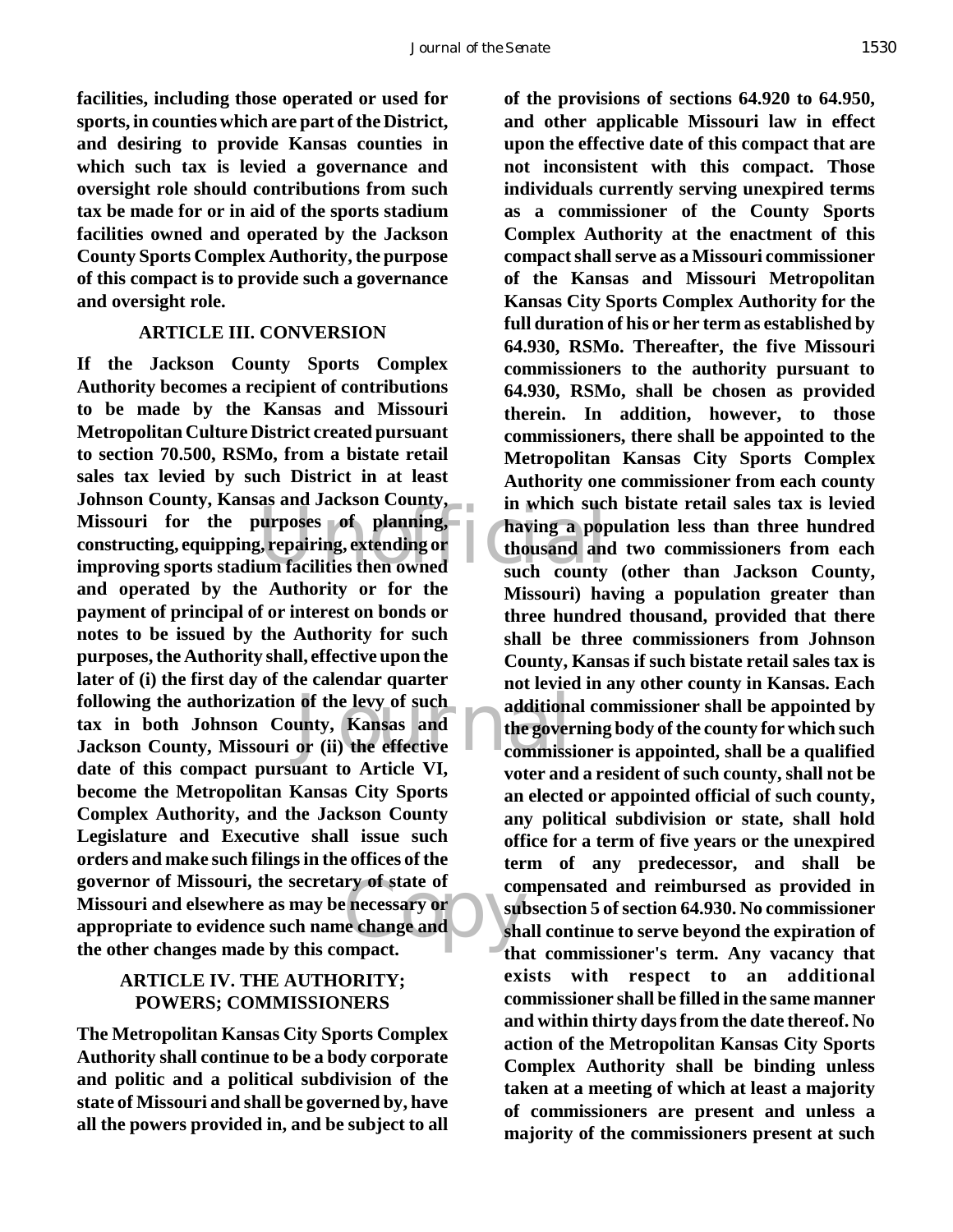**meeting shall vote in favor thereof.**

## **ARTICLE V. EXISTENCE**

**A Metropolitan Kansas City Sports Complex Authority created pursuant to this compact shall exist for as long as any sports stadium facilities constructed, equipped, repaired, extended or improved with contributions from the bistate retail sales tax are owned by it or any bonds or notes issued by it, the principal of or interest on which is paid from such contributions, are outstanding.**

## **ARTICLE VI. EFFECTIVE DATE; AMENDMENT; TERMINATION**

Amendments to this compact shall become<br>
effective upon enactment by the legislatures of<br>
the respective states. This compact shall<br>
the county with a **This compact shall enter into force and become effective and binding upon the states of Kansas and Missouri upon its enactment by the legislatures of the respective states. Amendments to this compact shall become effective upon enactment by the legislatures of continue in force and remain binding upon each of the party states until a legislature of a party state shall have entered a statute repealing it and sent formal written notice of such enactment to the legislature of the other party state.**"; and

The count<br>
enacting clause and<br>
The countingly.<br>
The countingly.<br>
2. T Further amend said title, enacting clause and intersectional references accordingly.

## HOUSE AMENDMENT NO. 2

Amend House Substitute for House Committee Substitute for Senate Bill No. 1394, Section 144.030, Page 75, Line 21, by striking the word, "solely"; and

word, "solely"; and<br>
Further amend said bill by amending the title,<br>
enacting clause, and intersectional references Further amend said bill by amending the title, accordingly.

## HOUSE AMENDMENT NO. 3

Amend House Substitute for House Committee Substitute for Senate Bill No. 1394, Page 12, Section 94.270, Lines 9 and 10 of said page, by deleting all of said lines and inserting in lieu thereof the following:

"**motels in an amount in excess of twenty-**

## **seven dollars per room per year. No hotel or motel in such city shall be**"; and

Further amend said bill, Page 12, Section 94.270, Line 21 of said page, by inserting immediately after the word "**dollars**" the following: "**and fifty cents**"; and

Further amend said title, enacting clause and intersectional references accordingly.

#### HOUSE AMENDMENT NO. 4

Amend House Substitute for House Committee Substitute for Senate Bill No. 1394, Section 137.505, Page 54, Line 12, by inserting after said line the following:

"**139.054. 1. The governing authority of any county with a charter form of government and with more than one million inhabitants and a first class county with a charter form of government with a population over two hundred fifty thousand that adjoins a first class county with a charter form of government with a population over nine hundred thousand may allow, by order or ordinance, for the prepayment of all or any part of current real property taxes in equal quarterly installments over a period of time not greater than one year. The county collector shall issue receipts for any installment payments made.**

**2. The order or ordinance shall provide the method by which the amount of real property taxes owed for the current tax year in which the payments are to be made shall be estimated. The collector shall submit to the governing body the procedures by which taxes will be collected pursuant to the ordinance or order. The estimate shall be based on the previous tax year's liability. A taxpayer's payment schedule shall be based on the estimate divided by the number of pay periods in which payments are to be made. The taxpayer shall at the end of the tax year pay any amounts owed in excess of the estimate for such year. Any amounts paid in excess of the real property tax owed for such year shall be a credit against the taxpayer's real property taxes due in the following year. The county collector shall provide notice to the**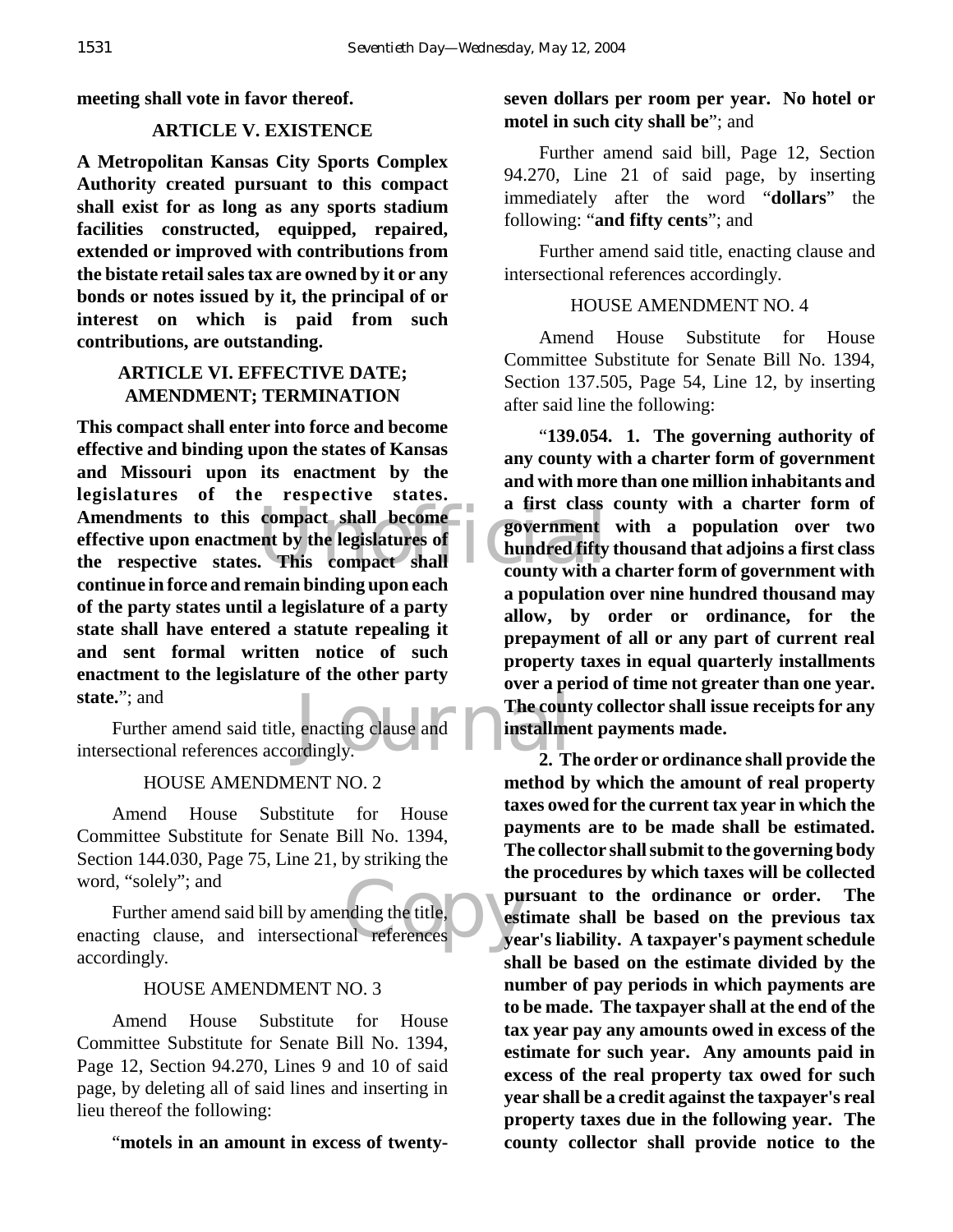**taxpayer of any adjustment to the quarterly payments authorized in this section.**

**3. Any delinquent real property taxes shall bear interest at the rate provided by section 140.100, RSMo, and shall be subject to fees as provided by law. The prepayments authorized by this section shall be exempt from any penalty or interest provisions provided by law.**

**4. Installment payments made at any time during a tax year shall not affect the taxpayer's right to protest the amount of such tax payments under applicable provisions of law.**"; and

Further amend said bill by amending the title, enacting clause, and intersectional references accordingly.

#### HOUSE AMENDMENT NO. 5

Substitute for House<br>or Senate Bill No. 1394,<br>81, Line 23, by inserting<br>which fost m Amend House Substitute for House Committee Substitute for Senate Bill No. 1394, Page 27, Section 135.481, Line 23, by inserting before said line, all of the following:

 $\begin{array}{ll}\n\text{1} \text{ includes an existing} & \text{this subset}\n\end{array}$ <br>
y may each, upon<br>
g authority of the city The state of the city's overall "135.207. 1. (1) Any city with a population of at least three hundred fifty thousand inhabitants which is located in more than one county and any city not within a county, which includes an existing state designated enterprise zone within the corporate limits of the city may each, upon approval of the local governing authority of the city and the director of the department of economic development, designate up to three satellite zones within its corporate limits. A prerequisite for the designation of a satellite zone shall be the approval by the director of a plan submitted by the local governing authority of the city describing how the satellite zone corresponds to the city's overall enterprise zone strategy.

(2) Any Missouri community classified as a village whose borders lie adjacent to a city with a population in excess of three hundred fifty thousand inhabitants as described in subdivision (1) of this subsection, and which has within the corporate limits of the village a factory, mining operation, office, mill, plant or warehouse which has at least three thousand employees and has an

investment in plant, machinery and equipment of at least two hundred million dollars may, upon securing approval of the director and the local governing authorities of the village and the adjacent city which contains an existing statedesignated enterprise zone, designate one satellite zone to be located within the corporate limits of the village, such zone to be in addition to the six authorized in subdivision (1) of this subsection.

(3) Any geographical area partially contained within any city not within a county and partially contained within any county of the first classification with a charter form of government with a population of nine hundred thousand or more inhabitants, which area is comprised of a total population of at least four thousand inhabitants but not more than seventy-two thousand inhabitants, and which area consists of at least one fourth class city, and has within its boundaries a military reserve facility and a utility pumping station having a capacity of ten million cubic feet, may, upon securing approval of the director and the appropriate local governing authorities as provided for in section 135.210, be designated as a satellite zone, such zone to be in addition to the six authorized in subdivision (1) of this subsection.

(4) In addition to all other satellite zones authorized in this section, any home rule city with more than seventy-three thousand but less than seventy-five thousand inhabitants, which includes an existing state- designated enterprise zone within the corporate limits of the city, may, upon approval of the local governing authority of the city and director of the department of economic development, designate a satellite zone within its corporate limits. A prerequisite for the designation of a satellite zone pursuant to this subdivision shall be the approval by the director of the department of economic development of a plan submitted by the local governing authority of such city describing how the satellite zone corresponds to the city's overall enterprise zone strategy.

(5) In addition to all other satellite zones authorized in this section, any home rule city with more than one hundred thirteen thousand two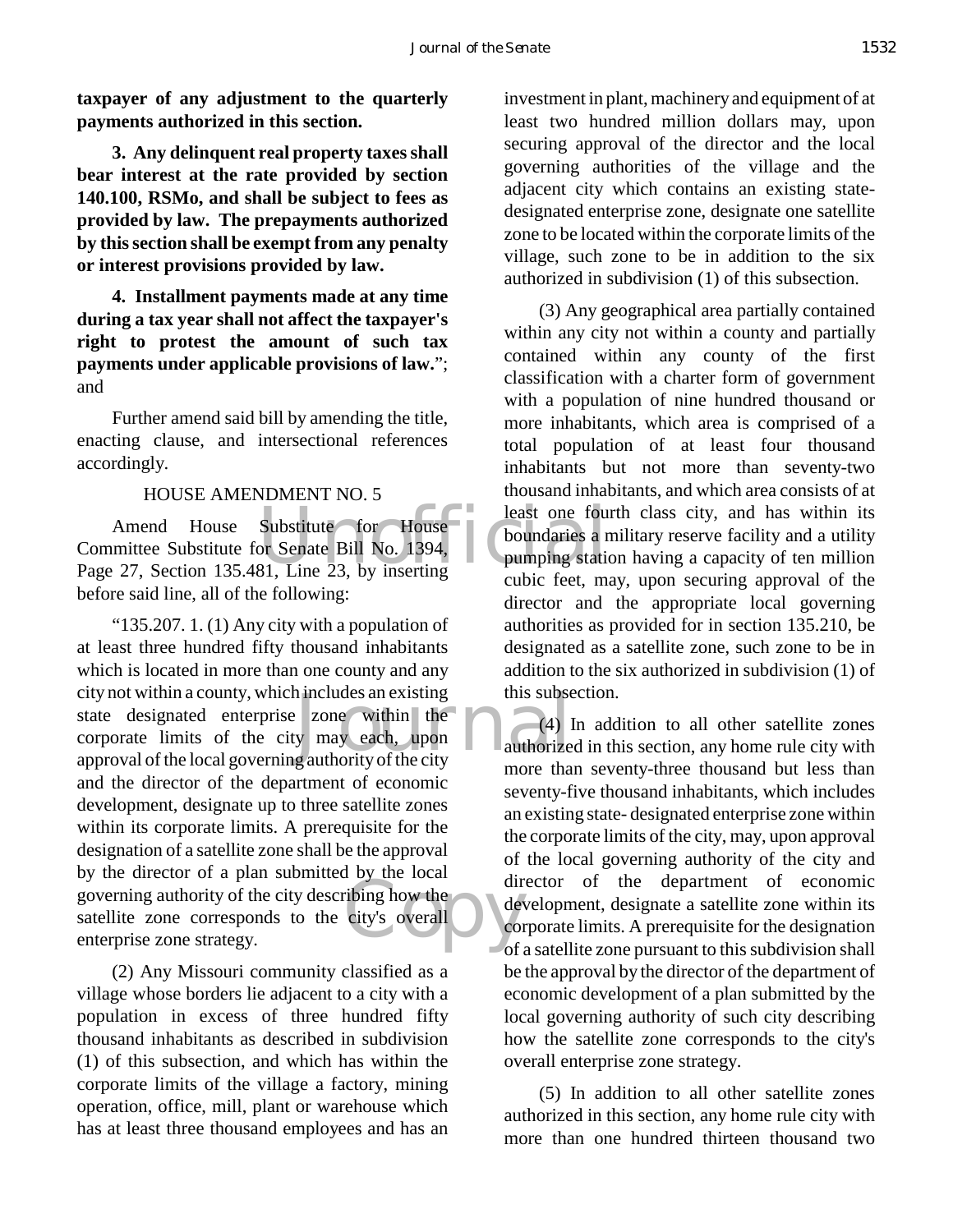hundred but less than one hundred thirteen thousand three hundred inhabitants, which includes an existing state-designated enterprise zone within the corporate limits of the city, may, upon approval of the local governing authority of the city and director of the department of economic development, designate a satellite zone within its corporate limits along the southwest corner of any intersection of two United States interstate highways. A prerequisite for the designation of a satellite zone pursuant to this subdivision shall be the approval by the director of the department of economic development of a plan submitted by the local governing authority of such city describing how the satellite zone corresponds to the city's overall enterprise zone strategy.

more than one hundred fifty-one thousand five<br>
hundred but less than one hundred fifty-one<br>
thousand six hundred inhabitants which includes<br>
an ouiting that designated orthonories are within In the zone shall be<br>subdivision until the the media<br>city submits a plan<br>zone corresponds to or other (6) In addition to all other satellite zones authorized in this section, any home rule city with hundred but less than one hundred fifty-one thousand six hundred inhabitants which includes an existing state-designated enterprise zone within the corporate limits of the city may, upon approval of the governing authority of the city and the director of the department of economic development, designate one satellite zone within its corporate limits. No satellite zone shall be designated pursuant to this subdivision until the governing authority of the city submits a plan describing how the satellite zone corresponds to the city's overall enterprise zone strategy and the director approves the plan.

ree thousand<br>
ur thousand<br>
an one county<br>
ome rule city **(7) In addition to all other satellite zones authorized in this section, any city of the fourth classification with more than three thousand eight hundred but less than four thousand inhabitants and located in more than one county and which lies adjacent to any home rule city with more than one hundred thirteen thousand two hundred but less than one hundred thirteen thousand three hundred inhabitants and which contains an enterprise zone may, upon approval of the director and the governing authorities of the city of the fourth classification and the home rule city, designate one satellite zone within its corporate limits. The satellite enterprise zone**

**authorized by this subsection shall be designated only if it meets the criteria established by subsection 2 of this section. Retail businesses, as identified by the 1997 North American Industry Classification System (NAICS) sector numbers 44 to 45, located within the satellite enterprise zone shall be eligible for all benefits provided pursuant to the provisions of sections 135.200 to 135.258.**

2. For satellite zones designated pursuant to the provisions of subdivisions (1) and (3) of subsection 1 of this section, the satellite zones, in conjunction with the existing state-designated enterprise zone shall meet the following criteria:

(1) The area is one of pervasive poverty, unemployment, and general distress, or one in which a large number of jobs have been lost, a large number of employers have closed, or in which a large percentage of available production capacity is idle. For the purpose of this subdivision, large number of jobs" means one percent or more of the area's population according to the most recent decennial census, and "large number of employers" means over five;

(2) At least fifty percent of the residents living in the area have incomes below eighty percent of the median income of all residents within the state of Missouri according to the last decennial census or other appropriate source as approved by the director;

(3) The resident population of the existing state-designated enterprise zone and its satellite zones must be at least four thousand but not more than seventy-two thousand at the time of designation;

(4) The level of unemployment of persons, according to the most recent data available from the division of employment security or from the United States Bureau of Census and approved by the director, within the area exceeds one and onehalf times the average rate of unemployment for the state of Missouri over the previous twelve months, or the percentage of area residents employed on a full-time basis is less than sixty percent of the statewide percentage of residents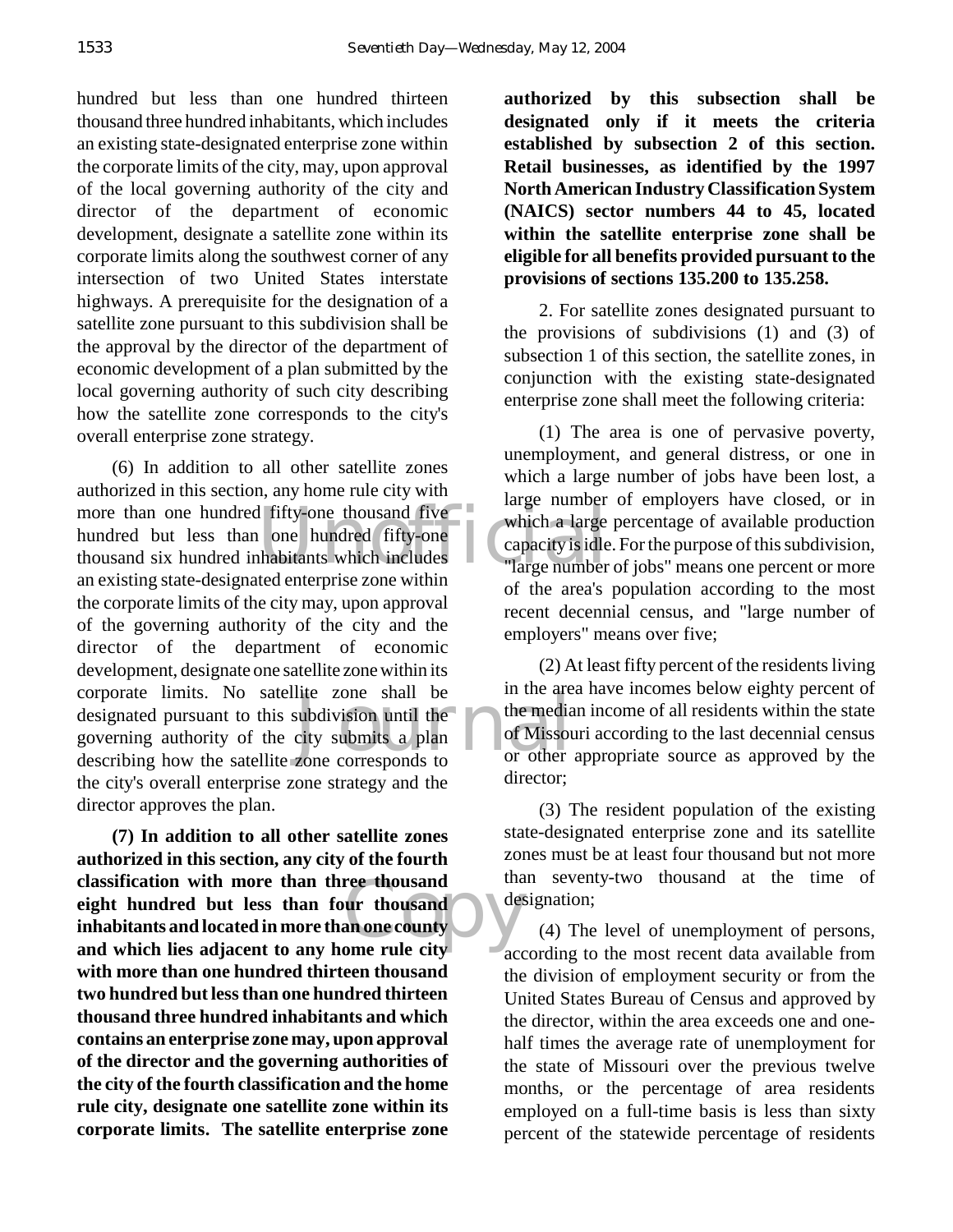employed on a full-time basis.

3. A qualified business located within a satellite zone shall be subject to the same eligibility criteria and can be eligible to receive the same benefits as a qualified facility in sections 135.200 to **[**135.255**] 135.258**.

 135.208. 1. In addition to the number of enterprise zones authorized under the provisions of sections 135.206 and 135.210, the department of economic development shall designate one such zone in any county of the third class which is south of the Missouri River and which adjoins one county of the second class and also the state of Oklahoma. Such designation shall only be made if the area of the county which is to be included in the enterprise zone meets all the requirements of section 135.205.

the number of enterprise<br>the provisions of sections<br>experiment of economic<br>the more than one<br>nate one such zone in any<br>such attenuate gy. Buch designation<br>prise zone meets all<br>35.205. 2. In addition to the number of enterprise zones authorized under the provisions of sections 135.206 and 135.210, the department of economic development shall designate one such zone in any county of the third class which borders the Missouri River and which adjoins a county of the second class with a population of at least one hundred thousand inhabitants and which contains a branch of the state university. Such designation shall only be made if the area of the county which is to be included in the enterprise zone meets all the requirements of section 135.205.

recommended but less<br>
a south of the discussion of the discussion of the discussion of the discussion of the discussion of the discussion of the discussion of the discussion of the discussion of the discussion of the discu 3. In addition to the number of enterprise zones authorized under the provisions of sections 135.206, 135.210 and 135.256, the department of economic development shall designate one such zone in every county of the third class without a township form of government with a population of more than seven thousand eight hundred but less than ten thousand inhabitants located south of the Missouri River, which adjoins one third class county with a township form of government, and which adjoins no first or second class county. Such enterprise zone designation shall only be made if the area in the county which is to be included in the enterprise zone meets all the requirements of section 135.205.

4. In addition to the number of enterprise

zones authorized pursuant to the provisions of sections 135.206, 135.210 and 135.256, the department of economic development shall designate one such zone in a city of the third class with a population of more than eight thousand but less than ten thousand located in a county of the third classification with a township form of government with a population of more than twenty thousand but less than twenty-two thousand. Such enterprise zone designation shall only be made if the area in the city which is to be included in the enterprise zone meets all the requirements of section 135.205.

5. In addition to the number of enterprise zones authorized pursuant to the provisions of sections 135.206, 135.210 and 135.256, the department of economic development shall designate one such zone for any city with a home rule form of government and a population of at least one hundred ten thousand inhabitants but not more than one hundred thirty thousand inhabitants. Such enterprise zone designation shall only be made if the area in the city which is to be included in the enterprise zone meets all the requirements of section 135.205.

6. In addition to the number of enterprise zones authorized pursuant to the provisions of sections 135.206, 135.210 and 135.256, the department of economic development shall designate one such zone for any county of the first classification without a charter form of government with a population of less than thirty thousand inhabitants. Such enterprise zone designation shall only be made if the area in the city which is to be included in the enterprise zone meets all the requirements of section 135.205.

7. In addition to the number of enterprise zones authorized pursuant to the provisions of sections 135.206, 135.210, 135.256 and 135.257, the department of economic development shall designate one such zone in a city of the fourth classification with a population of at least three thousand but less than four thousand inhabitants located in a county of the second classification with a population of at least twenty thousand but not more than twenty-five thousand inhabitants.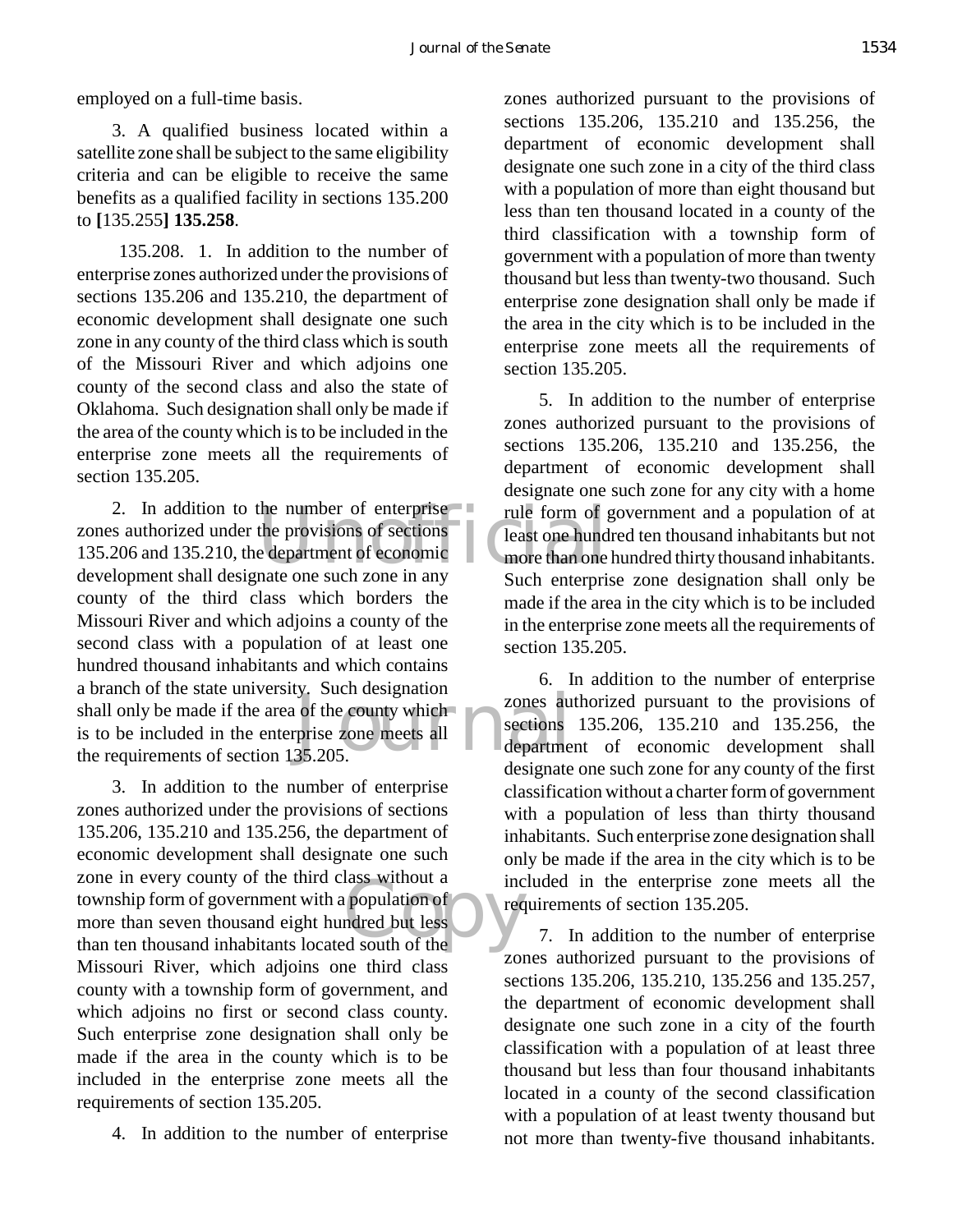Such enterprise zone designation shall only be made if such area which is to be included in the enterprise zone meets all the requirements of section 135.205.

Such enterprise zone designation shall only be<br>
made if such area which is to be included in the<br>
enterprise zone meets all the requirements of<br>
fourth classi 8. In addition to the number of enterprise zones authorized pursuant to the provisions of sections 135.206, 135.210, 135.256 and 135.257, the department of economic development shall designate one such zone for any area that includes property in two adjoining counties where one county is a county of the third classification without a township form of government with a population of less than sixteen thousand three hundred and more than sixteen thousand inhabitants and the other county is a county of the first classification having a population of at least one hundred seventy-one thousand but less than one hundred seventy-two thousand inhabitants. made if such area which is to be included in the enterprise zone meets all the requirements of section 135.205.

ity of the fourth class<br>than four thousand<br>delassification with<br>zone is c 9. In addition to the number of enterprise zones authorized pursuant to the provisions of sections 135.206, 135.210 and 135.256, the department of economic development shall designate one such zone in a city of the fourth class with a population of more than four thousand located in a county of the third classification with a township form of government and with a population of less than thirteen thousand. Such enterprise zone designation shall only be made if the area in the city which is to be included in the enterprise zone meets all the requirements of section 135.205.

the contract of enterprise the depreciation of the contract of the contract of the contract of the contract of the contract of the contract of the contract of the contract of the contract of the contract of the contract of 10. In addition to the number of enterprise zones authorized pursuant to the provisions of sections 135.206, 135.210 and 135.256, the department of economic development shall designate one such zone in a city of the fourth class with a population of more than two thousand nine hundred located in a county of the third classification without a township form of government with a population of less than twelve thousand and more than eleven thousand seven hundred inhabitants. Such enterprise zone

designation shall only be made if the area in the city which is to be included in the enterprise zone meets all the requirements of section 135.205.

11. In addition to the number of enterprise zones authorized pursuant to the provisions of sections 135.206, 135.210 and 135.256, the department of economic development shall designate one such zone in a county of the third classification without a township form of government with a population of less than twenty-four thousand five hundred and more than twenty-four thousand inhabitants. Such enterprise zone designation shall only be made if the area in the county which is to be included in the enterprise zone meets all the requirements of section 135.205.

**12. In addition to the number of enterprise zones authorized in this chapter, the department of economic development shall designate one such zone for any city of the fourth classification with more than three thousand eight hundred but less than four thousand inhabitants and located in more than one county. Such enterprise zone designation shall only be made if the area in the city which is to be included in the enterprise zone meets all the requirements of section 135.205.**

135.209. 1. Any city in which an enterprise zone is designated pursuant to subsection 5 **or subsection 12** of section 135.208 may, upon approval of the local governing authority of the city and the director of the department of economic development, designate one satellite enterprise zone within its corporate limits. A prerequisite for the designation of the satellite zone shall be the approval by the director of the department of economic development of a plan submitted by the local governing authority of the city describing how the satellite zone corresponds to the city's overall enterprise zone strategy.

2. The satellite enterprise zone authorized by this section shall be designated only if it meets the criteria established by subdivisions (1) to (4) of subsection 2 of section 135.207. Retail businesses, as identified by the 1997 North American Industry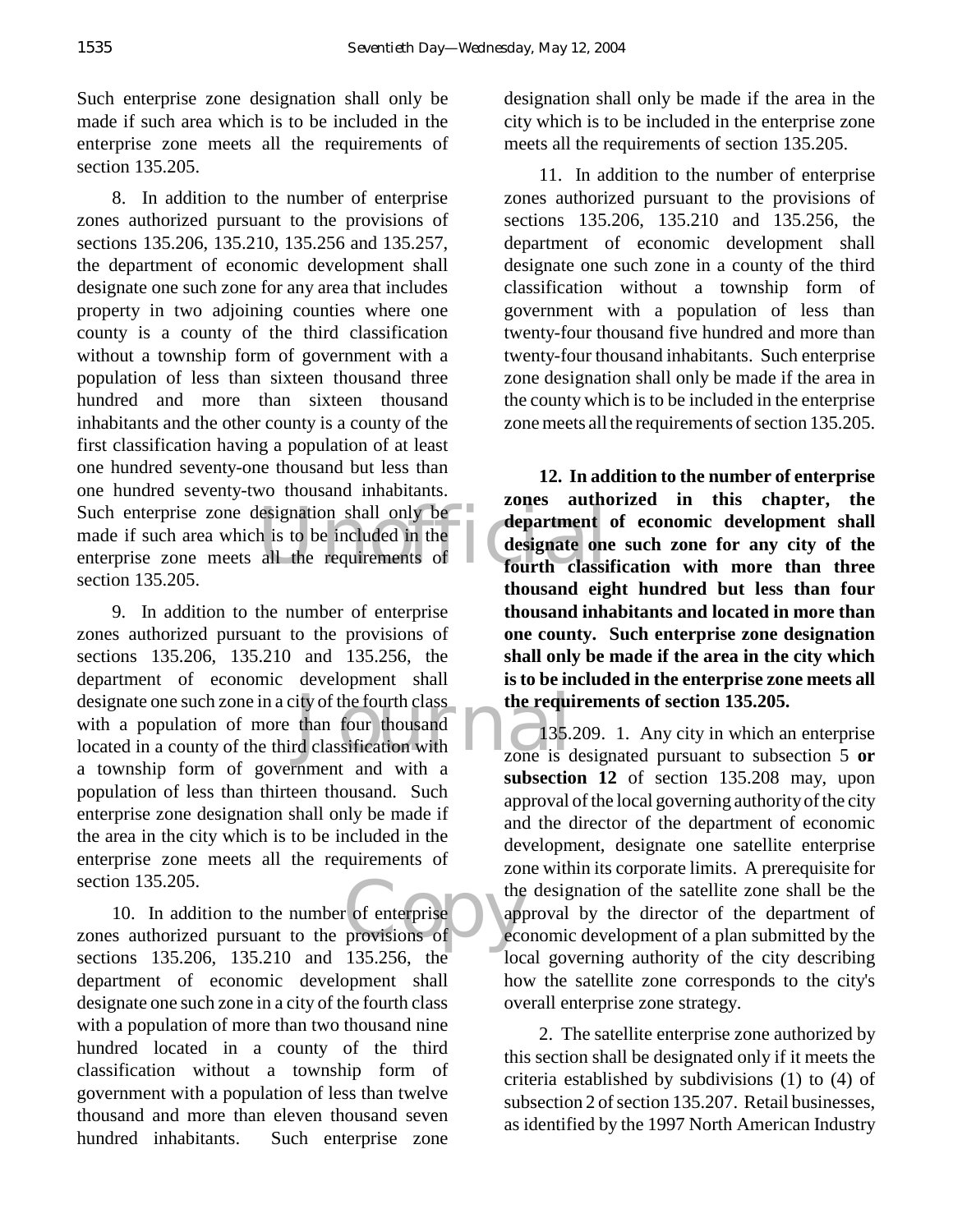Classification System (NAICS) sector numbers 44 to 45, located within the satellite enterprise zone shall be eligible for all benefits provided pursuant to the provisions of sections 135.200 to 135.258.

thousand four hundred inhabitants and any city<br>
of the fourth classification with more than nine<br>
thousand six hundred but less than nine<br>
thousand seven hundred inhabitants with<br>  $\frac{135.261}{135.261}$ It is to be included in<br>
ll the requirements<br>
thousand<br>
enterpris **135.214. 1. In addition to any other enterprise zones authorized in this chapter, the department of economic development shall designate one enterprise zone that shall be located partially in any city of the fourth classification with more than twelve thousand one hundred but less than twelve thousand four hundred inhabitants and partially in any city of the fourth classification with more than nine thousand six hundred but less than nine thousand seven hundred inhabitants and shall include all area in between any city of the fourth classification with more than twelve thousand one hundred but less than twelve of the fourth classification with more than nine thousand six hundred but less than nine thousand seven hundred inhabitants with specific boundaries to be determined by the department of economic development in conjunction with the governing authority of the county. Such enterprise zone designation shall only be made if the area that is to be included in the enterprise zone meets all the requirements of section 135.205.**

than thirteen<br>
abitants or<br>
f the third<br>
in form of **2. Notwithstanding the provisions of section 135.230, to the contrary, any enterprise zone designated in any county of the third classification with a township form of government and with more than thirteen thousand seven hundred but less than thirteen thousand eight hundred inhabitants or designated in any county of the third classification without a township form of government and with more than fifteen thousand seven hundred but less than fifteen thousand eight hundred inhabitants shall not expire before December 31, 2015.**

**3. In addition to the number of enterprise zones authorized by the provisions of sections 135.200 to 135.270, the department of economic development shall designate one such zone in**

**every county of the third classification without a township form of government and with more than six thousand seven hundred fifty but less than six thousand eight hundred fifty inhabitants. Such designation shall only be made if the area in the county which is to be included in the enterprise zone meets all the requirements of section 135.205.**

**135.216. In addition to any other enterprise zones authorized in this chapter, the department of economic development shall designate one enterprise zone within any county of the third classification without a township form of government and with more than thirty-one thousand but less than thirty-one thousand one hundred inhabitants. Such enterprise zone designation shall only be made if the area that is to be included in the enterprise zone meets all the requirements of section 135.205.**

**135.261. In addition to all other enterprise zones authorized in this chapter, the department of economic development shall designate one such zone in any county of the third classification without a township form of government and with more than thirty-two thousand five hundred but less than thirty-two thousand six hundred inhabitants. Such enterprise zone designation shall only be made if such area which is to be included in the enterprise zone meets all the requirements of section 135.205.**"; and

Further amend said bill by amending the title, enacting clause, and intersectional references accordingly.

## HOUSE AMENDMENT NO. 6

Amend House Substitute for House Committee Substitute for Senate Bill No. 1394, Section 135.751, Page 29, Line 24 by deleting the words, "**1. As used in this section, the following terms**"; and

Further amend said bill, Section 135.751, Pages 30 to 36, by deleting all of said pages; and

Further amend said bill, Section 135.751, Page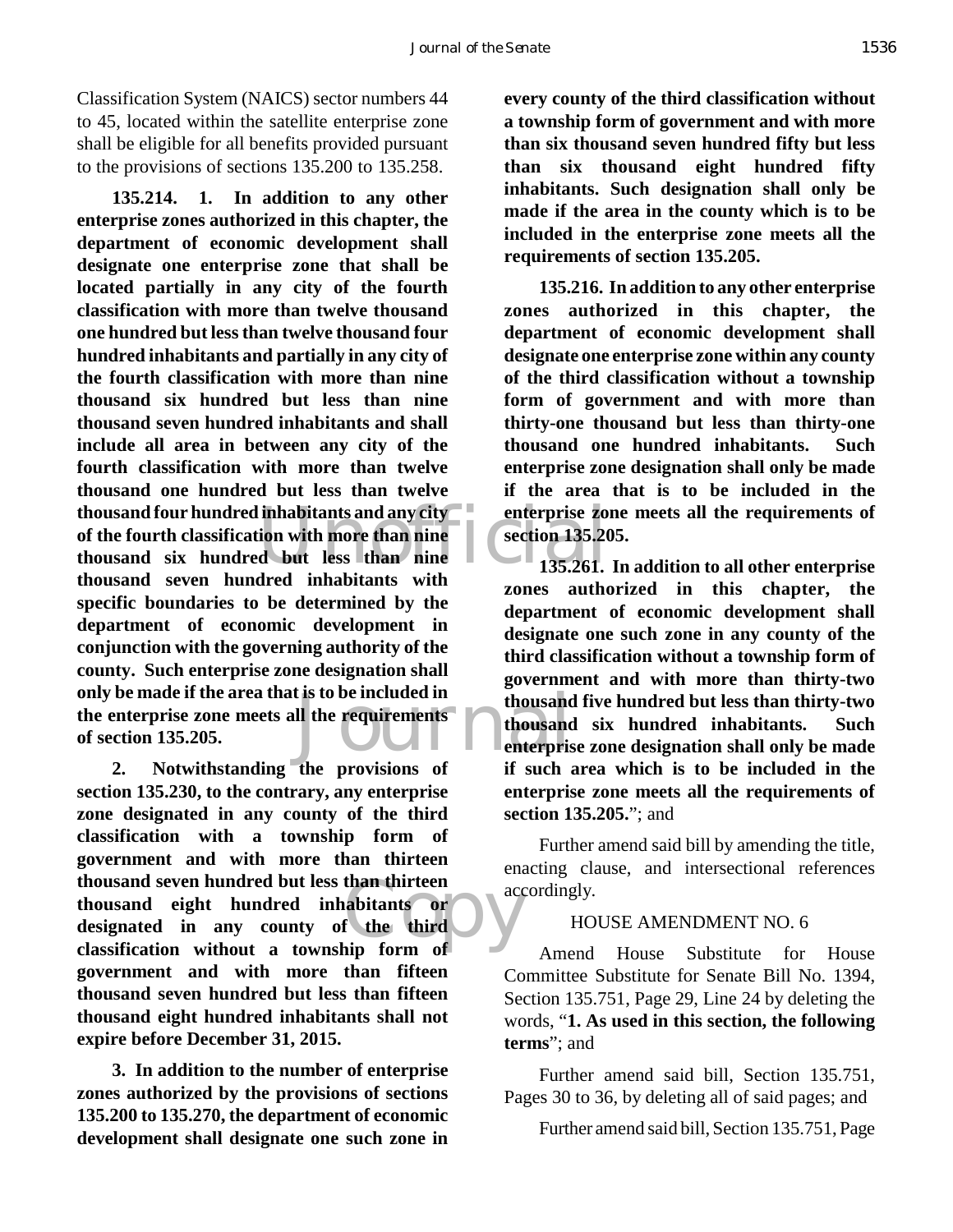37, Lines 1 to 13, by deleting all of said lines; and

Further amend said bill, Section 135.751, Page 37, Line 14, by deleting "8."; and

Further amend said bill, Section 135.750, Pages 97 to 99, by deleting all of said section; and

Further amend said bill by amending the title, enacting clause, and intersectional references accordingly.

## HOUSE AMENDMENT NO. 8

Amend House Substitute for House Committee Substitute for Senate Bill No. 1394, Section 137.751, Page 29, Line 24, before said line, by inserting the following:

tax otherwise due pursuant to chapter 143, RSMo,<br>excluding withholding tax imposed by sections<br>143.191 to 143.261, RSMo, or chapter 148, RSMo,<br>for un to fifty parent of the emount of investment<br>for un to fifty parent of th RSMo, or section 143.191 t<br>
erm "qualified film<br>
any film production up to five<br>
in-state expenditure Missouri film<br>of economic "135.750 1. Beginning January 1, 1999, a taxpayer shall be granted a tax credit against the excluding withholding tax imposed by sections 143.191 to 143.261, RSMo, or chapter 148, RSMo, for up to fifty percent of the amount of investment in production or production-related activities in a qualified film production project. As used in this section, the term "taxpayer" means an individual, a partnership, or a corporation as described in section 143.441, 143.471, RSMo, or section 148.370, RSMo, and the term "qualified film production project" means any film production project with an expected in-state expenditure budget in excess of [three hundred thousand] **one million** dollars. Each film production company shall be limited to one qualified film production project per year. Activities qualifying a taxpayer for the tax credit pursuant to this subsection shall be approved by the office of the Missouri film commission and the department of economic development.

2. Taxpayers shall apply for the film production tax credit by submitting an application to the department of economic development, on a form provided by the department. As part of the application, the expected in-state expenditures of the qualified film production project shall be documented. In addition, the application shall include an economic impact statement, showing

the economic impact from the activities of the film production project. Such economic impact statement shall indicate the impact on the region of the state in which the film production or production-related activities are located and on the state as a whole.

3. Tax credits certified pursuant to subsection 1 of this section shall not exceed five hundred thousand dollars per taxpayer per year, and shall not exceed a total for all tax credits certified of [one] **three** million dollars per year. **Any unused amount of the cap shall rollover to the next year.** Taxpayers may carry forward unused credits for up to five tax periods, provided all such credits shall be claimed within ten tax periods following the tax period in which the film production or production-related activities for which the credits are certified by the department occurred.

4. Notwithstanding any provision of law to the contrary, any taxpayer may sell, assign, exchange, convey or otherwise transfer tax credits allowed in subsection 1 of this section. The taxpayer acquiring the tax credits may use the acquired credits to offset the tax liabilities otherwise imposed by chapter 143, RSMo, excluding withholding tax imposed by sections 143.191 to 143.261, RSMo, or chapter 148, RSMo. Unused acquired credits may be carried forward for up to five tax periods, provided all such credits shall be claimed within ten tax periods following the tax period in which the film production or production-related activities for which the credits are certified by the department occurred."; and

Further amend said bill by amending the title, enacting clause, and intersectional references accordingly.

## HOUSE AMENDMENT NO. 9

Amend House Substitute for House Committee Substitute for Senate Bill No. 1394, Page 13, Section 94.270, Line 1, by inserting after all of said line the following:

"**94.839. 1. The governing body of any city of the fourth classification with more than four thousand eight hundred but less than four thousand nine hundred inhabitants and located**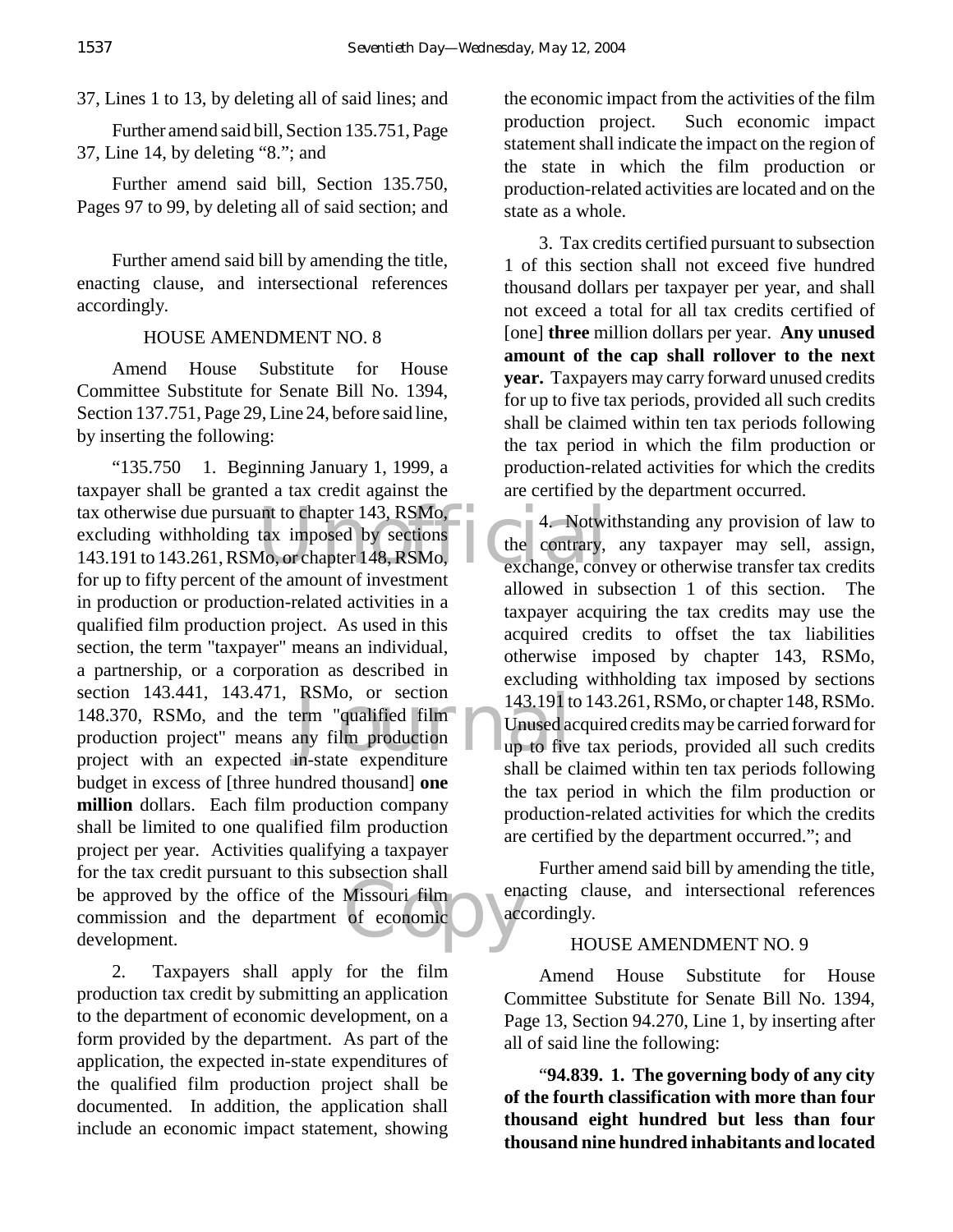taxes imposed by law, and shall be stated<br>separately from all other charges and taxes.<br>2. The ballot of submission for the tax<br>authorized in this section shall be in **in any county of the third classification without a township form of government and with more than fourteen thousand nine hundred but less than fifteen thousand inhabitants may impose, by order or ordinance, a tax on the charges for all sleeping rooms paid by the transient guests of hotels or motels situated in the city or a portion thereof. The tax shall be not more than five percent per occupied room per night, and shall be imposed solely for the purpose of promoting tourism. The order or ordinance shall not become effective unless the governing body of the city submits to the voters of the city at a state general or primary election a proposal to authorize the governing body of the city to impose a tax under this section. The tax authorized in this section shall be in addition to the charge for the sleeping room and all other separately from all other charges and taxes.**

**2. The ballot of submission for the tax authorized in this section shall be in substantially the following form:**

Journal **Shall ...... (insert the name of the city) impose a tax on the charges for all sleeping rooms paid by the transient guests of hotels and motels situated in ...... (name of city) at a rate of ...... (insert rate of percent) percent, solely for the purpose of promoting tourism?**

**[ ] YES [ ] NO**

ond calendar ap<br>
enue receives<br>
If a majority<br>
the qualified **If a majority of the votes cast on the question by the qualified voters voting thereon are in favor of the question, then the tax shall become effective on the first day of the second calendar quarter after the director of revenue receives notice of the adoption of the tax. If a majority of the votes cast on the question by the qualified voters voting thereon are opposed to the question, then the tax shall not become effective unless and until the question is resubmitted under this section to the qualified voters and such question is approved by a majority of the qualified voters voting on the question.**

**3. Any tax imposed under this section shall be administered, collected, enforced, and**

**operated by the governing body of the city adopting the tax. All revenue generated by the tax shall be deposited in a special trust fund and shall be used solely for the designated purposes. If the tax is repealed, all funds remaining in the special trust fund shall continue to be used solely for the designated purposes. Any funds in the special trust fund which are not needed for current expenditures may be invested in the same manner as other funds are invested. Any interest and moneys earned on such investments shall be credited to the fund.**

**4. The governing body of any city that has adopted the tax authorized in this section may submit the question of repeal of the tax to the voters on any date available for elections for the city. The ballot of submission shall be in substantially the following form:**

**Shall ...... (insert the name of the city) repeal the tax imposed at a rate of ...... (insert rate of percent) percent for the purpose of promoting tourism?**

**[ ] YES [ ] NO**

**If a majority of the votes cast on the proposal are in favor of repeal, that repeal shall become effective on December thirty-first of the calendar year in which such repeal was approved. If a majority of the votes cast on the question by the qualified voters voting thereon are opposed to the repeal, then the tax authorized in this section shall remain effective until the question is resubmitted under this section to the qualified voters, and the repeal is approved by a majority of the qualified voters voting on the question.**

**5. Whenever the governing body of any city that has adopted the tax authorized in this section receives a petition, signed by ten percent of the registered voters of the city voting in the last gubernatorial election, calling for an election to repeal the tax imposed under this section, the governing body shall submit to the voters of the city a proposal to repeal the tax. If a majority of the votes cast on the question by the qualified voters voting thereon are in favor**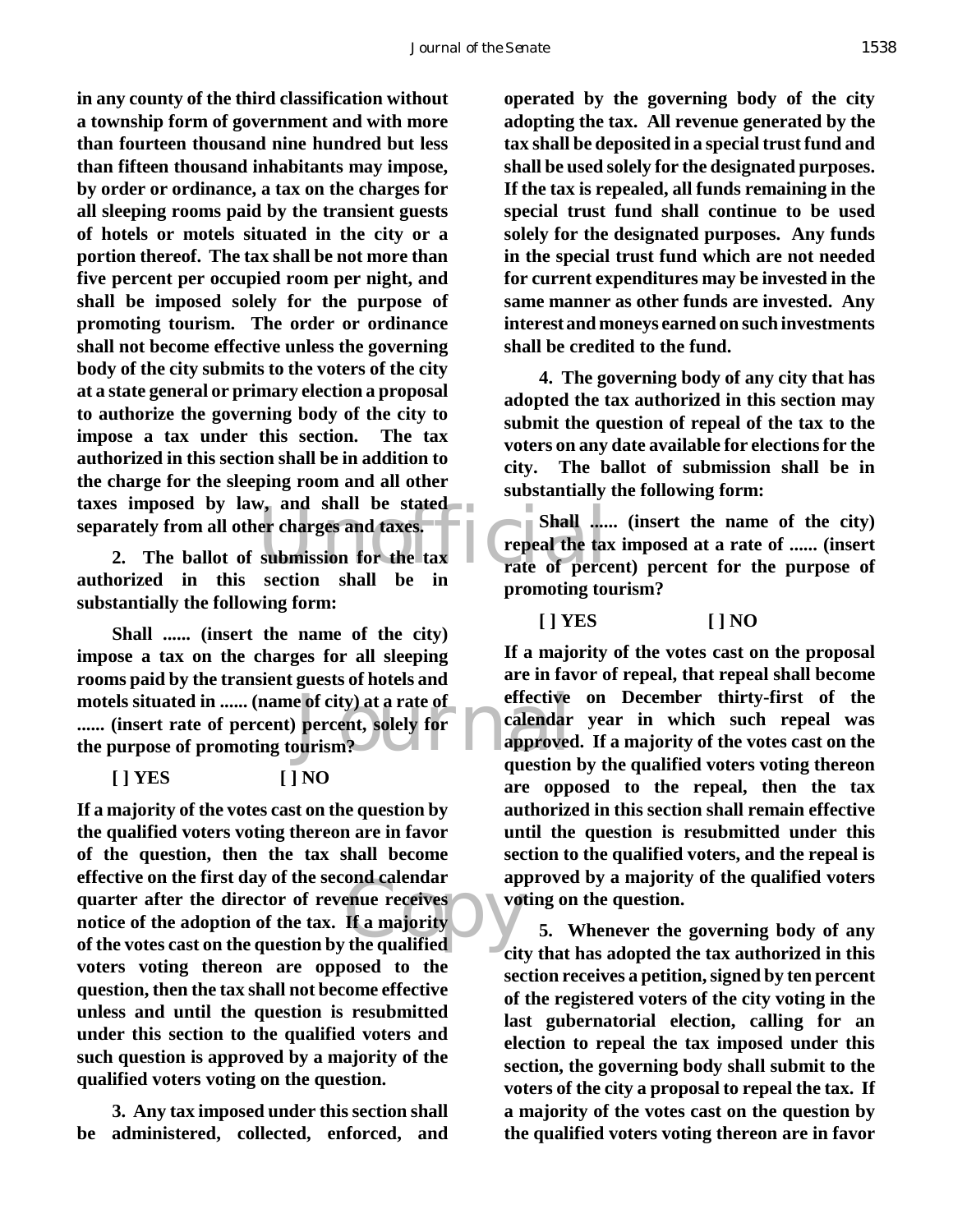**of the repeal, that repeal shall become effective on December thirty-first of the calendar year in which such repeal was approved. If a majority of the votes cast on the question by the qualified voters voting thereon are opposed to the repeal, then the tax shall remain effective until the question is resubmitted under this section to the qualified voters and the repeal is approved by a majority of the qualified voters voting on the question.**

**6. As used in this section, "transient guests" means a person or persons who occupy a room or rooms in a hotel or motel for thirty-one days or less during any calendar quarter.**"; and

Further amend said title, enacting clause and intersectional references accordingly.

Emergency clause adopted.

dopted.<br>urrence of the Senate is table, which m In which the concurrence of the Senate is respectfully requested.

Also,

Equests the Senate to Mr.<br>
Failing to do so grant<br>
on. Mr. President: I am instructed by the House of Representatives to inform the Senate that the House refuses to adopt **SS** for **SCS**, as amended, for **HCS** for **HB 1182** and requests the Senate to recede from its position and failing to do so grant the House a conference thereon.

## **HOUSE BILLS ON THIRD READING**

**HB 869**, introduced by Representative Townley, et al, entitled:

340.262, 340.306, 340.312, and 340.320, RSMo,<br>and to enact in lieu thereof eight new sections<br>relating to veterinarians. from An Act to repeal sections 340.200, 340.246, and to enact in lieu thereof eight new sections relating to veterinarians.

Was called from the Consent Calendar and taken up by Senator Caskey.

On motion of Senator Caskey, **HB 869** was read the 3rd time and passed by the following vote:

YEAS—Senators

| Bartle   | Bray     | Callahan | Caskey         |
|----------|----------|----------|----------------|
| Cauthorn | Champion | Childers | <b>Clemens</b> |

| Coleman        | Days           | Dolan     | Dougherty      |
|----------------|----------------|-----------|----------------|
| Foster         | <b>Gibbons</b> | Goode     | Griesheimer    |
| Gross          | Jacob          | Kennedy   | Kinder         |
| Klindt         | Loudon         | Mathewson | Nodler         |
| Ouick          | Russell        | Scott     | <b>Shields</b> |
| Steelman       | Stoll          | Vogel     | Wheeler        |
| $Yeckel$ $-33$ |                |           |                |

NAYS—Senators—None

Absent—Senator Bland—1

Absent with leave—Senators—None

The President declared the bill passed.

On motion of Senator Caskey, title to the bill was agreed to.

Senator Caskey moved that the vote by which the bill passed be reconsidered.

Senator Gibbons moved that motion lay on the table, which motion prevailed.

#### **REPORTS OF STANDING COMMITTEES**

Senator Cauthorn, Chairman of the Committee on Governmental Accountability and Fiscal Oversight, submitted the following report:

Mr. President: Your Committee on Governmental Accountability and Fiscal Oversight, to which was referred **SS** for **SCS** for **HS** for **HCS** for **HB 1453**, as amended, begs leave to report that it has considered the same and recommends that the bill do pass.

#### **HOUSE BILLS ON THIRD READING**

Senator Shields moved that **SS** for **SCS** for **HS** for **HCS** for **HB 1453**, as amended, be called from the Informal Calendar and again taken up for 3rd reading and final passage, which motion prevailed.

**SS** for **SCS** for **HS** for **HCS** for **HB 1453**, as amended, was read the 3rd time and passed by the following vote:

| YEAS—Senators |          |             |          |
|---------------|----------|-------------|----------|
| Bartle        | Bland    | <b>Bray</b> | Callahan |
| Caskey        | Cauthorn | Champion    | Childers |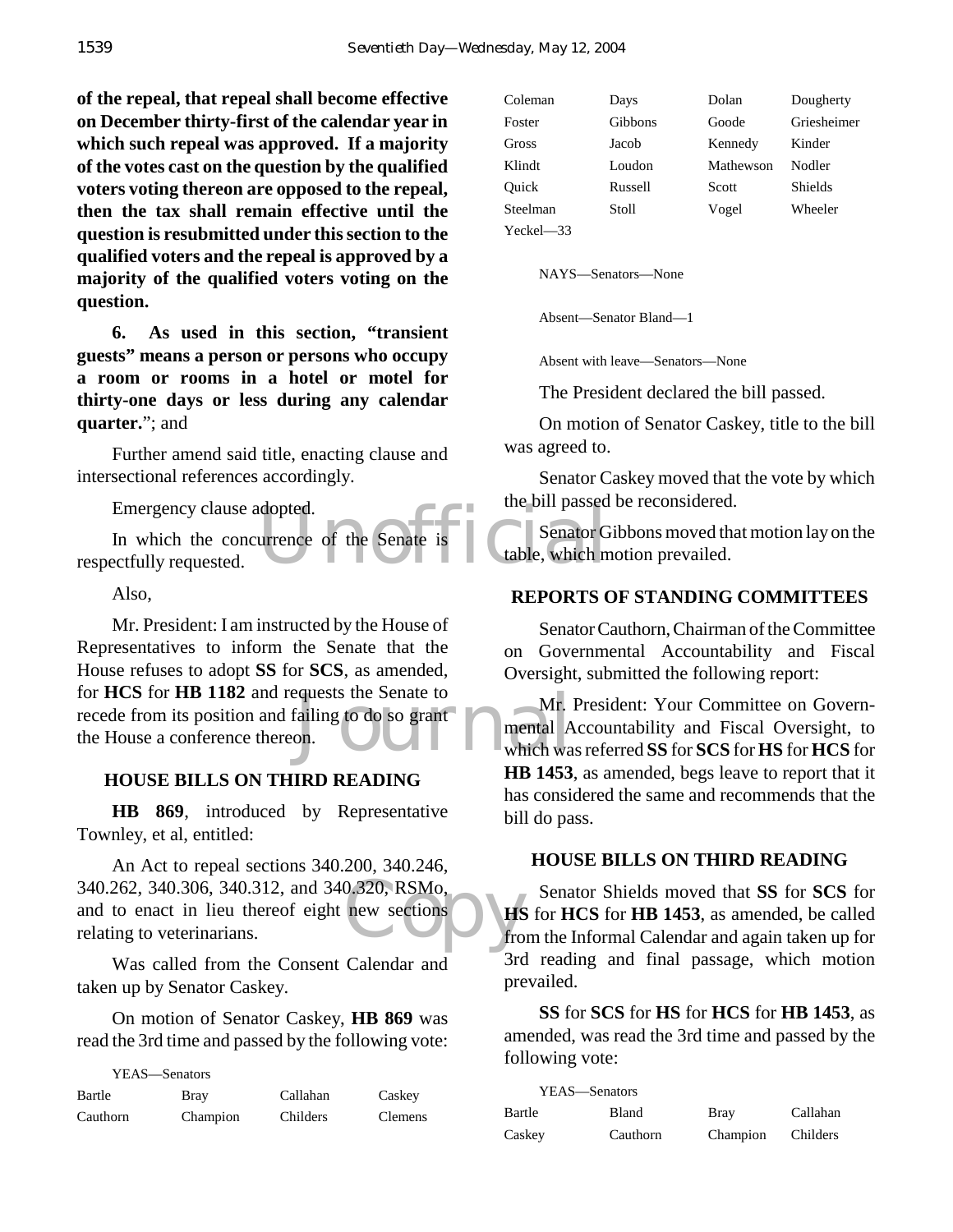| Clemens        | Coleman   | Days    | Dolan     |
|----------------|-----------|---------|-----------|
| Dougherty      | Foster    | Gibbons | Goode     |
| Griesheimer    | Gross     | Jacob   | Kennedy   |
| Kinder         | Klindt    | Loudon  | Mathewson |
| Nodler         | Ouick     | Russell | Scott     |
| <b>Shields</b> | Steelman  | Stoll   | Vogel     |
| Wheeler        | Yeckel—34 |         |           |

NAYS—Senators—None

Absent—Senators—None

Absent with leave—Senators—None

The President declared the bill passed.

The emergency clause was adopted by the following vote:

| YEAS-Senators |           |                |               |                      |
|---------------|-----------|----------------|---------------|----------------------|
| Bartle        | Bland     | Callahan       | Caskey        | Absent with          |
| Cauthorn      | Champion  | Childers       | Coleman       |                      |
| Days          | Dolan     | Dougherty      | Foster        | <b>The Presi</b>     |
| Gibbons       | Goode     | Griesheimer    | <b>Gross</b>  | On motio             |
| Jacob         | Kennedy   | Kinder         | Klindt        | was agreed to.       |
| Loudon        | Mathewson | Nodler         | Ouick         | Senator V            |
| Russell       | Scott     | <b>Shields</b> | Steelman      |                      |
| Stoll         | Vogel     | Wheeler        | $Yeckel - 32$ | the bill passed      |
|               |           |                |               | $\sim$ $\sim$ $\sim$ |

NAYS—Senator Bray—1

Absent—Senator Clemens—1

Absent with leave—Senators—None

On motion of Senator Shields, title to the bill was agreed to.

Senator Shields moved that the vote by which the bill passed be reconsidered.

tak<br>tion lay on the Carl S Senator Gibbons moved that motion lay on the table, which motion prevailed.

#### **HCS** for **HB 1449**, entitled:

An Act to amend chapter 301, RSMo, by adding thereto two new sections relating to special license plates.

Was called from the Consent Calendar and taken up by Senator Vogel.

On motion of Senator Vogel, **HCS** for **HB 1449** was read the 3rd time and passed by the following vote:

| YEAS—Senators  |              |          |           |
|----------------|--------------|----------|-----------|
| <b>Bartle</b>  | <b>Bland</b> | Bray     | Callahan  |
| Caskey         | Cauthorn     | Champion | Childers  |
| <b>Clemens</b> | Coleman      | Days     | Dolan     |
| Dougherty      | Foster       | Gibbons  | Goode     |
| Griesheimer    | Gross        | Jacob    | Kennedy   |
| Kinder         | Klindt       | Loudon   | Mathewson |
| Nodler         | Russell      | Scott    | Shields   |
| Steelman       | Stoll        | Vogel    | Wheeler   |
| $Yeckel = 33$  |              |          |           |

NAYS—Senators—None

Absent—Senator Quick—1

Absent with leave—Senators—None

The President declared the bill passed.

On motion of Senator Vogel, title to the bill was agreed to.

Senator Vogel moved that the vote by which the bill passed be reconsidered.

Senator Gibbons moved that motion lay on the table, which motion prevailed.

table, which motion prevailed.<br> **JOUITE Representative Angst, entitled: HB 841**, with **SCS**, introduced by

> An Act to amend chapter 306, RSMo, by adding thereto one new section relating to containers on watercraft, with a penalty provision.

> Was called from the Informal Calendar and taken up by Senator Steelman.

**SCS** for **HB 841**, entitled:

## SENATE COMMITTEE SUBSTITUTE FOR HOUSE BILL NO. 841

An Act to amend chapter 306, RSMo, by adding thereto one new section relating to containers on watercraft, with a penalty provision.

Was taken up.

Senator Steelman moved that **SCS** for **HB 841** be adopted.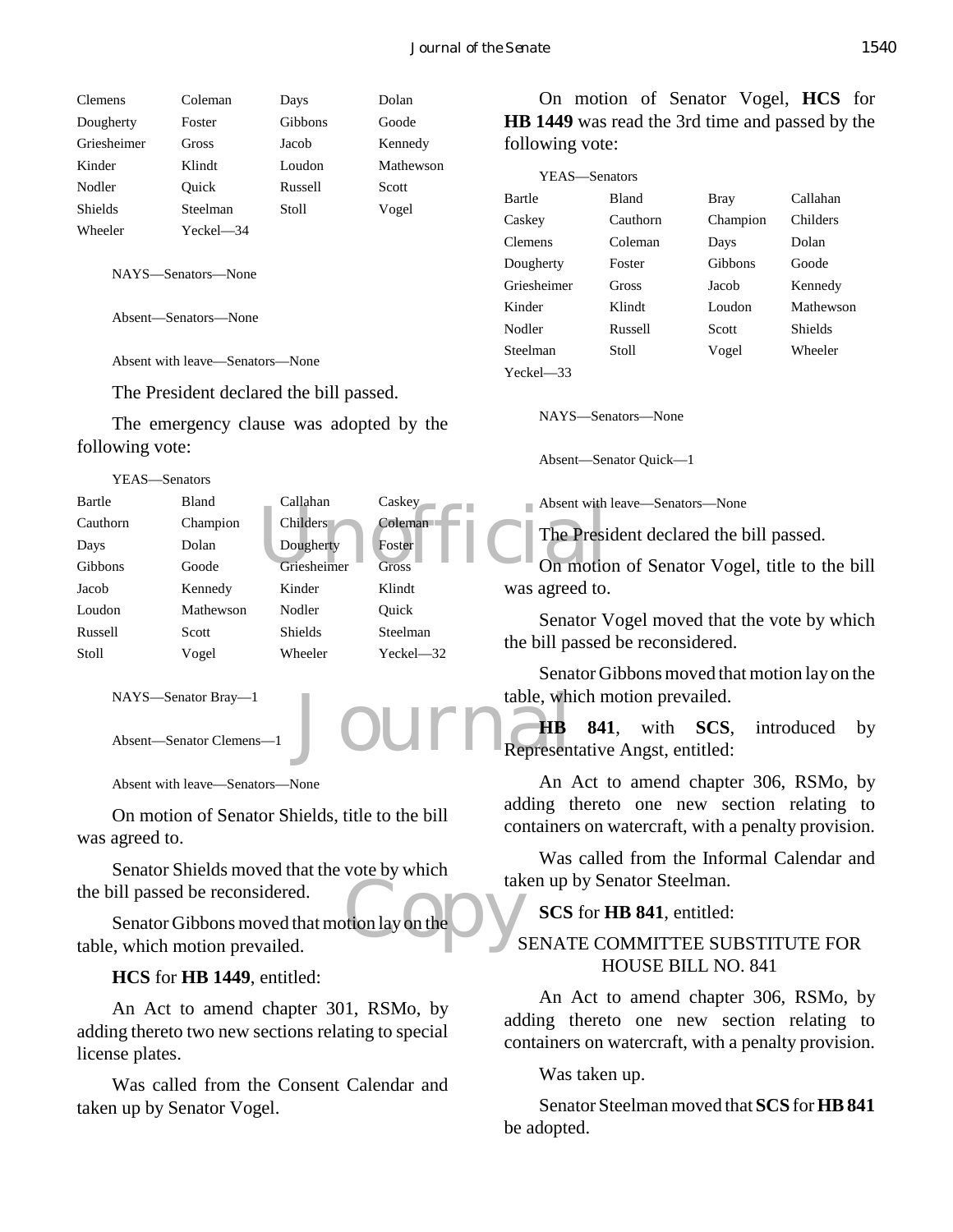#### Senator Steelman offered **SA 1**:

## SENATE AMENDMENT NO. 1

Amend Senate Committee Substitute for House Bill No. 841, Page 1, Section A, Line 2, by inserting after all of said line the following:

"306.114. 1. No person convicted of or pleading guilty to a violation of section 306.111 or 306.112 shall be granted a suspended imposition of sentence, unless such person is placed on probation for a minimum of two years and a record of the conviction or plea of guilty is entered into the records of the Missouri uniform law enforcement system maintained by the Missouri state highway patrol.

performed according to methods and devices<br>approved by the department of health and senior<br>services by licensed medical personnel or by a a portable chemical<br>d of operating any firm, or c<br>306.111 or 306.112.<br>all be admissible as shall be of Exection.<br>
3. The department of health and senior have a section. 2. Chemical tests of a person's blood, breath, or saliva to be considered valid under the provisions of sections 306.111 to 306.119 shall be approved by the department of health and senior services by licensed medical personnel or by a person possessing a valid permit issued by the department of health and senior services for this purpose. **In addition, any state, county, or municipal law enforcement officer who is certified pursuant to chapter 590, RSMo, may, prior to arrest, administer a portable chemical test to any person suspected of operating any vessel in violation of section 306.111 or 306.112. A portable chemical test shall be admissible as evidence of probable cause to arrest and as exculpatory evidence, but shall not be admissible as evidence of blood alcohol content. The provisions of section 306.116 shall not apply to a test administered prior to arrest pursuant to this section.**

services shall approve satisfactory techniques, devices, equipment, or methods to conduct tests required by sections 306.111 to 306.119, and shall establish standards as to the qualifications and competence of individuals to conduct analyses and to issue permits which shall be subject to termination, suspension or revocation by the department of health and senior services.

4. A licensed physician, registered nurse, or trained medical technician, acting at the request and direction of a law enforcement officer, shall withdraw blood for the purpose of determining the alcohol content of the blood, unless the medical personnel, in the exercise of good faith medical judgment, believes such procedure would endanger the life or health of the person in custody. Blood may be withdrawn only by such medical personnel, but such restriction shall not apply to the taking of a breath test or a saliva specimen. In withdrawing blood for the purpose of determining the alcohol content in the blood, only a previously unused and sterile needle and sterile vessel shall be used and the withdrawal shall otherwise be in strict accord with accepted medical practices. A nonalcoholic antiseptic shall be used for cleansing the skin prior to a venapuncture. Upon the request of the person who is tested, full information concerning the test taken at the direction of the law enforcement officer shall be made available to him.

5. No person who administers any test pursuant to the provisions of sections 306.111 to 306.119 upon the request of a law enforcement officer, no hospital in or with which such person is employed or is otherwise associated or in which such test is administered, and no other person, firm, or corporation by whom or with which such person is employed or is in any way associated, shall be civilly liable for damages to the person tested, except for negligence in administering of the test or for willful and wanton acts or omissions.

6. Any person who is dead, unconscious or who is otherwise in a condition rendering him incapable of refusing to take a test as provided in sections 306.111 to 306.119 shall be deemed not to have withdrawn the consent provided by section 306.116 and the test or tests may be administered."; and

Further amend the title and enacting clause accordingly., which motion prevailed.

Senator Steelman moved that the above amendment be adopted, which motion prevailed.

Senator Jacob offered **SA 2**: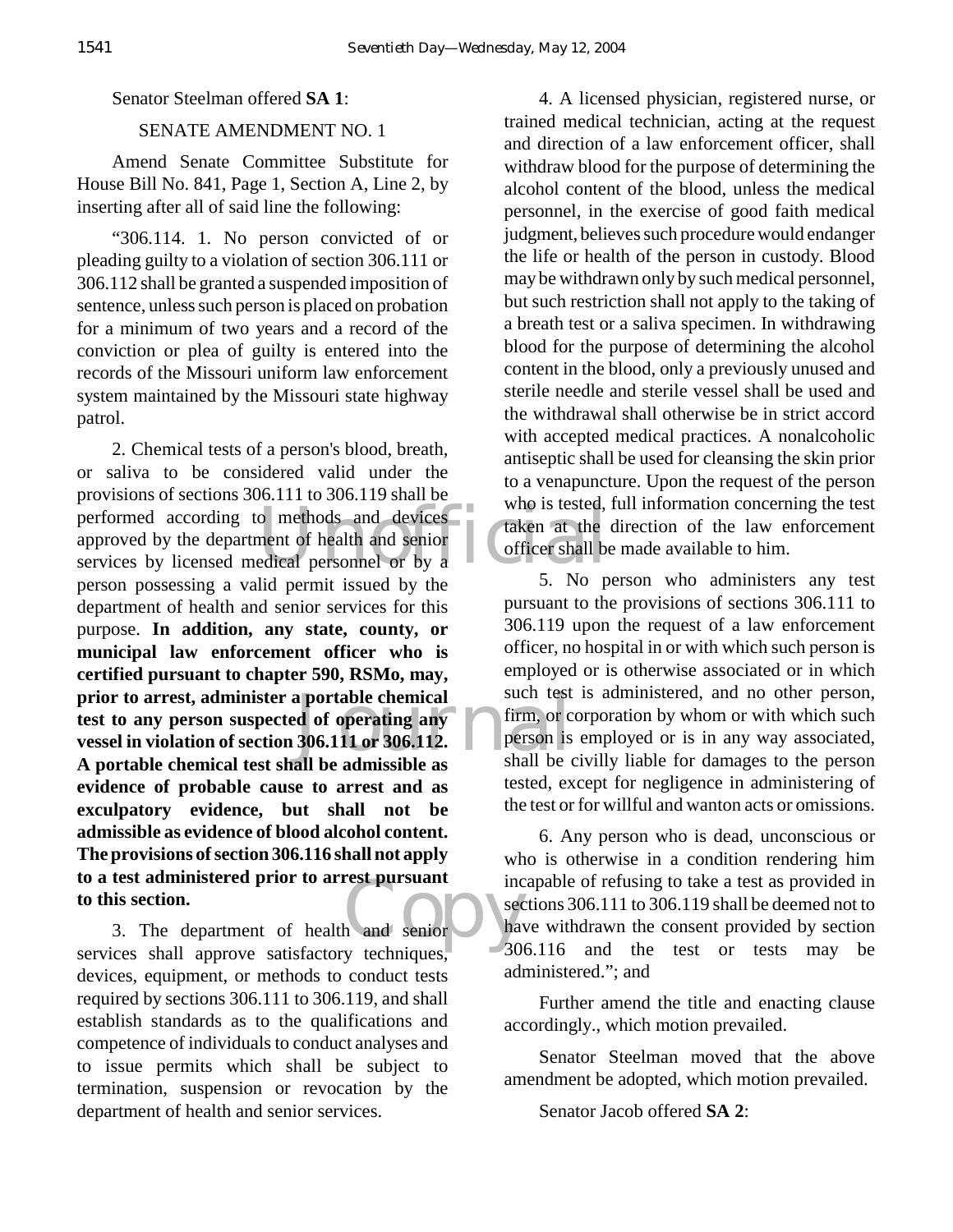## SENATE AMENDMENT NO. 2

Amend Senate Committee Substitute for House Bill No. 841, Page 1, Section 306.325, Line 13, by deleting from said line the word "other" and inserting in lieu thereof the word "**similar**"; and

Further amend same page, same section, line 17, by deleting the words "such container" and inserting in lieu thereof the words "**a cooler, icebox, or similar nonglass container**".

Senator Jacob moved that the above amendment be adopted, which motion prevailed.

Senator Steelman moved that **SCS** for **HB 841**, as amended, be adopted, which motion prevailed.

On motion of Senator Steelman, **SCS** for **HB 841**, as amended, was read the 3rd time and passed by the following vote:

|                        | passed by the following vote: |               |                |                        |
|------------------------|-------------------------------|---------------|----------------|------------------------|
| YEAS—Senators          |                               |               |                | An Act t               |
| Bland                  | <b>Bray</b>                   | Callahan      | Caskey         | adding theret          |
| Cauthorn               | Champion                      | Childers      | <b>Clemens</b> | environmental          |
| Coleman                | Days                          | Dolan         | Dougherty      | Senator K              |
| Foster                 | Gibbons                       | Goode         | Griesheimer    | for HB 980 be          |
| <b>Gross</b>           | Jacob                         | Kennedy       | Kinder         |                        |
| Klindt                 | Loudon                        | Mathewson     | Nodler         | Senator K              |
| Ouick                  | Russell                       | Scott         | Steelman       | <b>SENA</b>            |
| Stoll<br>NAYS-Senators | Wheeler                       | $Yeckel - 31$ |                | Amend S<br>ommittee Su |
|                        |                               |               |                |                        |

Bartle Shields—2

Absent—Senator Vogel—1

Absent with leave—Senators—None

The President declared the bill passed.

passed.<br>an, title to the D On motion of Senator Steelman, title to the bill was agreed to.

Senator Steelman moved that the vote by which the bill passed be reconsidered.

Senator Gibbons moved that motion lay on the table, which motion prevailed.

# **PRIVILEGED MOTIONS**

Senator Klindt moved that the Senate refuse to

recede from its position on **SS** for **SCS** for **HCS** for **HB 1182**, as amended, and grant the House a conference thereon, which motion prevailed.

## **HOUSE BILLS ON THIRD READING**

Senator Klindt moved that **HCS** for **HB 980**, with **SS** (pending), be called from the Informal Calendar and again taken up for 3rd reading and final passage, which motion prevailed.

**SS** for **HCS** for **HB 980** was taken up.

At the request of Senator Klindt, the above substitute bill was withdrawn.

Senator Klindt offered **SS No. 2** for **HCS** for **HB 980**, entitled:

# SENATE SUBSTITUTE NO. 2 FOR HOUSE COMMITTEE SUBSTITUTE FOR HOUSE BILL NO. 980

An Act to amend chapter 640, RSMo, by adding thereto three new sections relating to environmental regulation.

Senator Klindt moved that **SS No. 2** for **HCS** for **HB 980** be adopted.

Senator Klindt offered **SA 1**, which was read:

SENATE AMENDMENT NO. 1

Amend Senate Substitute No. 2 for House Committee Substitute for House Bill No. 980, Page 6, Section 1, Line 25, by striking the word "and" and replacing in lieu thereof the following: "**an**".

Senator Klindt moved that the above amendment be adopted, which motion prevailed.

Senator Klindt offered **SA 2**:

SENATE AMENDMENT NO. 2

Amend Senate Substitute No. 2 for House Committee Substitute for House Bill No. 980, Page 2, Section 640.015, Line 27 of said page, by striking the comma "," after the word "rule" and inserting in lieu thereof a semicolon ";"; and further amend line 28 of said page, by striking said line.

Senator Klindt moved that the above amendment be adopted, which motion prevailed.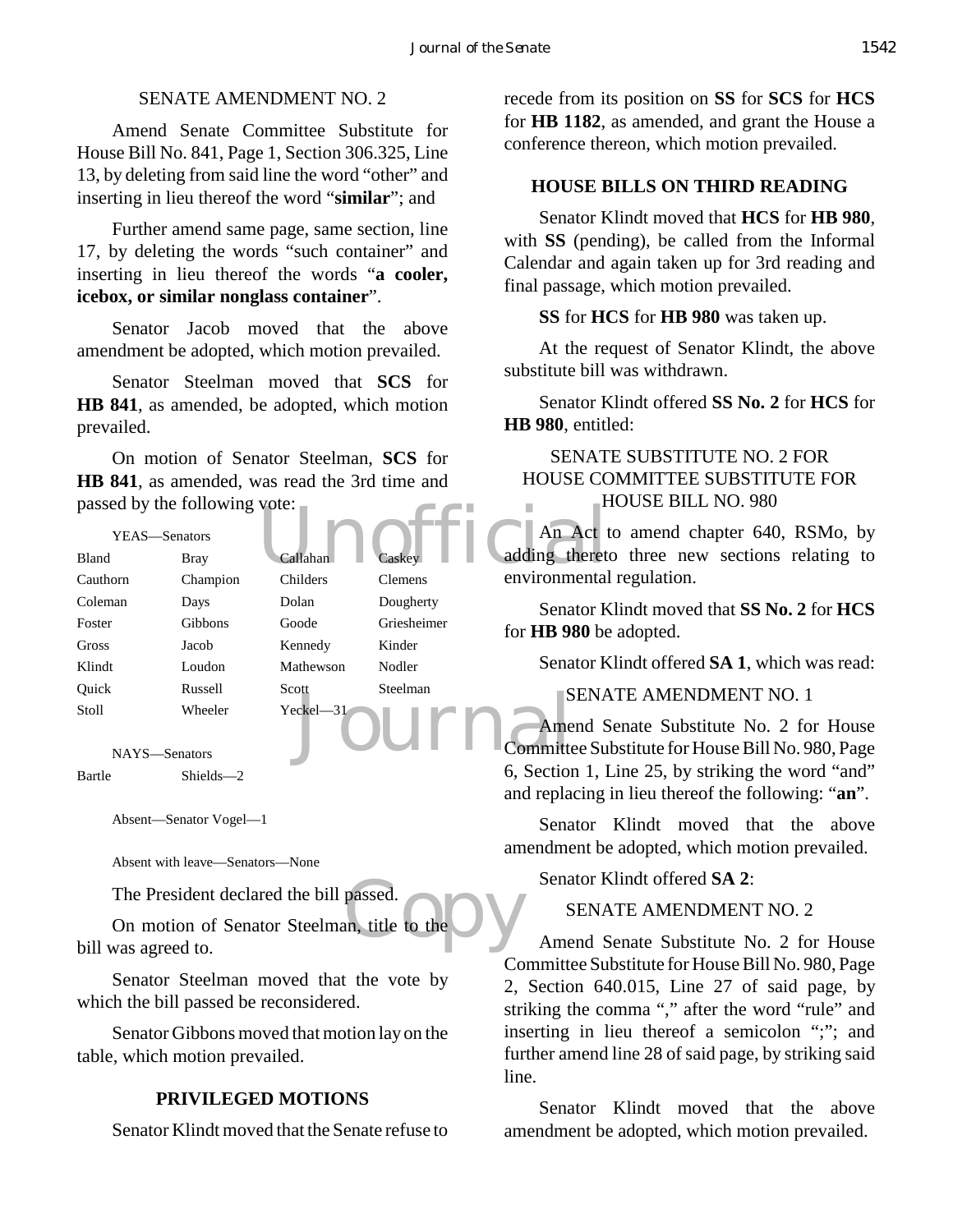#### Senator Dolan offered **SA 3**:

## SENATE AMENDMENT NO. 3

Amend Senate Substitute for House Committee Substitute for House Bill No. 980, Page 1, Section A, Line 3, by inserting after all of said line the following:

Senator K<br>men not members of the<br>de of captain. Patrolmen<br>ee years as such before "84.170. 1. When any vacancy shall take place in any grade of officers, it shall be filled from the next lowest grade; provided, however, that probationary patrolmen shall serve at least six months as such before being promoted to the rank of patrolman; patrolmen shall serve at least three years as such before being promoted to the rank of sergeant; sergeants shall serve at least one year as such before being promoted to the rank of lieutenant; lieutenants shall serve at least one year as such before being promoted to the rank of captain; and in no case shall the chief or assistant chief be selected from men not members of the force or below the grade of captain. Patrolmen shall serve at least three years as such before promotion to the rank of detective; the inspector shall be taken from men in the rank not below the grade of lieutenant.

and regulations, [not all the 4.010 to 84.340, or **HB 980**, as they may judge was place beyed by the<br>
r such lighter<br>
ine, reduction 2. The boards of police are hereby authorized to make all such rules and regulations, **[**not inconsistent with sections 84.010 to 84.340, or other laws of the state, as they may judge necessary,**]** for the appointment, employment, uniforming, discipline, trial and government of the police. **[**The said boards shall also have power to require of any officer or policeman bond with sureties when they may consider it demanded by the public interests. All lawful rules and regulations of the board shall be obeyed by the police force on pain of dismissal or such lighter punishment, either by suspension, fine, reduction or forfeiture of pay, or otherwise as the boards may adjudge**] Effective January 1, 2005, all existing and future rules and regulations promulgated under the provisions of this section shall be promulgated under the provisions of chapter 536, RSMo. Any rule or portion of a rule, as that term is defined in section 536.010, RSMo, that is created under the authority delegated in**

**this section shall become effective only if it complies with and is subject to all of the provisions of chapter 536, RSMo, and, if applicable, section 536.028, RSMo. This section and chapter 536, RSMo, are nonseverable and if any of the powers vested with the general assembly pursuant to chapter 536, RSMo, to review, to delay the effective date, or to disapprove and annul a rule are subsequently held unconstitutional, then the grant of rulemaking authority and any rule proposed or adopted after August 28, 2004, shall be invalid and void**."; and

Further amend the title and enacting clause accordingly.

Senator Dolan moved that the above amendment be adopted.

Senator Klindt raised the point of order that **SA 3** is out of order as it goes beyond the scope and purpose of the bill.

The point of order was referred to the President Pro Tem.

At the request of Senator Dolan, **SA 3** was withdrawn, rendering the point of order moot.

At the request of Senator Klindt, **HCS** for **HB 980**, with **SS No. 2**, as amended (pending), was placed on the Informal Calendar.

#### **MESSAGES FROM THE HOUSE**

The following messages were received from the House of Representatives through its Chief Clerk:

Mr. President: I am instructed by the House of Representatives to inform the Senate that the Speaker has appointed the following conferees to act with a like committee from the Senate on **HS** for **HCS** for **SS** for **SCS** for **SB 968** and **SCS** for **SB 969**, as amended. Representatives Baker, Cunningham (86), Wallace, Wildberger and Davis (122).

Also,

Mr. President: I am instructed by the House of Representatives to inform the Senate that the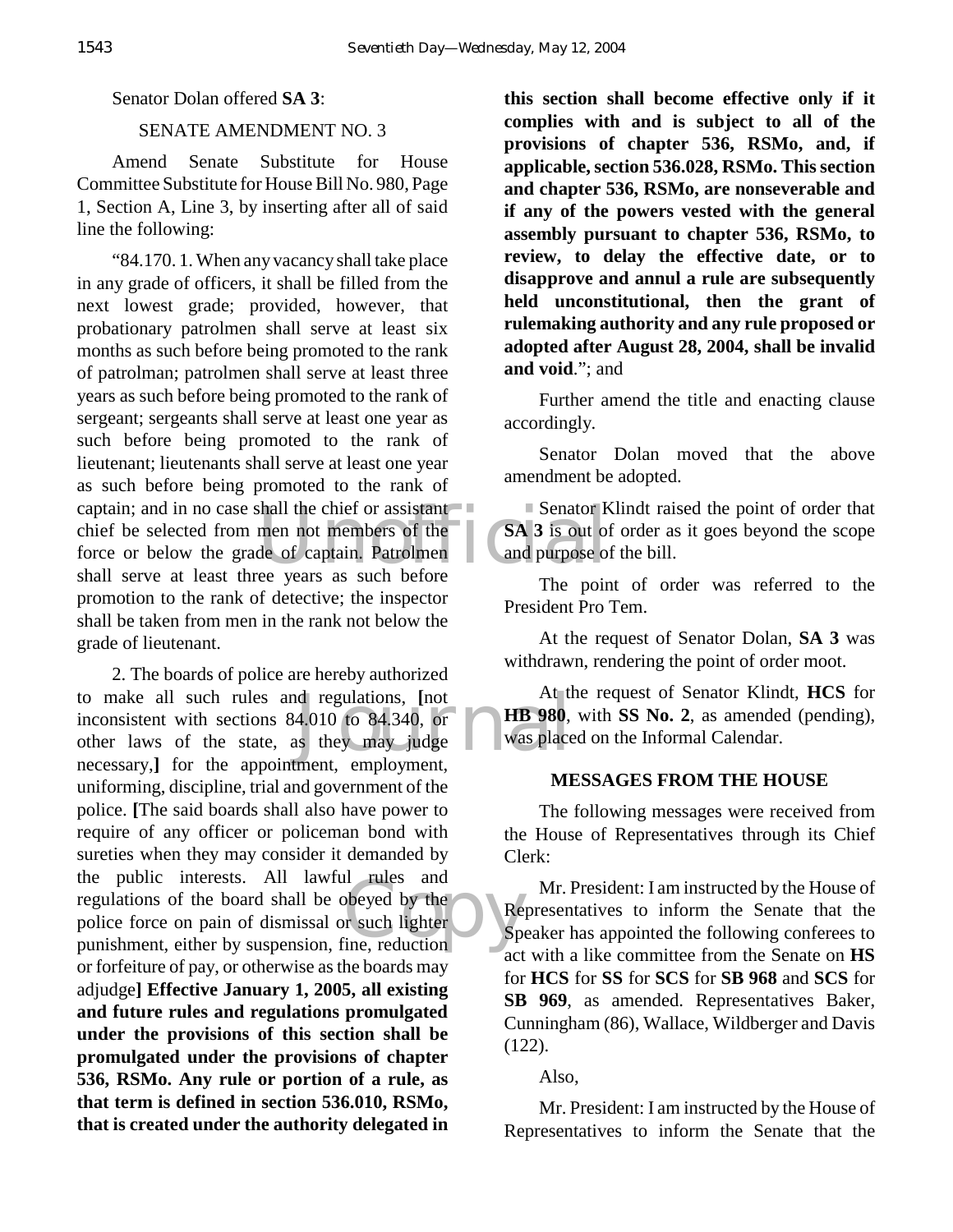Speaker has appointed the following conferees to act with a like committee from the Senate on **HCS** for **SCS** for **SB 758**. Representatives Nieves, Cooper (120), Sutherland, Corcoran and Villa.

Also,

Mr. President: I am instructed by the House of Representatives to inform the Senate that the Speaker has appointed the following conferees to act with a like committee from the Senate on **HS** for **HCS** for **SCS** for **SBs 1020**, **889** and **869**, as amended. Representatives Goodman, Schlottach, Wright, Harris (23) and LeVota.

### **CONFERENCE COMMITTEE APPOINTMENTS**

Senators Scholarship Contract in the tended: Senators Klindt, to health insure<br>
Mathewson. President Pro Tem Kinder appointed the following conference committee to act with a like committee from the House on **SS** for **SCS** for **HCS** for **HB 1182**, as amended: Senators Klindt, Cauthorn, Scott, Bray and Mathewson.

Photographers from KRCG-TV were given permission to take pictures in the Senate Chamber today.

#### **HOUSE BILLS ON THIRD READING**

**HCS** for **HB** 1278, with **SCS**, entitled:

**HCS** for **HB 1278**, with **SCS**, entitled: Committe<br>
An Act to repeal sections 374.160, 375.001, Substitute<br>
375.246, 375.772, 375.773, 375.774, 375.775, 384.062, 384.065, 407.730, and 407.735, RSMo, and to enact in lieu thereof forty-four new sections relating to insurance, with an effective date. An Act to repeal sections 374.160, 375.001, 375.776, 375.778, 375.779, 375.1220, 376.421, 376.424, 376.426, 376.816, 376.960, 376.961, 376.966, 376.975, 376.980, 376.986, 379.110, 379.815, 379.825, 379.930, 379.938, 379.940, 379.942, 379.943, 379.952, 382.210, 384.043, and to enact in lieu thereof forty-four new sections relating to insurance, with an effective date.

Was called from the Informal Calendar and taken up by Senator Loudon.

#### **SCS** for **HCS** for **HB 1278**, entitled:

# SENATE COMMITTEE SUBSTITUTE FOR HOUSE COMMITTEE SUBSTITUTE FOR HOUSE BILL NO. 1278

An Act to repeal sections 376.421, 376.424,

376.426, 376.816, 379.930, 379.938, 379.940, 379.942, 379.943, and 379.952, RSMo, and to enact in lieu thereof seventeen new sections relating to health insurance, with an effective date.

Was taken up.

Senator Loudon moved that **SCS** for **HCS** for **HB 1278** be adopted.

Senator Loudon offered **SS** for **SCS** for **HCS** for **HB 1278**, entitled:

# SENATE SUBSTITUTE FOR SENATE COMMITTEE SUBSTITUTE FOR HOUSE COMMITTEE SUBSTITUTE FOR HOUSE BILL NO. 1278

An Act to repeal sections 376.421, 376.424, 376.426, 376.816, 379.930, 379.938, 379.940, 379.942, 379.943, and 379.952, RSMo, and to enact in lieu thereof sixteen new sections relating to health insurance, with an effective date.

Senator Loudon moved that **SS** for **SCS** for **HCS** for **HB 1278** be adopted.

Senator Steelman offered **SA 1**:

SENATE AMENDMENT NO. 1

Amend Senate Substitute for Senate Committee Substitute for House Committee Substitute for House Bill No. 1278, Page 74, Section 379.952, Line 16, by inserting after all of said line the following:

"538.210. 1. **In order to reduce medical malpractice insurance premiums paid by health care providers,** in any action against a health care provider for damages for personal injury or death arising out of the rendering of or the failure to render health care services, no plaintiff shall recover more than **[**three**] four** hundred **[**fifty**]** thousand dollars **[**per occurrence**]** for noneconomic damages **[**from any one defendant as defendant is defined in subsection 2 of this section**] irrespective of the number of defendants**.

2. **[**"Defendant" for purposes of sections 538.205 to 538.230 shall be defined as:

(1) A hospital as defined in chapter 197, RSMo, and its employees and physician employees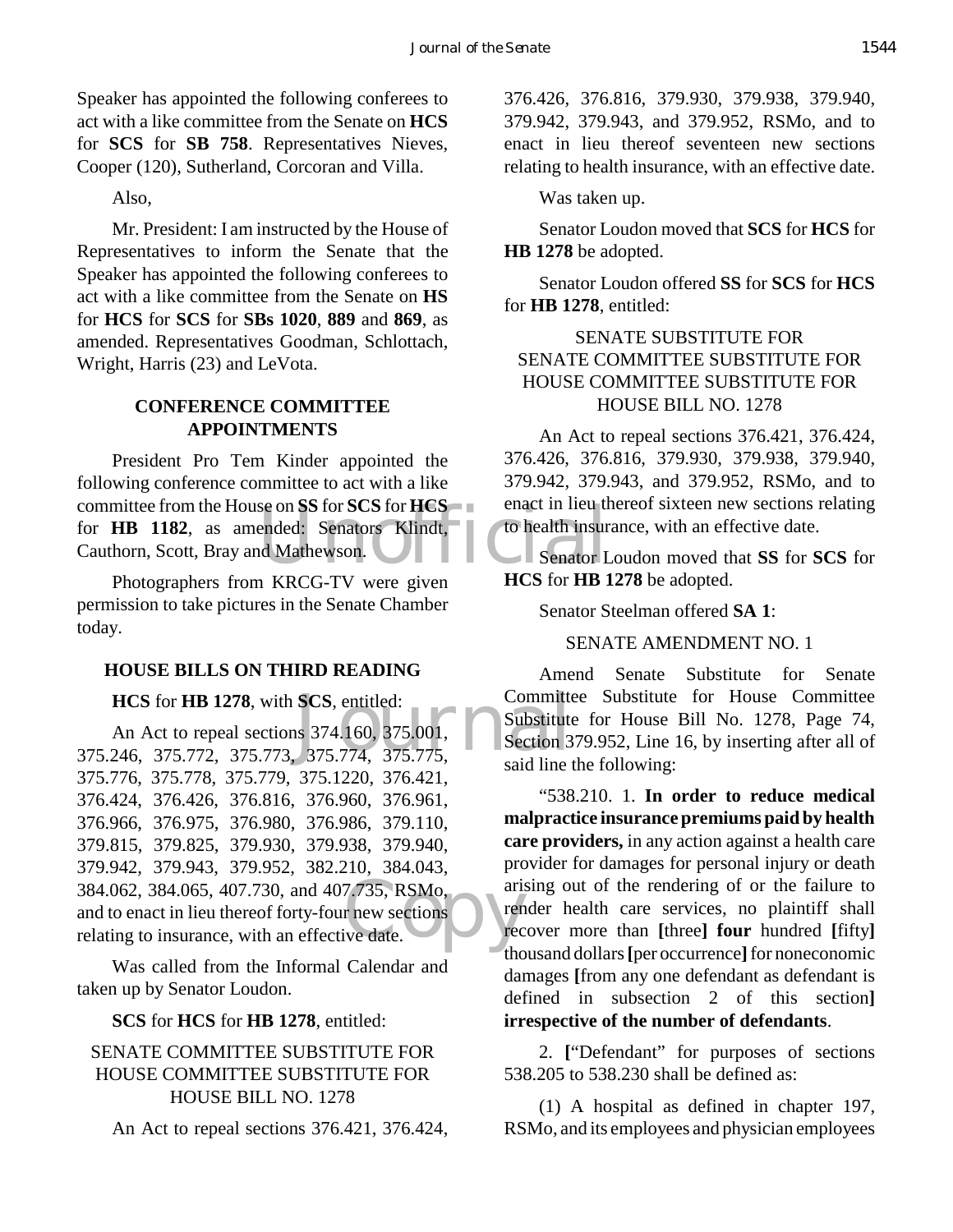who are insured under the hospital's professional liability insurance policy or the hospital's self-insurance maintained for professional liability purposes;

(2) A physician, including his nonphysician employees who are insured under the physician's professional liability insurance or under the physician's self-insurance maintained for professional liability purposes;

(3) Any other health care provider having the legal capacity to sue and be sued and who is not included in subdivisions (1) and (2) of this subsection, including employees of any health care providers who are insured under the health care provider's professional liability insurance policy or self-insurance maintained for professional liability purposes.**]**

**Example 18 SA 1 is out of<br>
plaintiff based on the set of any other entity or the set of that hospital**<br> **Examployee of that hospital** Senator B **3. No hospital or other health care provider shall be liable to any plaintiff based on the actions or omissions of any other entity or person who is not an employee of that hospital or other health care provider.**

where the trier of fact<br>be instructed by the<br>ation on an award of<br>thall counsel for any **[**3.**] 4.** In any action against a health care provider for damages for personal injury or death arising out of the rendering of or the failure to render health care services, where the trier of fact is a jury, such jury shall not be instructed by the court with respect to the limitation on an award of noneconomic damages, nor shall counsel for any party or any person providing testimony during such proceeding in any way inform the jury or potential jurors of such limitation.

omic damages<br>
e increased or<br>
The January first<br>
Limplicit Price **[**4.**] 5. Beginning on August 28, 2004,** the limitation on awards for noneconomic damages provided for in this section shall be increased or decreased on an annual basis effective January first of each year in accordance with the Implicit Price Deflator for Personal Consumption Expenditures as published by the Bureau of Economic Analysis of the United States Department of Commerce. The current value of the limitation shall be calculated by the director of the department of insurance, who shall furnish that value to the secretary of state, who shall publish such value in the Missouri Register as soon after each January first as

practicable, but it shall otherwise be exempt from the provisions of section 536.021, RSMo.

**[**5.**] 6.** Any provision of law or court rule to the contrary notwithstanding, an award of punitive damages against a health care provider governed by the provisions of sections 538.205 to 538.230 shall be made only upon a showing by a plaintiff that the health care provider demonstrated willful, wanton or malicious misconduct with respect to his actions which are found to have injured or caused or contributed to cause the damages claimed in the petition."; and

Further amend the title and enacting clause accordingly.

Senator Steelman moved that the above amendment be adopted.

Senator Loudon raised the point of order that **SA 1** is out of order as it is not germane and goes beyond the scope and purpose of the bill.

Senator Bartle assumed the Chair.

The point of order was referred to the President Pro Tem, who ruled it well taken.

Senator Loudon offered **SA 2**, which was read:

# SENATE AMENDMENT NO. 2

Amend Senate Substitute for Senate Committee Substitute for House Committee Substitute for House Bill No. 1278, Page 1, Section 376.381, Lines 7-8, by striking the phrase: "health carrier, as defined in section 376.1350", and inserting in lieu thereof "health maintenance organization, as defined in section 354.400."; and

Further amend said bill, lines 9-10, by striking the language ", coinsurance, coinsurance differentials,"; and

Further amend said bill, line 11, by inserting after the word "holder" the following: "Copayments shall be stated as either a percentage as a percentage or as a specific dollar amount in the evidence of coverage."; and

Further amend page 2, section 376.381, line 8, by deleting the word "that" in said line; and further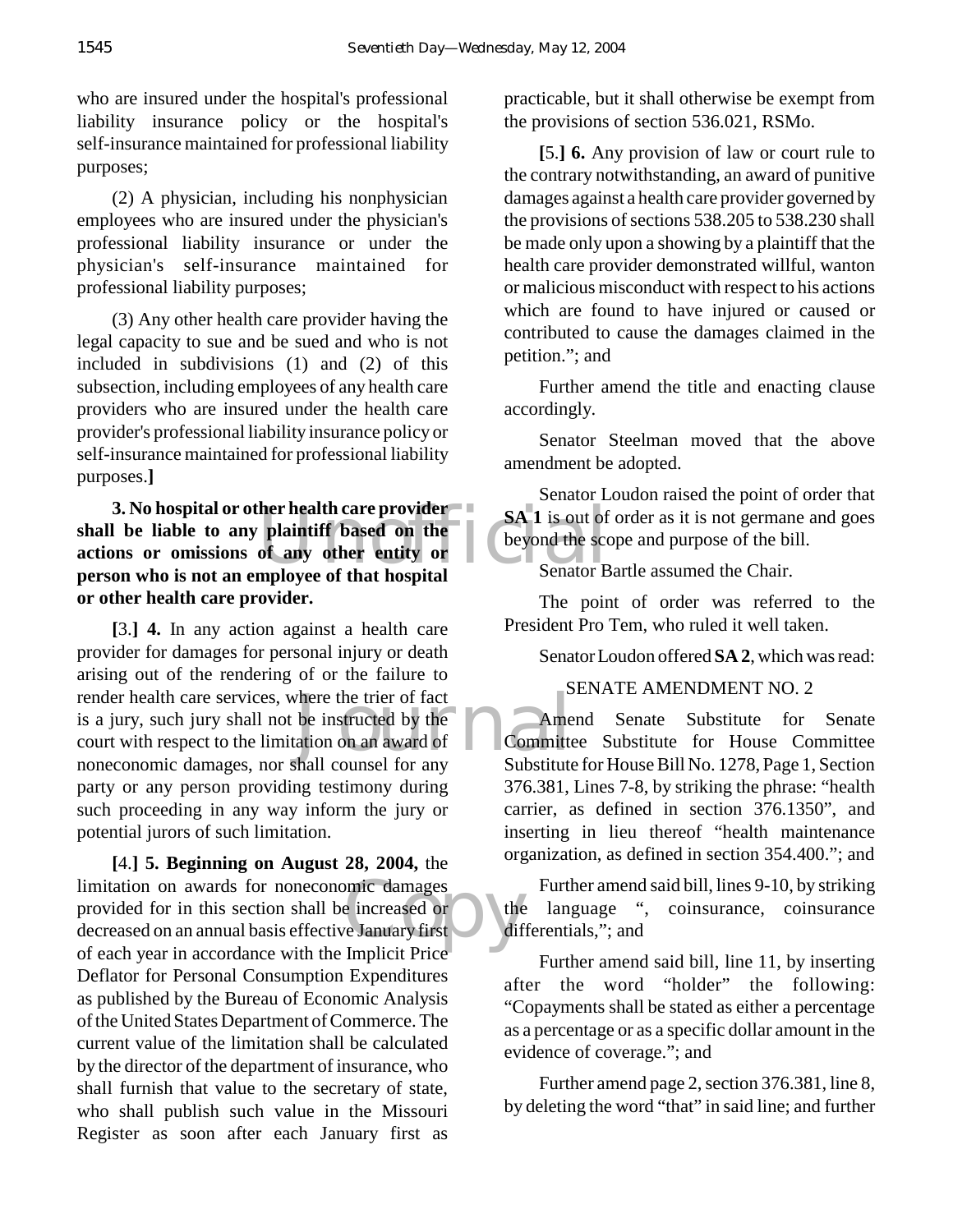amend said bill, line 13, by changing the term "by" to "be".

Senator Loudon moved that the above amendment be adopted.

At the request of Senator Loudon, **HCS** for **HB 1278**, with **SCS**, **SS** for **SCS** and **SA 2** (pending), was placed on the Informal Calendar.

## **MESSAGES FROM THE HOUSE**

The following message was received from the House of Representatives through its Chief Clerk:

Mr. President: I am instructed by the House of Representatives to inform the Senate that the House refuses to adopt **SS** for **SCS**, as amended, for **HS** for **HCS** for **HB 1453** and requests the Senate to recede from its position and failing to do so grant the House a conference thereon.

# **PRIVILEGED MOTIONS**

PRIVILEGED MOTIONS<br>Senator Shields moved that the Senate refuse<br>MESSA to recede from its position on **SS** for **SCS** for **HS** for **HCS** for **HB 1453**, as amended, and grant the House a conference thereon, which motion prevailed.

President Maxwell assumed the Chair.

# **CONFERENCE COMMITTEE APPOINTMENTS**

Re<br>COPY THE COPY SP ACT President Pro Tem Kinder appointed the following conference committee to act with a like committee from the House on **SS** for **SCS** for **HS** for **HCS** for **HB 1453**, as amended: Senators Shields, Champion, Steelman, Dougherty and Wheeler.

## **HOUSE BILLS ON THIRD READING**

Senator Steelman moved that **HS** for **HCS** for **HJRs 39**, **38**, **42** and **47**, with **SA 2** and **SSA 1** for **SA 2** (pending), be called from the Informal Calendar and again taken up for 3rd reading and final passage, which motion prevailed.

**SSA 1** for **SA 2** was again taken up.

Senator Bray offered **SA 1** to **SSA 1** for **SA 2**,

which was read:

# SENATE AMENDMENT NO. 1 TO SENATE SUBSTITUTE AMENDMENT NO. 1 FOR SENATE AMENDMENT NO. 2

Amend Senate Substitute Amendment No. 1 for Senate Amendment No. 2 to House Substitute for House Committee Substitute for House Joint Resolutions Nos. 39, 38, 42 and 47, Page 1, Section 33, Lines 1-5, by striking all of said lines and inserting in lieu thereof the following: "Marriage is a liberty interest which all citizens of this state shall have the right to enjoy.".

Senator Bray moved that the above amendment be adopted.

At the request of Senator Steelman, **HS** for **HCS** for **HJRs 39**, **38**, **42** and **47**, with **SA 2**, **SSA 1** for **SA 2** and **SA 1** to **SSA 1** for **SA 2** (pending), was placed on the Informal Calendar.

## **MESSAGES FROM THE HOUSE**

The following messages were received from the House of Representatives through its Chief Clerk:

ENTS<br>
ENTS<br>
ENTS<br>
For SCS Mr. President: I am instructed by the House of Representatives to inform the Senate that the Speaker has appointed the following conferees to act with a like committee from the Senate on **SS** for **SCS** for **HCS** for **HB 1182**, as amended. Representatives: Munzlinger, Guest, Hobbs, Shoemyer and Henke.

Also,

Mr. President: I am instructed by the House of Representatives to inform the Senate that the Speaker has appointed the following conferees to act with a like committee from the Senate on **SS SCS** for **HS** for **HCS** for **HB 1453**, as amended. Representatives: Hanaway, Stevenson, Wright, Bishop and Wilson (25).

## Also,

Mr. President: I am instructed by the House of Representatives to inform the Senate that the House has taken up and passed **HS** for **HCS** for **SS** for **SS** for **SCS** for **SB 1122**, entitled: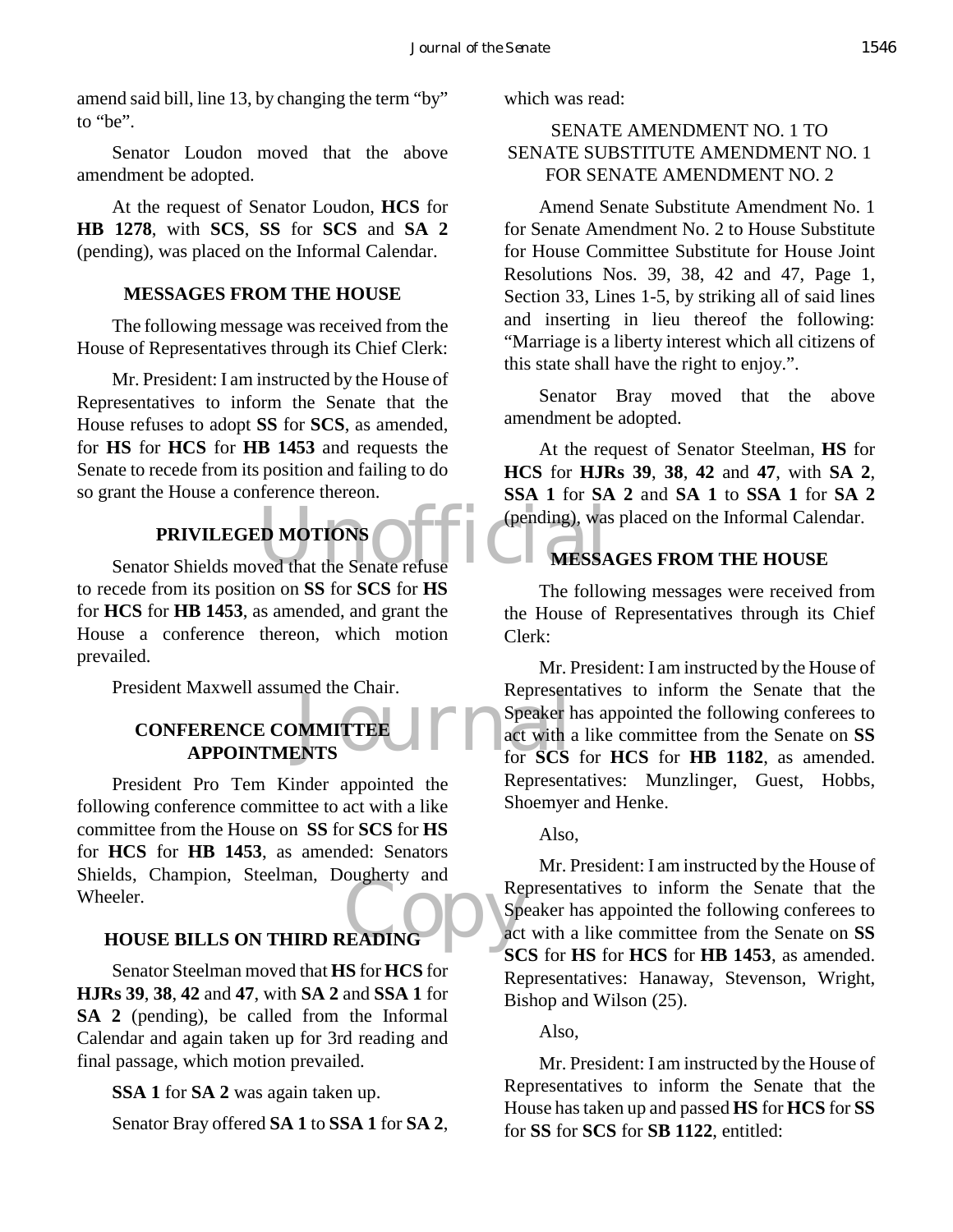An Act to repeal sections 209.321, 209.322, 209.323, 317.011, 324.200, 324.203, 324.205, 324.210, 324.215, 324.400, 324.403, 324.409, 324.415, 324.418, 324.421, 324.427, 324.430, 324.433, 328.080, 332.051, 332.071, 332.081, 332.086, 332.111, 332.121, 334.100, 334.506, 334.530, 334.540, 334.550, 334.655, 334.660, 334.665, 335.016, 335.212, 335.245, 337.085, 337.507, 337.615, 337.665, 337.712, 338.013, 338.055, 338.065, 338.220, 345.015, 346.135, 374.700, 374.705, 374.710, 374.715, 374.725, 374.730, 374.735, 374.740, 374.755, 374.757, 374.763, 374.765, 436.200, 436.205, 436.209, 436.212, 620.127, and 620.145, RSMo, and to enact in lieu thereof one hundred two new sections relating to professional licensing, with penalty provisions, with an effective date.

With House Amendments Nos. 1 and 6.

HOUSE AMENDMENT NO. 1

NDMENT NO. 1<br>Substitute for House LC SENATE CONSERVE CONSERVE CONSERVE CONSERVANCE Amend House Substitute for House Committee Substitute for Senate Substitute for Senate Substitute for Senate Committee Substitute for Senate Bill No. 1122, Page 3, Section 209.321, by deleting all of said section; and

enacting clause, and intersectional references<br>accordingly.<br>HOUSE AMENDMENT NO. 6 Further amend said bill, by amending the title, accordingly.

# HOUSE AMENDMENT NO. 6

Amend House Substitute for House Committee Substitute for Senate Substitute for Senate Substitute for Senate Committee Substitute for Senate Bill No. 1122, Page 86, Section 337.615, Line 24, by inserting after all of said line the following:

Lowee, board, Color<br>
References of Missouri, Sco "**337.642. No official, employee, board, commission, or agency of the state of Missouri, any county, any municipality, any school district, or any other political subdivision shall discriminate between persons licensed under section 337.600 to 337.689, when promulgating regulations or when requiring or recommending services that legally may be performed by persons licensed under sections 337.600 to 337.689.**"; and

Further amend said title, enacting clause and intersectional references accordingly.

In which the concurrence of the Senate is respectfully requested.

Also,

Mr. President: I am instructed by the House of Representatives to inform the Senate that the House refuses to adopt **SCS**, as amended, for **HB 1548** and requests the Senate to recede from its position and failing to do so grant the House a conference thereon.

# **PRIVILEGED MOTIONS**

Senator Yeckel moved that **SCS** for **SB 1365**, with **HCS**, be taken up for 3rd reading and final passage, which motion prevailed.

**HCS** for **SCS** for **SB 1365**, entitled:

# HOUSE COMMITTEE SUBSTITUTE FOR SENATE COMMITTEE SUBSTITUTE FOR SENATE BILL NO. 1365

An Act to amend chapter 42, RSMo, by adding thereto two new sections relating to veterans.

Was taken up.

Senator Yeckel moved that **HCS** for **SCS** for **SB 1365** be adopted, which motion prevailed by the following vote:

| YEAS—Senators  |              |           |             |
|----------------|--------------|-----------|-------------|
| Bartle         | <b>Bland</b> | Bray      | Callahan    |
| Caskey         | Cauthorn     | Champion  | Childers    |
| <b>Clemens</b> | Coleman      | Days      | Dolan       |
| Dougherty      | Foster       | Gibbons   | Griesheimer |
| Gross          | Jacob        | Kennedy   | Kinder      |
| Klindt         | Loudon       | Nodler    | Russell     |
| Scott          | Shields      | Steelman  | Stoll       |
| Vogel          | Wheeler      | Yeckel—31 |             |
|                |              |           |             |

NAYS—Senators—None

Absent—Senators

Goode Mathewson Quick—3

Absent with leave—Senators—None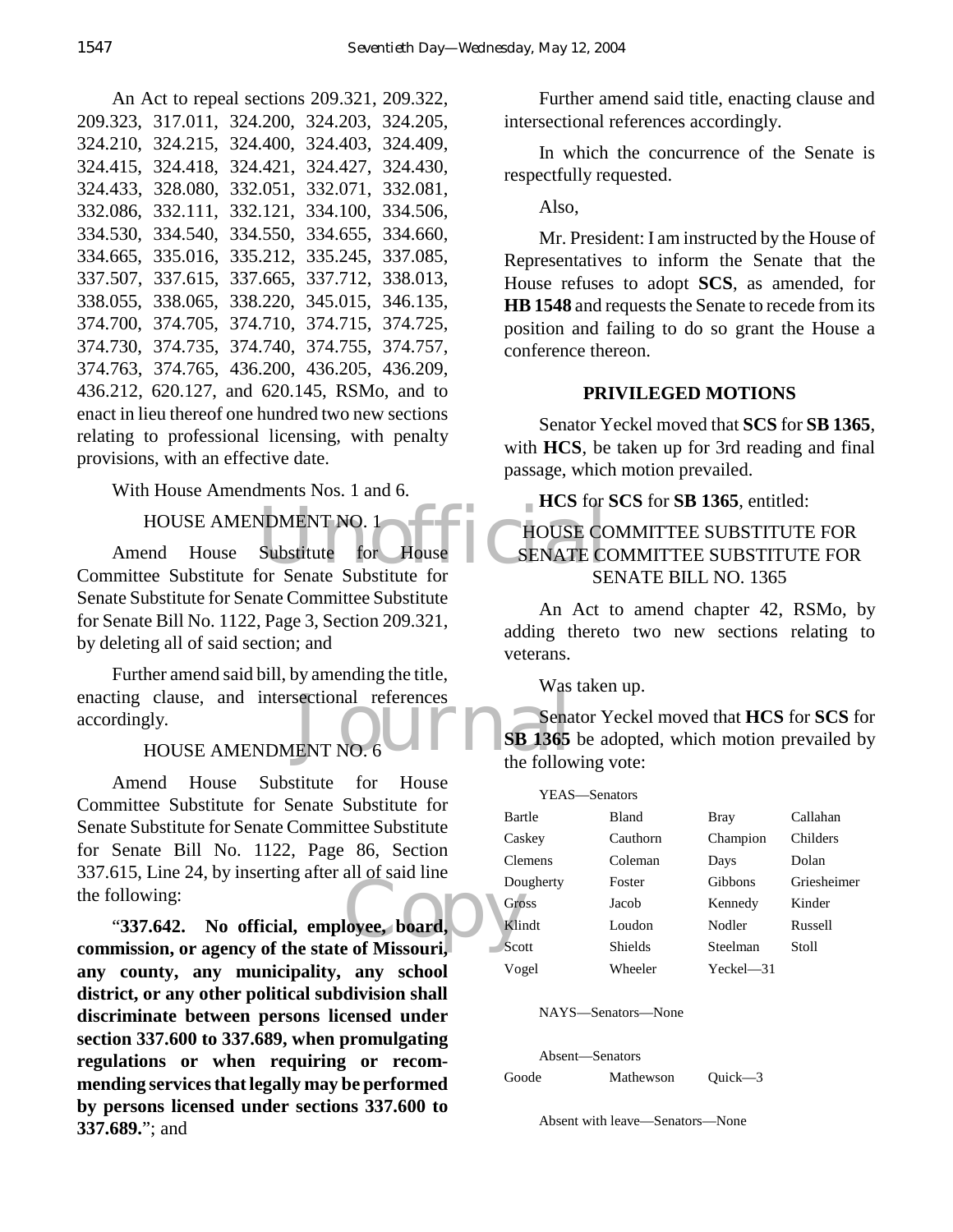On motion of Senator Yeckel, **HCS** for **SCS** for **SB 1365** was read the 3rd time and passed by the following vote:

| YEAS—Senators |           |          |           |             |
|---------------|-----------|----------|-----------|-------------|
|               | Bartle    | Bland    | Bray      | Callahan    |
|               | Caskey    | Cauthorn | Champion  | Childers    |
|               | Clemens   | Coleman  | Days      | Dolan       |
|               | Dougherty | Foster   | Gibbons   | Griesheimer |
|               | Gross     | Jacob    | Kennedy   | Kinder      |
|               | Klindt    | Loudon   | Nodler    | Russell     |
|               | Scott     | Shields  | Steelman  | Stoll       |
|               | Vogel     | Wheeler  | Yeckel—31 |             |
|               |           |          |           |             |

NAYS—Senators—None

Absent—Senators Goode Mathewson Quick—3

Absent with leave—Senators—None

The President declared the bill passed.

On motion of Senator Yeckel, title to the bill was agreed to.

Senator Yeckel moved that the vote by which the bill passed be reconsidered.

Senator Gibbons moved that motion lay on the table, which motion prevailed.

Bill ordered enrolled.

## **CONFERENCE COMMITTEE REPORTS**

EPORT ON Senator Klindt, on behalf of the conference committee appointed to act with a like committee from the House on **HCS** for **SB 884** moved that the following conference committee report be taken up, which motion prevailed.

## CONFERENCE COMMITTEE REPORT ON HOUSE COMMITTEE SUBSTITUTE FOR SENATE BILL NO. 884

The Conference Committee appointed on House Committee Substitute for Senate Bill No. 884, begs leave to report that we, after free and fair discussion of the differences, have agreed to recommend and do recommend to the respective bodies as follows:

1. That the House recede from its position on House Committee Substitute for Senate Bill No. 884;

2. That the Senate recede from its position on Senate Bill No. 884;

3. That the attached Conference Committee Substitute for House Committee Substitute for Senate Bill No. 884, be Third Read and Finally Passed.

| FOR THE SENATE:        | FOR THE HOUSE:        |
|------------------------|-----------------------|
| /s/ David H. Klindt    | /s/ Richard Byrd      |
| /s/ Matt Bartle        | /s/ Brad Lager        |
| /s/ Michael R. Gibbons | /s/ Brian Yates       |
| /s/ Ken Jacob          | /s/ Philip Willoughby |
| /s/ Harold Caskey      | /s/ Michael Vogt      |

ors—None<br>red the bill passed. The conference content conference content and the bill Senator Klindt moved that the above conference committee report be adopted, which motion prevailed by the following vote:

| cenci, three to the olif | YEAS—Senators  |           |             |             |
|--------------------------|----------------|-----------|-------------|-------------|
|                          | Bartle         | Bland     | <b>Bray</b> | Callahan    |
| nat the vote by which    | Caskey         | Cauthorn  | Champion    | Childers    |
| ٠d.                      | <b>Clemens</b> | Coleman   | Days        | Dolan       |
| that motion lay on the   | Dougherty      | Foster    | Gibbons     | Griesheimer |
| 1.                       | Gross          | Jacob     | Kennedy     | Klindt      |
|                          | Loudon         | Nodler    | Russell     | Scott       |
|                          | Shields        | Steelman  | Stoll       | Vogel       |
|                          | Wheeler        | Yeckel—30 |             |             |

NAYS—Senators—None

|       | Absent—Senators |                   |  |
|-------|-----------------|-------------------|--|
| Goode | Kinder          | Mathewson Quick—4 |  |

Absent with leave—Senators—None

On motion of Senator Klindt, **CCS** for **HCS** for **SB 884**, entitled:

## CONFERENCE COMMITTEE SUBSTITUTE FOR HOUSE COMMITTEE SUBSTITUTE FOR SENATE BILL NO. 884

An Act to amend chapter 3, RSMo, by adding thereto one new section relating to the duties of the reviser of statutes.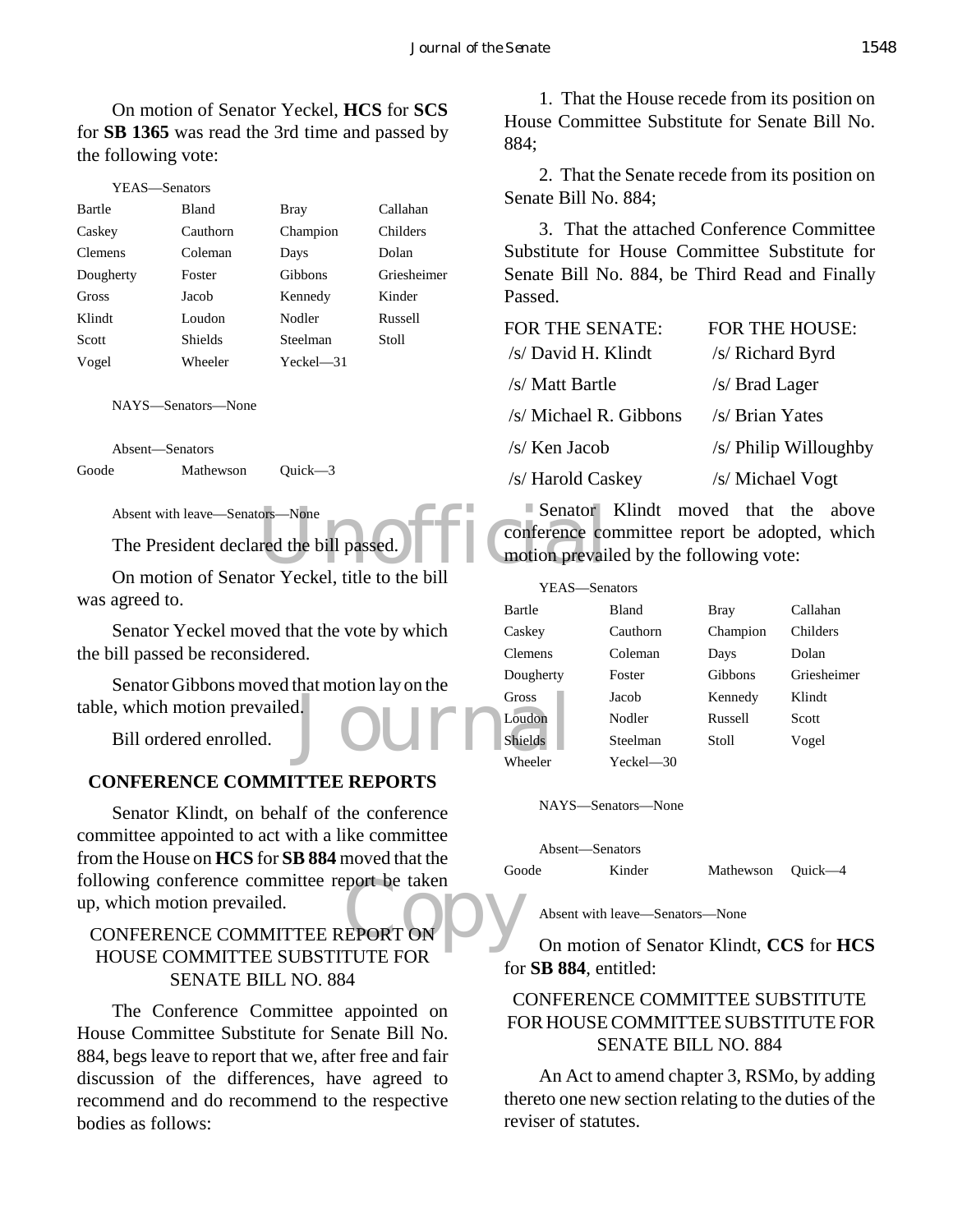Was read the 3rd time and passed by the following vote:

| Y EAS—Senators |                |           |             |
|----------------|----------------|-----------|-------------|
| Bartle         | Bland          | Bray      | Callahan    |
| Caskey         | Cauthorn       | Champion  | Childers    |
| <b>Clemens</b> | Coleman        | Days      | Dolan       |
| Dougherty      | Foster         | Gibbons   | Griesheimer |
| Gross          | Jacob          | Kennedy   | Kinder      |
| Klindt         | Loudon         | Nodler    | Russell     |
| Scott          | <b>Shields</b> | Steelman  | Stoll       |
| Vogel          | Wheeler        | Yeckel—31 |             |

NAYS—Senators—None

Absent—Senators

Goode Mathewson Quick—3

Absent with leave—Senators—None

The President declared the bill passed.

red the bill passed.<br>
tor Klindt, title to the bill<br>
Senator B On motion of Senator Klindt, title to the bill was agreed to.

Senator Klindt moved that the vote by which the bill passed be reconsidered.

Senator Gibbons moved that motion lay on the table, which motion prevailed.

## **PRIVILEGED MOTIONS**

PRIVILEGED MOTIONS<br>
Senator Cauthorn moved that the Senate<br>
No. 1969 refuse to recede from its position on **SCS** for **HB 1548**, as amended, and grant the House a conference thereon, which motion prevailed.

#### **CONFERENCE COMMITTEE APPOINTMENTS**

appointed the As President Pro Tem Kinder appointed the following conference committee to act with a like committee from the House on **SCS** for **HB 1548**, as amended: Senators Cauthorn, Klindt, Vogel, Caskey and Dougherty.

## **PRIVILEGED MOTIONS**

Senator Vogel moved that the Senate refuse to concur in **HS** for **HCS** for **SB 1394**, as amended, and request the House to recede from its position or failing to do so grant the Senate a conference thereon, which motion prevailed.

#### **RESOLUTIONS**

Senator Yeckel offered Senate Resolution No. 1962, regarding Michael Lock, which was adopted.

Senator Yeckel offered Senate Resolution No. 1963, regarding Susan Y. Askew, which was adopted.

Senator Yeckel offered Senate Resolution No. 1964, regarding the Eightieth Birthday of Kenneth M. Wilhelms, Grantwood Village, which was adopted.

Senator Scott offered Senate Resolution No. 1965, regarding the Honorable Ralph Pitts, Golden City, which was adopted.

Senator Scott offered Senate Resolution No. 1966, regarding Suzanne Bush, Clinton, which was adopted.

Senator Bray offered Senate Resolution No. 1967, regarding Wynn Miller, Webster Groves, which was adopted.

Senator Champion offered Senate Resolution No. 1968, regarding Andrew Cotton, Springfield, which was adopted.

Senator Clemens offered Senate Resolution No. 1969, regarding Matthew Helfer, Springfield, which was adopted.

#### **INTRODUCTIONS OF GUESTS**

Senator Kennedy introduced to the Senate, Nancy Lieberman, Clayton.

Senator Klindt introduced to the Senate, Ashlee, Bobbie and Alan Karguth, Helena.

Senator Dougherty introduced to the Senate, Roberta Goldfeder and Charla Gray, and Eleanore Arden-Joly, Elizabeth Boyle, Anne-Marie Di Bisceglie, Chase Dribben, Ian Fletcher, Clayton Gwinnup, Andrea Herman, Meredith Hermann, Jimmy Hildreth, Katherine Kirchoff, Madeline Kirschner, Nora Kovacs, Alex Listrom, Rachel McAllister, Margaret Mulligan, Mia Owens, Claire

## $VFAS = S$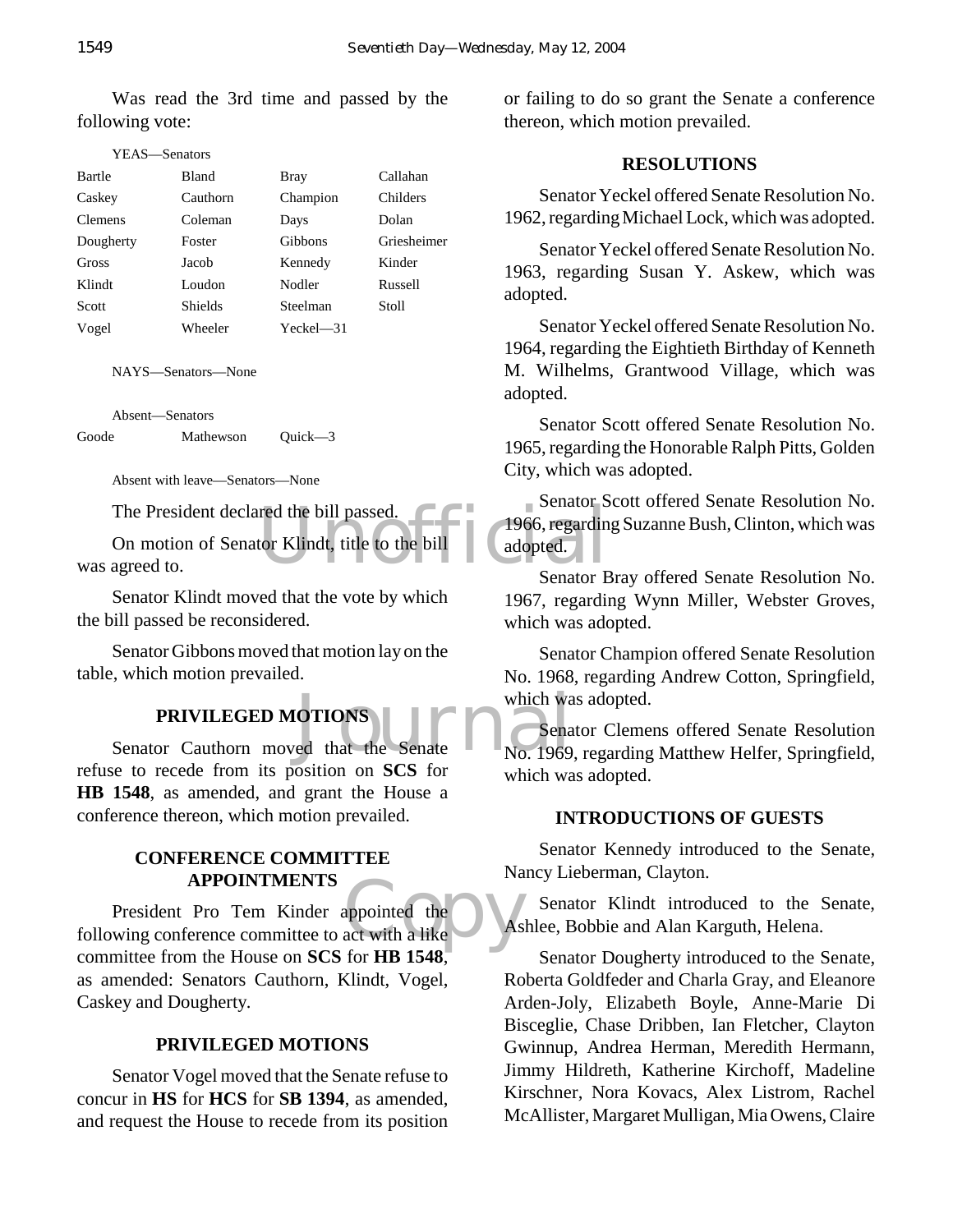Pfeifer, Madison Qualy, David Rhodes, Jacqueline Schechter, Samantha Garner Scherrer, Elan Shatoff, Miltiades "Milti" Symeonoglou, fourth

grade students from Wilson School, St. Louis.

On motion of Senator Gibbons, the Senate adjourned under the rules.

# SENATE CALENDAR  $\overline{\phantom{a}}$

# SEVENTY-FIRST DAY–THURSDAY, MAY 13, 2004  $\overline{\phantom{a}}$

# FORMAL CALENDAR

## THIRD READING OF SENATE BILLS

SS for SCS for SBs 1221 & 1305-

Kinder (In Fiscal Oversight)

SENATE BILLS FOR PERFECTIC SENATE BILLS FOR PERFECTION

SB 1185-Gross

# HOUSE BILLS ON THIRD READING

- 
- 2. HCS for HB 1099 (Shields)
- 1. HS for HB 1339-Cunningham (86) (Loudon) 6. HCS<br>
2. HCS for HB 1099 (Shields)<br>
3. HS for HCS for HB 852-Holand, with SCS 8. HB 3. HS for HCS for HB 852-Holand, with SCS (Champion)
- 4. HCS for HB 1509 (Shields)
- 5. HCS for HB 855, with SCS (Steelman) (In Fiscal Oversight)
- 6. HCS for HB 1118, with SCS (Dolan) 7. HB 1504-Lipke and Crowell (Dolan) 8. HB 1109-Crawford, et al (Cauthorn) 9. HCS for HB 1152 (Nodler) 10. HB 1160-Parker, et al, with SCS (Steelman) 11. HB 844-Mayer, et al (Loudon)



# SENATE BILLS FOR PERFECTION

SB 728-Steelman, with SCS SB 735-Foster, et al, with SCS SBs 738 & 790-Loudon, with SCS & SS for SCS (pending)

SS for SS for SCS for SB 755-Shields SBs 774 & 915-Wheeler, with SCS SB 787-Childers, with SCS, SA 1 & SSA 1 for SA 1 (pending)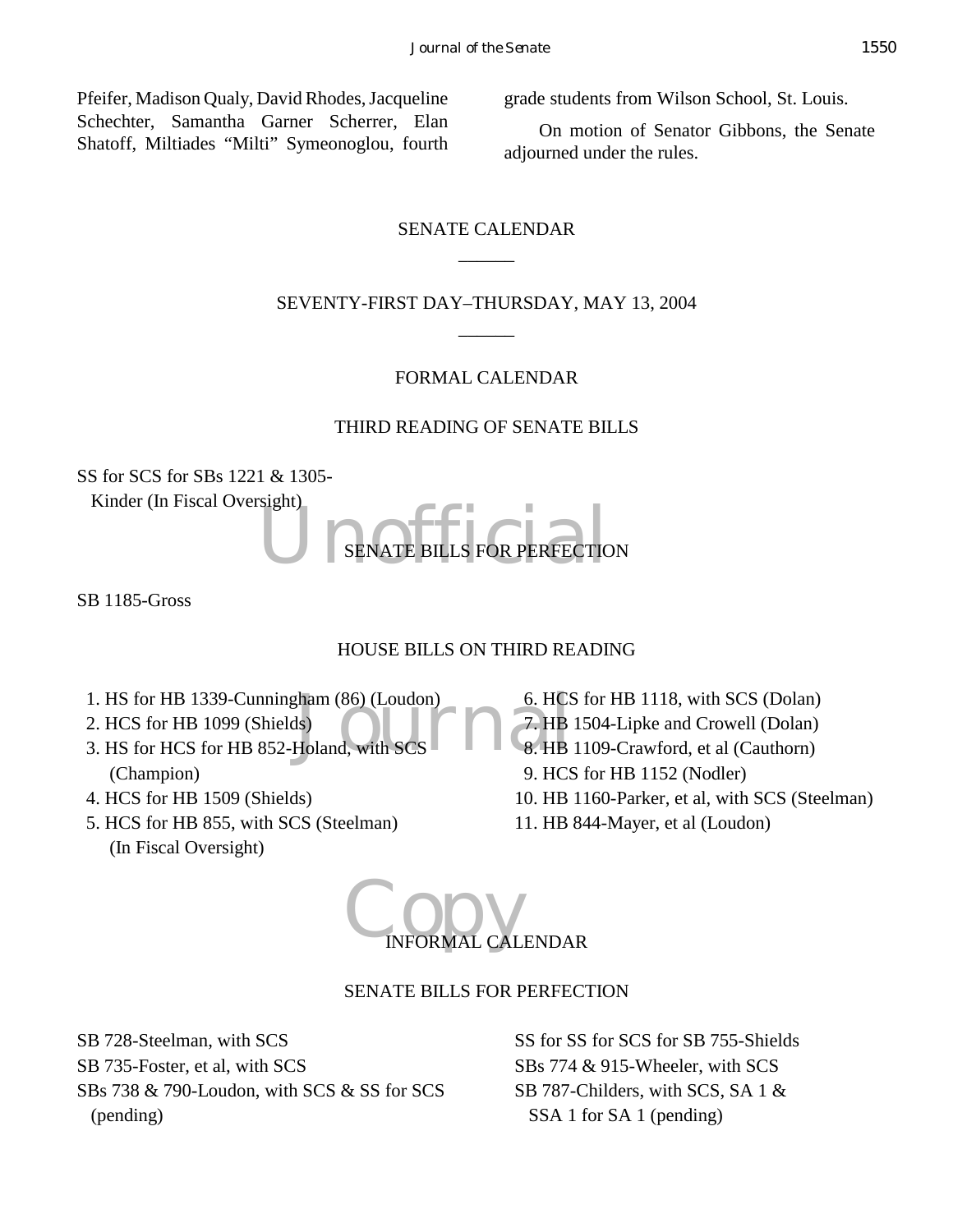SCS<br>with SCS<br>Units CSJR 40-Stoll<br>SJR 41-Kind SB 809-Klindt, with SCS, SS for SCS & SA 2 (pending) SB 817-Kennedy and Griesheimer, with SCS SB 856-Loudon, with SCS, SS for SCS, SS for SS for SCS, SA 2 & SSA 1 for SA 2 (pending) SB 906-Foster, with SCS, SS for SCS & SA 2 (pending) SBs 908 & 719-Cauthorn, with SCS SB 933-Yeckel, et al SB 989-Gross, et al, with SCS (pending) SB 990-Loudon, with SCS SB 1037-Steelman and Stoll, with SCS SBs 1069, 1068, 1025, 1005 & 1089-Gross and Griesheimer, with SCS, SS for SCS, SA 2 & SA 2 to SA 2 (pending) SB 1124-Goode and Steelman, with SCS SB 1128-Cauthorn, with SCS SB 1132-Steelman, et al, with SCS SB 1138-Bartle

SB 1159-Foster and Dougherty SB 1180-Shields and Kinder, with SCS SB 1198-Russell, with SCA 1 SB 1213-Steelman and Gross, with SCS SB 1227-Russell, et al, with SCS SB 1232-Clemens, et al, with SCS (pending) SB 1234-Mathewson and Childers, with SCS, SS for SCS, SA 4 & point of order (pending) SB 1254-Klindt, with SCS SB 1277-Yeckel, with SCS SBs 1332 & 1341-Caskey and Mathewson, with SCS SB 1355-Days SB 1366-Yeckel, with SCS SJR 24-Caskey and Bartle, with SCS SJR 25-Yeckel SJR 26-Yeckel SJR 40-Stoll SJR 41-Kinder, et al, with SCS

# HOUSE BILLS ON THIRD READING

Shields)<br>946, 1106 & 952<br>The Gries<br>HS for I HCS for HB 980, with SS#2 (pending) (Klindt)<br>HCS for HBs 1098 & 949 (Childers)<br>HS for HCS for HB 1150-May, with SCS & HCS for HB 898, with SCS (Shields) SS for SCS for HCS for HBs 946, 1106 & 952 (Dolan) (In Fiscal Oversight) HCS for HB 955 (Yeckel) HB 956-May (149) (Steelman) HB 969-Cooper, et al (Bartle) (In Fiscal Oversight) HCS for HBs 1098 & 949 (Childers) HS for HCS for HB 1150-May, with SCS & SS for SCS (pending) (Scott) HS for HCS for HB 1195-Behnen, with SCS (Yeckel) HCS for HB 1209 (Kinder) HCS for HB 1277, with SCS (Steelman) HCS for HB 1278, with SCS, SS for SCS & SA 2 (pending) (Loudon)

HCS for HBs 1286 & 1175, with SCS (Griesheimer) HS for HB 1409-Dempsey, with SCS, SS for SCS, SA 9, SSA 1 for SA 9 & SA 1 to SSA 1 for SA 9 (pending) (Mathewson) HCS for HB 1439 (Dolan) HB 1493-Emery, et al, with SCS & SA 3 (pending) (Steelman) HS for HCS for HB 1566-Stefanick, with SCS, SS for SCS, SS for SS for SCS, SA 1 & SSA 2 for SA 1 (pending) (Cauthorn) HB 1665-Hanaway, et al, with SCS (Scott) HS for HCS for HJRs 39, 38, 42 & 47- Engler, with SA 2, SSA 1 for SA 2 & SA 1 to SSA 1 for SA 2 (pending) (Steelman)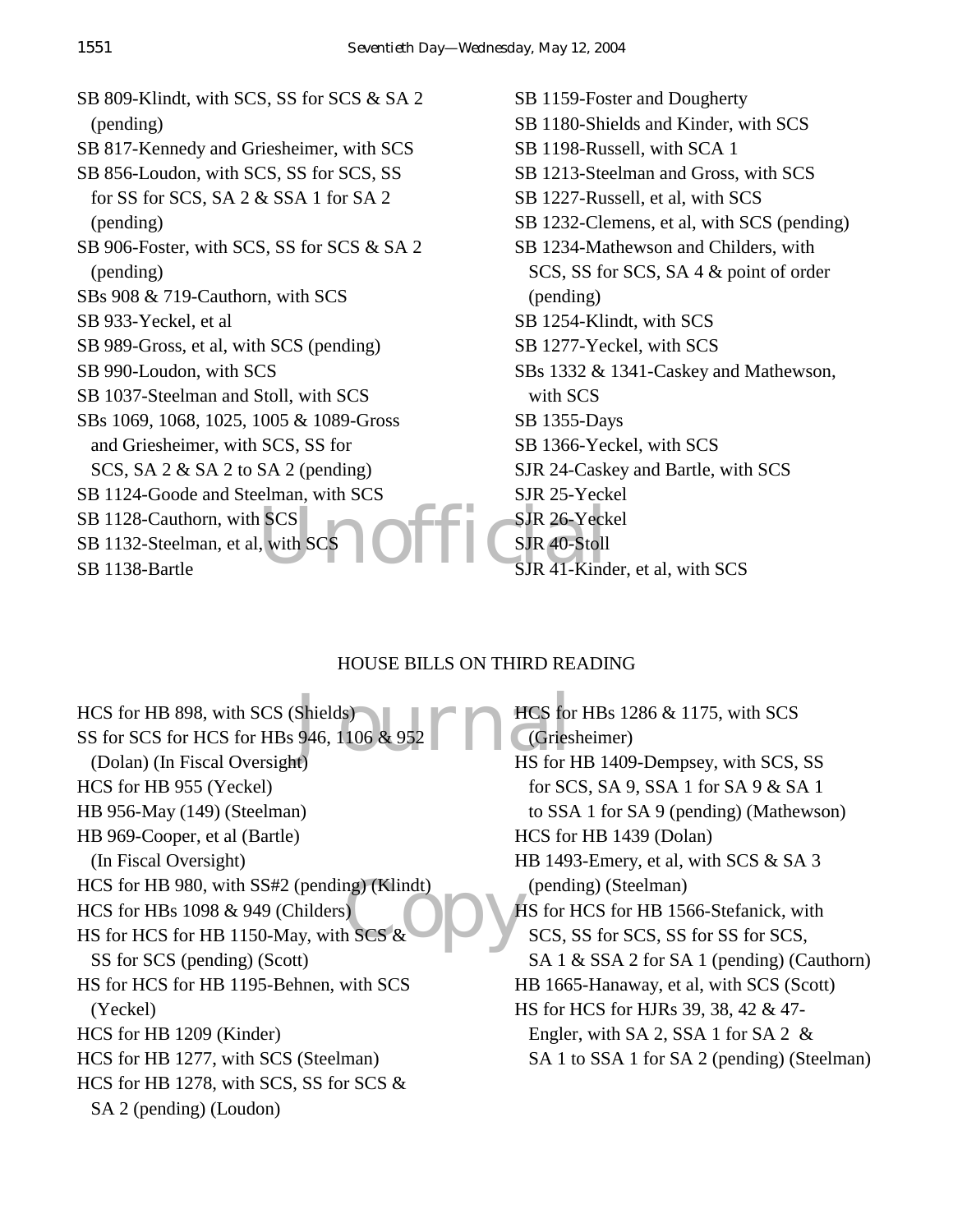## CONSENT CALENDAR

Senate Bills

Reported 2/9

SB 741-Klindt

Reported 3/15

SB 1189-Scott, with SCS

House Bills

Reported 4/14

HB 1572-St. Onge, et al (Loudon) HB 884-Ward (Loudon)



Reported 4/15

Champion UM HB 104 HCS for HB 912 (Goode) HB 1149-May, et al (Steelman) HB 1442-Lipke, et al (Kinder) HCS for HB 1179 (Days) HCS for HBs 1631 & 1623 (Champion) HB 904-Luetkemeyer (Vogel) HB 1427-Portwood (Wheeler) HB 994-Cunningham (145), et al (Scott) HB 1048-Parker, et al (Klindt)

# SENATE BILLS WITH HOUSE AMENDMENTS

Copy SS for SS for SCS for SB 1122-Shields, with HS for HCS, as amended

SCS for SB 1269-Yeckel, with HS for HCS, as amended

BILLS IN CONFERENCE AND BILLS CARRYING REQUEST MESSAGES

In Conference

SB 739-Klindt, with HCS, as amended SCS for SB 758-Griesheimer, with HCS SCS#2 for SB 762-Champion, with HS for HCS, as amended